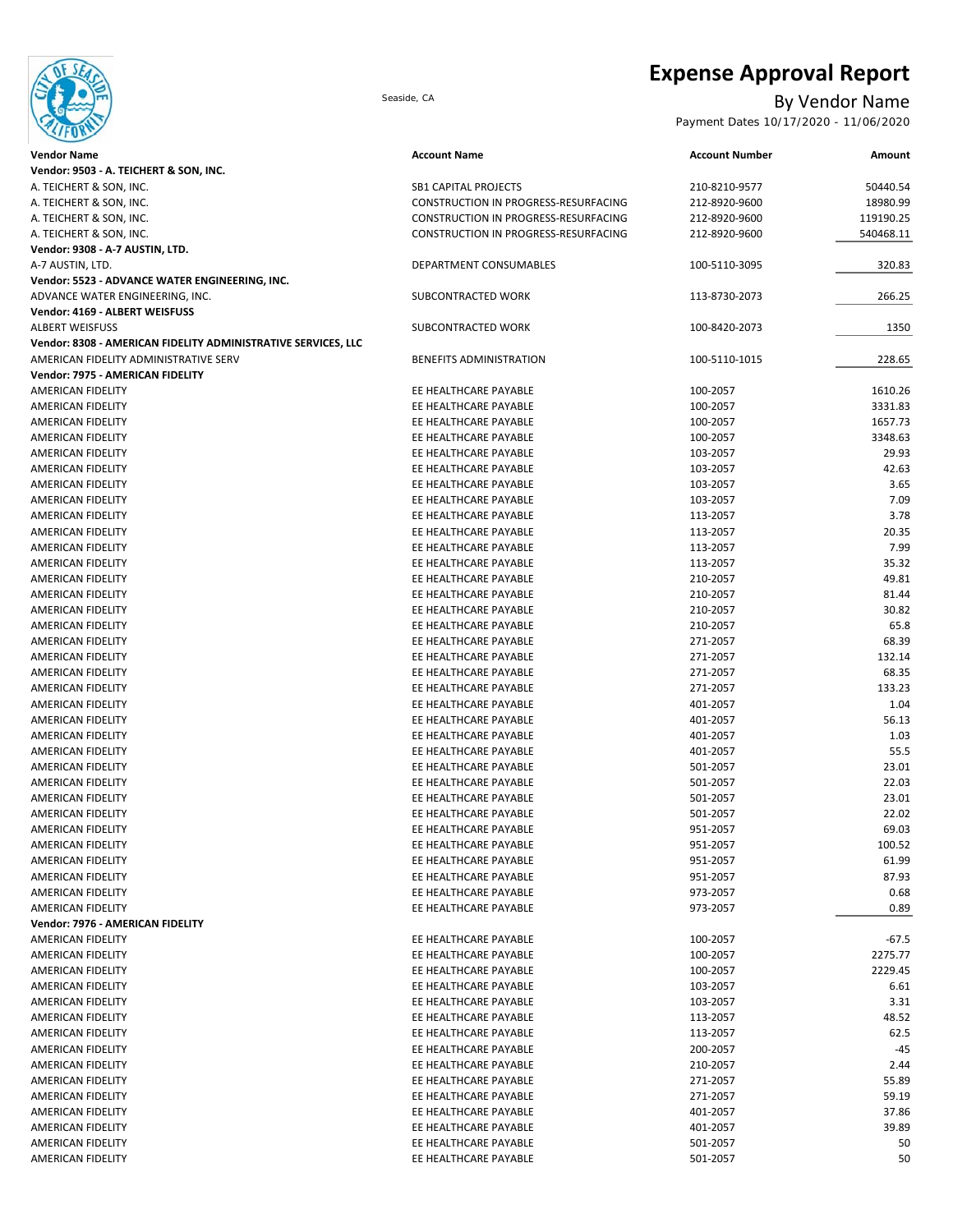| <b>AMERICAN FIDELITY</b>                                     | EE HEALTHCARE PAYABLE            | 503-2057      | 100     |
|--------------------------------------------------------------|----------------------------------|---------------|---------|
| AMERICAN FIDELITY                                            | EE HEALTHCARE PAYABLE            | 503-2057      | 100     |
| AMERICAN FIDELITY                                            | EE HEALTHCARE PAYABLE            | 951-2057      | 47.19   |
|                                                              |                                  |               |         |
| <b>AMERICAN FIDELITY</b>                                     | EE HEALTHCARE PAYABLE            | 951-2057      | 38.28   |
| Vendor: 0126 - AMERICAN LOCK & KEY                           |                                  |               |         |
| AMERICAN LOCK & KEY                                          | DEPARTMENT CONSUMABLES           | 501-8520-3095 | 22.4    |
| Vendor: 9499 - AMY OPPENHEIMER                               |                                  |               |         |
| <b>AMY OPPENHEIMER</b>                                       | CONSULTANT                       | 100-2031-1030 | 1886.25 |
| Vendor: 9458 - ANGELINA'S BAKERY DELI & CAFE                 |                                  |               |         |
|                                                              |                                  |               |         |
| ANGELINA'S BAKERY DELI & CAFE                                | DEPT CONSUMABLES - CV RESPONSE   | 100-8110-3095 | 9818    |
| ANGELINA'S BAKERY DELI & CAFE                                | DEPT CONSUMABLES - CV RESPONSE   | 100-8110-3095 | 9480    |
| ANGELINA'S BAKERY DELI & CAFE                                | DEPT CONSUMABLES - CV RESPONSE   | 100-8110-3095 | 9876    |
| Vendor: 7422 - AROMAS FIREFIGHTERS ASSOCIATION               |                                  |               |         |
| AROMAS FIREFIGHTERS ASSOCIATION                              | <b>CSA 74 PURCHASES</b>          | 100-6640-3096 | 5       |
|                                                              |                                  |               |         |
| Vendor: 7112 - ART BLACK                                     |                                  |               |         |
| <b>ART BLACK</b>                                             | TEMPORARY CONTRACT SERVICES      | 100-6610-2043 | 440     |
| <b>ART BLACK</b>                                             | TEMPORARY CONTRACT SERVICES      | 100-6610-2043 | 440     |
| <b>ART BLACK</b>                                             | TEMPORARY CONTRACT SERVICES      | 100-6610-2043 | 440     |
| Vendor: 7522 - ASSOCIATION OF MONTEREY BAY AREA GOVERNMENTS  |                                  |               |         |
| ASSOCIATION OF MONTEREY BAY AREA GO'                         | <b>CENTER RENTAL</b>             | 100-3672      | 414.5   |
|                                                              |                                  |               |         |
| Vendor: 6747 - AT&T MOBILITY                                 |                                  |               |         |
| <b>AT&amp;T MOBILITY</b>                                     | MOBILE COMMUNICATIONS            | 503-4010-5135 | 409.43  |
| <b>AT&amp;T MOBILITY</b>                                     | <b>MOBILE COMMUNICATIONS</b>     | 503-4010-5135 | 359     |
| <b>Vendor: 0216 - AT&amp;T</b>                               |                                  |               |         |
| AT&T                                                         | COMPUTER SUPPLIES/SOFTWARE       | 100-6110-3102 | 214.6   |
|                                                              |                                  |               | 2723.76 |
| AT&T                                                         | <b>TELEPHONE</b>                 | 503-4010-5132 |         |
| <b>Vendor: 7071 - AT&amp;T</b>                               |                                  |               |         |
| AT&T                                                         | <b>TELEPHONE</b>                 | 951-8810-5132 | 51.06   |
| AT&T                                                         | <b>TELEPHONE</b>                 | 951-8810-5132 | 51.06   |
| AT&T                                                         | <b>TELEPHONE</b>                 | 951-8810-5132 | 51.06   |
| Vendor: 8980 - ATHENA OCCMED                                 |                                  |               |         |
|                                                              |                                  |               |         |
| ATHENA OCCMED                                                | MEDICAL EXAMS                    | 100-6640-1026 | 2276    |
| ATHENA OCCMED                                                | SUBCONTRACTED WORK - CV RESPONSE | 100-8110-2073 | 1440    |
| ATHENA OCCMED                                                | SUBCONTRACTED WORK - CV RESPONSE | 100-8110-2073 | 1280    |
| ATHENA OCCMED                                                | SUBCONTRACTED WORK - CV RESPONSE | 100-8110-2073 | 160     |
| ATHENA OCCMED                                                | SUBCONTRACTED WORK - CV RESPONSE | 100-8110-2073 | 160     |
|                                                              |                                  |               |         |
| Vendor: 9500 - ATHENA PROPERTIES / A&G WEALTH MANAGEMENT LLC |                                  |               |         |
| ATHENA PROPERTIES / A&G WEALTH MANA                          | SATELLITE OFFICE                 | 100-9250-4207 | 1530    |
| Vendor: 7883 - BARTLE WELLS ASSOCIATES                       |                                  |               |         |
| <b>BARTLE WELLS ASSOCIATES</b>                               | CONSULTANT                       | 401-8620-1030 | 642.5   |
| Vendor: 7324 - BEAR ELECTRICAL SOLUTIONS, INC.               |                                  |               |         |
| BEAR ELECTRICAL SOLUTIONS, INC.                              | SUBCONTRACTED WORK               | 113-8730-2073 | 240     |
|                                                              |                                  |               |         |
| BEAR ELECTRICAL SOLUTIONS, INC.                              | SUBCONTRACTED WORK               | 113-8730-2073 | 190     |
| BEAR ELECTRICAL SOLUTIONS, INC.                              | TRAFFIC SIGNAL MAINTENANCE       | 210-8210-2077 | 900     |
| BEAR ELECTRICAL SOLUTIONS. INC.                              | TRAFFIC SIGNAL MAINTENANCE       | 210-8210-2077 | 1785    |
| BEAR ELECTRICAL SOLUTIONS, INC.                              | TRAFFIC SIGNAL MAINTENANCE       | 210-8210-2077 | 17690   |
| Vendor: 3851 - BOUND TREE MEDICAL, LLC                       |                                  |               |         |
|                                                              |                                  |               |         |
| BOUND TREE MEDICAL, LLC                                      | <b>CSA 74 PURCHASES</b>          | 100-6640-3096 | 97.5    |
| BOUND TREE MEDICAL, LLC                                      | <b>CSA 74 PURCHASES</b>          | 100-6640-3096 | 45.4    |
| BOUND TREE MEDICAL, LLC                                      | <b>CSA 74 PURCHASES</b>          | 100-6640-3096 | 408.64  |
| BOUND TREE MEDICAL, LLC                                      | <b>CSA 74 PURCHASES</b>          | 100-6640-3096 | 62.2    |
| BOUND TREE MEDICAL, LLC                                      | DEPARTMENT EQUIPMENT             | 100-6640-8187 | 43.23   |
| BOUND TREE MEDICAL, LLC                                      | DEPARTMENT EQUIPMENT             | 100-6640-8187 | 432.42  |
|                                                              |                                  |               |         |
| Vendor: 6290 - BURKE, WILLIAMS & SORENSEN, LLP               |                                  |               |         |
| BURKE, WILLIAMS & SORENSEN, LLP                              | LEGAL SERVICES - SPECIAL         | 100-3010-1023 | 247.5   |
| Vendor: 9470 - C & A PORTABLE POTTIES SERVICE LLC            |                                  |               |         |
| C & A PORTABLE POTTIES SERVICE LLC                           | SUBCONTRACTED WORK - CV RESPONSE | 100-8110-2073 | 2062.55 |
| C & A PORTABLE POTTIES SERVICE LLC                           | SUBCONTRACTED WORK - CV RESPONSE |               |         |
|                                                              |                                  | 100-8110-2073 | 1942.55 |
| C & A PORTABLE POTTIES SERVICE LLC                           | SUBCONTRACTED WORK - CV RESPONSE | 100-8110-2073 | 87.4    |
| C & A PORTABLE POTTIES SERVICE LLC                           | SUBCONTRACTED WORK - CV RESPONSE | 100-8110-2073 | 87.4    |
| C & A PORTABLE POTTIES SERVICE LLC                           | SUBCONTRACTED WORK - CV RESPONSE | 100-8110-2073 | 87.4    |
| Vendor: 0530 - CA. STATE DISBURSEMENT UNIT                   |                                  |               |         |
| CA. STATE DISBURSEMENT UNIT                                  | <b>GARNISHMENT PAYABLE</b>       | 100-2059      | 299.07  |
|                                                              |                                  |               |         |
| CA. STATE DISBURSEMENT UNIT                                  | <b>GARNISHMENT PAYABLE</b>       | 100-2059      | 142.61  |
| CA. STATE DISBURSEMENT UNIT                                  | <b>GARNISHMENT PAYABLE</b>       | 100-2059      | 461.53  |
| CA. STATE DISBURSEMENT UNIT                                  | <b>GARNISHMENT PAYABLE</b>       | 100-2059      | 603.69  |
| CA. STATE DISBURSEMENT UNIT                                  | <b>GARNISHMENT PAYABLE</b>       | 100-2059      | 272.73  |
| CA. STATE DISBURSEMENT UNIT                                  | <b>GARNISHMENT PAYABLE</b>       | 100-2059      | 142.61  |
|                                                              |                                  |               |         |
| CA. STATE DISBURSEMENT UNIT                                  | <b>GARNISHMENT PAYABLE</b>       | 100-2059      | 461.53  |
| CA. STATE DISBURSEMENT UNIT                                  | <b>GARNISHMENT PAYABLE</b>       | 100-2059      | 603.69  |
| CA. STATE DISBURSEMENT UNIT                                  | <b>GARNISHMENT PAYABLE</b>       | 210-2059      | 26.34   |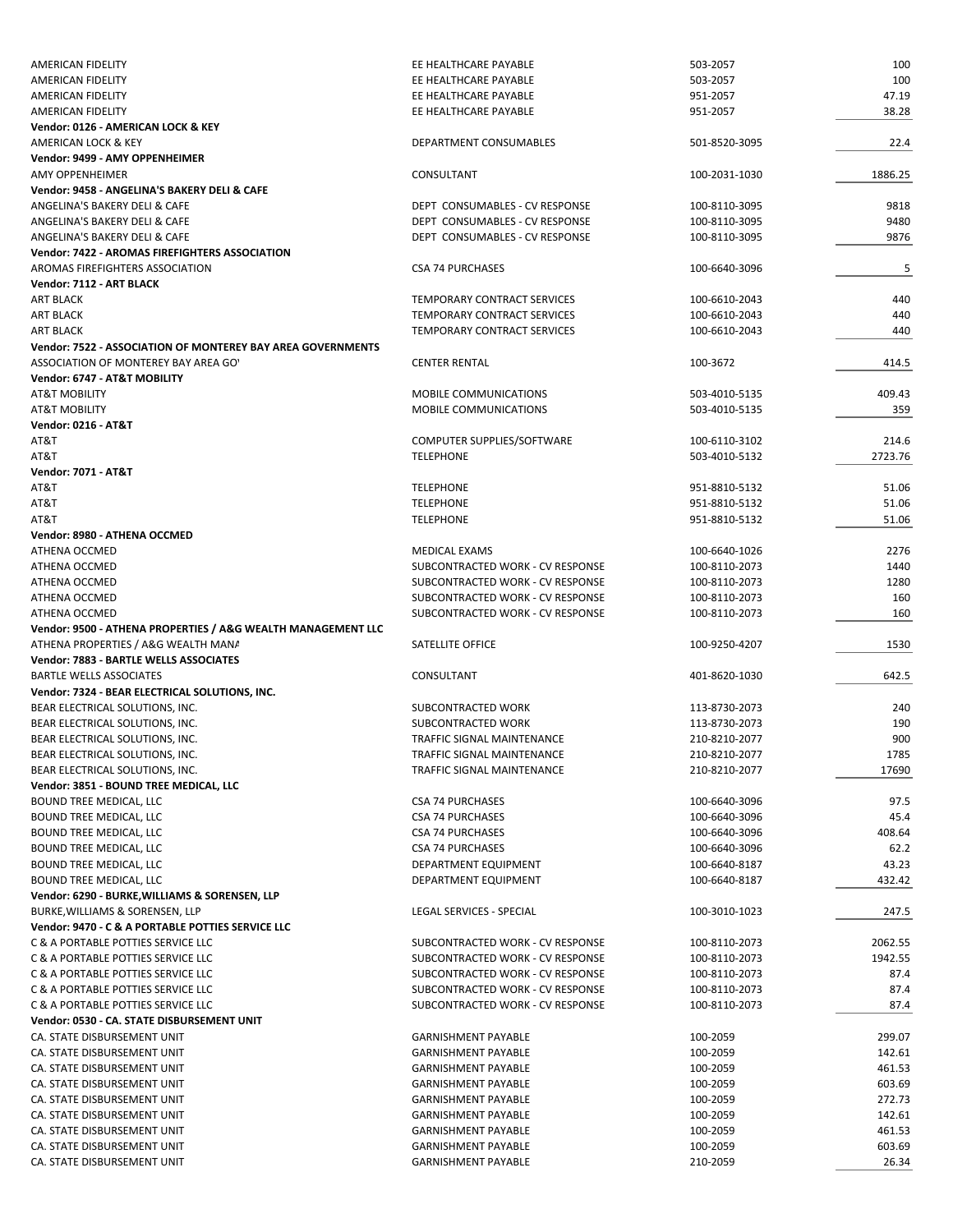| Vendor: 0517 - CALED                                                   |                                                       |                                |                  |
|------------------------------------------------------------------------|-------------------------------------------------------|--------------------------------|------------------|
| CALED                                                                  | DUES & MEMBERSHIPS                                    | 100-7410-4122                  | 570              |
| Vendor: 5103 - CALIF LAW ENFRCMNT ASSOC                                |                                                       |                                |                  |
| CALIF LAW ENFRCMNT ASSOC                                               | MISC PAYROLL PAYABLES                                 | 100-2062                       | 31.14            |
| CALIF LAW ENFRCMNT ASSOC                                               | MISC PAYROLL PAYABLES                                 | 100-2062                       | 290.64           |
| CALIF LAW ENFRCMNT ASSOC<br>CALIF LAW ENFRCMNT ASSOC                   | MISC PAYROLL PAYABLES<br><b>MISC PAYROLL PAYABLES</b> | 100-2062<br>100-2062           | 31.11<br>269.61  |
| CALIF LAW ENFRCMNT ASSOC                                               | MISC PAYROLL PAYABLES                                 | 100-2062                       | 31.14            |
| CALIF LAW ENFRCMNT ASSOC                                               | MISC PAYROLL PAYABLES                                 | 100-2062                       | 290.64           |
| CALIF LAW ENFRCMNT ASSOC                                               | MISC PAYROLL PAYABLES                                 | 100-2062                       | 31.11            |
| CALIF LAW ENFRCMNT ASSOC                                               | MISC PAYROLL PAYABLES                                 | 100-2062                       | 290.36           |
| CALIF LAW ENFRCMNT ASSOC                                               | MISC PAYROLL PAYABLES                                 | 100-2062                       | 20.75            |
| Vendor: 8721 - CALIFORNIA ASSOCIATION OF                               |                                                       |                                |                  |
| CALIFORNIA ASSOCIATION OF                                              | DUES AND MEMBERSHIPS                                  | 951-8820-4122                  | 2500             |
| Vendor: 0574 - CALIFORNIA COAST UNIFORM COMPANY INC.                   |                                                       |                                |                  |
| CALIFORNIA COAST UNIFORM COMPANY IN                                    | SAFETY EQUIPMENT                                      | 100-6120-3097                  | 707.4            |
| CALIFORNIA COAST UNIFORM COMPANY IN                                    | SAFETY EQUIPMENT-B.P. VESTS                           | 203-6120-3097                  | 707.39           |
| Vendor: 8512 - CALIFORNIA TOWING & TRANSPORT                           |                                                       |                                |                  |
| CALIFORNIA TOWING & TRANSPORT                                          | OTHER EXPENSE                                         | 100-6110-2078                  | 575              |
| Vendor: 5126 - CENTRAL COAST GLASS & WINDOW CO.                        |                                                       |                                |                  |
| CENTRAL COAST GLASS & WINDOW CO.                                       | SUBCONTRACTED WORK - CV RESPONSE                      | 100-8110-2073                  | 1986.69          |
| CENTRAL COAST GLASS & WINDOW CO.                                       | DEPARTMENT CONSUMABLES                                | 113-8730-3095                  | 33.5             |
| Vendor: 2232 - CITY OF MONTEREY                                        |                                                       |                                |                  |
| <b>CITY OF MONTEREY</b>                                                | <b>COMPUTER MAINTENANCE</b>                           | 243-6110-2066                  | 1326.91          |
| Vendor: 6553 - COMCAST                                                 |                                                       |                                |                  |
| <b>COMCAST</b>                                                         | <b>DATA COMMUNICATION</b>                             | 503-4010-5138                  | 500.01           |
| <b>COMCAST</b>                                                         | DATA COMMUNICATION                                    | 503-4010-5138                  | 270.88           |
| Vendor: 0780 - COMMERCIAL TRUCK CO.                                    |                                                       |                                |                  |
| COMMERCIAL TRUCK CO.                                                   | <b>VEHICLE PARTS</b>                                  | 501-8520-6144                  | 317              |
| COMMERCIAL TRUCK CO.                                                   | <b>VEHICLE PARTS</b>                                  | 501-8520-6144                  | 62.89            |
| Vendor: 9486 - COMPANY NURSE, LLC                                      |                                                       |                                | 500              |
| COMPANY NURSE, LLC                                                     | <b>CONSULTANT - CV RESPONSE</b>                       | 100-8110-1030<br>100-8110-1030 | 500              |
| COMPANY NURSE, LLC<br>Vendor: 6204 - CONCERN HEALTH                    | CONSULTANT - CV RESPONSE                              |                                |                  |
| <b>CONCERN HEALTH</b>                                                  | <b>EMPLOYEE ASSISTANCE PROGRAM</b>                    | 100-2031-1038                  | 715              |
| Vendor: 4560 - CONTE'S GENERATOR SERVICE                               |                                                       |                                |                  |
| <b>CONTE'S GENERATOR SERVICE</b>                                       | SUBCONTRACTED WORK                                    | 100-8310-2073                  | 1539.48          |
| <b>CONTE'S GENERATOR SERVICE</b>                                       | SUBCONTRACTED WORK                                    | 100-8310-2073                  | 307.5            |
| Vendor: 3786 - COPWARE, INC.                                           |                                                       |                                |                  |
| COPWARE, INC.                                                          | COMPUTER SUPPLIES/SOFTWARE                            | 100-6110-3102                  | 395              |
| Vendor: 2279 - COUNTY OF MONTEREY IT DEPT.                             |                                                       |                                |                  |
| COUNTY OF MONTEREY IT DEPT.                                            | COMPUTER SUPPLIES/SOFTWARE                            | 100-6110-3102                  | 1242             |
| COUNTY OF MONTEREY IT DEPT.                                            | <b>RADIO REPAIR</b>                                   | 100-6120-2052                  | 110.18           |
| COUNTY OF MONTEREY IT DEPT.                                            | <b>COUNTY COMMUNICATIONS</b>                          | 100-6610-2041                  | 447.12           |
| Vendor: 0898 - CRYSTAL SPRINGS WATER                                   |                                                       |                                |                  |
| <b>CRYSTAL SPRINGS WATER</b>                                           | DEPARTMENT CONSUMABLES                                | 100-8310-3095                  | 47.75            |
| <b>CRYSTAL SPRINGS WATER</b>                                           | DEPARTMENT CONSUMABLES                                | 100-8310-3095                  | 9.5              |
| <b>CRYSTAL SPRINGS WATER</b>                                           | DEPARTMENT CONSUMABLES                                | 100-8310-3095                  |                  |
| <b>CRYSTAL SPRINGS WATER</b>                                           | DEPARTMENT CONSUMABLES                                | 100-8310-3095                  | 5                |
| <b>CRYSTAL SPRINGS WATER</b>                                           | DEPARTMENT CONSUMABLES                                | 100-8310-3095                  | 5                |
| <b>CRYSTAL SPRINGS WATER</b>                                           | TEMPORARY CONTRACT SERVICES                           | 100-9100-2043                  | 62.5             |
| <b>CRYSTAL SPRINGS WATER</b>                                           | TEMPORARY CONTRACT SERVICES                           | 100-9100-2043                  | 13               |
| <b>CRYSTAL SPRINGS WATER</b>                                           | TEMPORARY CONTRACT SERVICES                           | 100-9100-2043                  | 67.5             |
| <b>CRYSTAL SPRINGS WATER</b>                                           | TEMPORARY CONTRACT SERVICES                           | 100-9100-2043                  | 18               |
| <b>CRYSTAL SPRINGS WATER</b>                                           | TEMPORARY CONTRACT SERVICES                           | 100-9100-2043                  | 5                |
| <b>CRYSTAL SPRINGS WATER</b>                                           | TEMPORARY CONTRACT SERVICES                           | 100-9100-2043                  | 5                |
| Vendor: 6231 - CSC OF SALINAS                                          |                                                       |                                |                  |
| <b>CSC OF SALINAS</b>                                                  | <b>VEHICLE PARTS</b>                                  | 501-8520-6144                  | 213.17           |
| <b>CSC OF SALINAS</b>                                                  | <b>VEHICLE PARTS</b>                                  | 501-8520-6144                  | 165.66           |
| <b>CSC OF SALINAS</b>                                                  | <b>VEHICLE PARTS</b>                                  | 501-8520-6144                  | 93.08            |
| Vendor: 0922 - CYPRESS COAST FORD-LINCOLN                              |                                                       |                                |                  |
| <b>CYPRESS COAST FORD-LINCOLN</b>                                      | <b>VEHICLE PARTS</b>                                  | 501-8520-6144                  | 387.84           |
| <b>CYPRESS COAST FORD-LINCOLN</b><br><b>CYPRESS COAST FORD-LINCOLN</b> | <b>VEHICLE PARTS</b>                                  | 501-8520-6144                  | 387.84<br>89.07  |
| <b>CYPRESS COAST FORD-LINCOLN</b>                                      | <b>VEHICLE PARTS</b><br><b>VEHICLE PARTS</b>          | 501-8520-6144                  | 96.93            |
| <b>CYPRESS COAST FORD-LINCOLN</b>                                      |                                                       | 501-8520-6144                  |                  |
| <b>CYPRESS COAST FORD-LINCOLN</b>                                      | <b>VEHICLE PARTS</b><br><b>VEHICLE PARTS</b>          | 501-8520-6144<br>501-8520-6144 | 1504.57<br>19.42 |
| Vendor: 6818 - DE LAGE LANDEN                                          |                                                       |                                |                  |
| DE LAGE LANDEN                                                         | <b>COPIER SERVICES</b>                                | 100-5110-2044                  | 518.35           |
| Vendor: 0988 - DEL REY CAR WASH                                        |                                                       |                                |                  |
| DEL REY CAR WASH                                                       | OTHER EXPENSE                                         | 100-6110-2078                  | 86               |
|                                                                        |                                                       |                                |                  |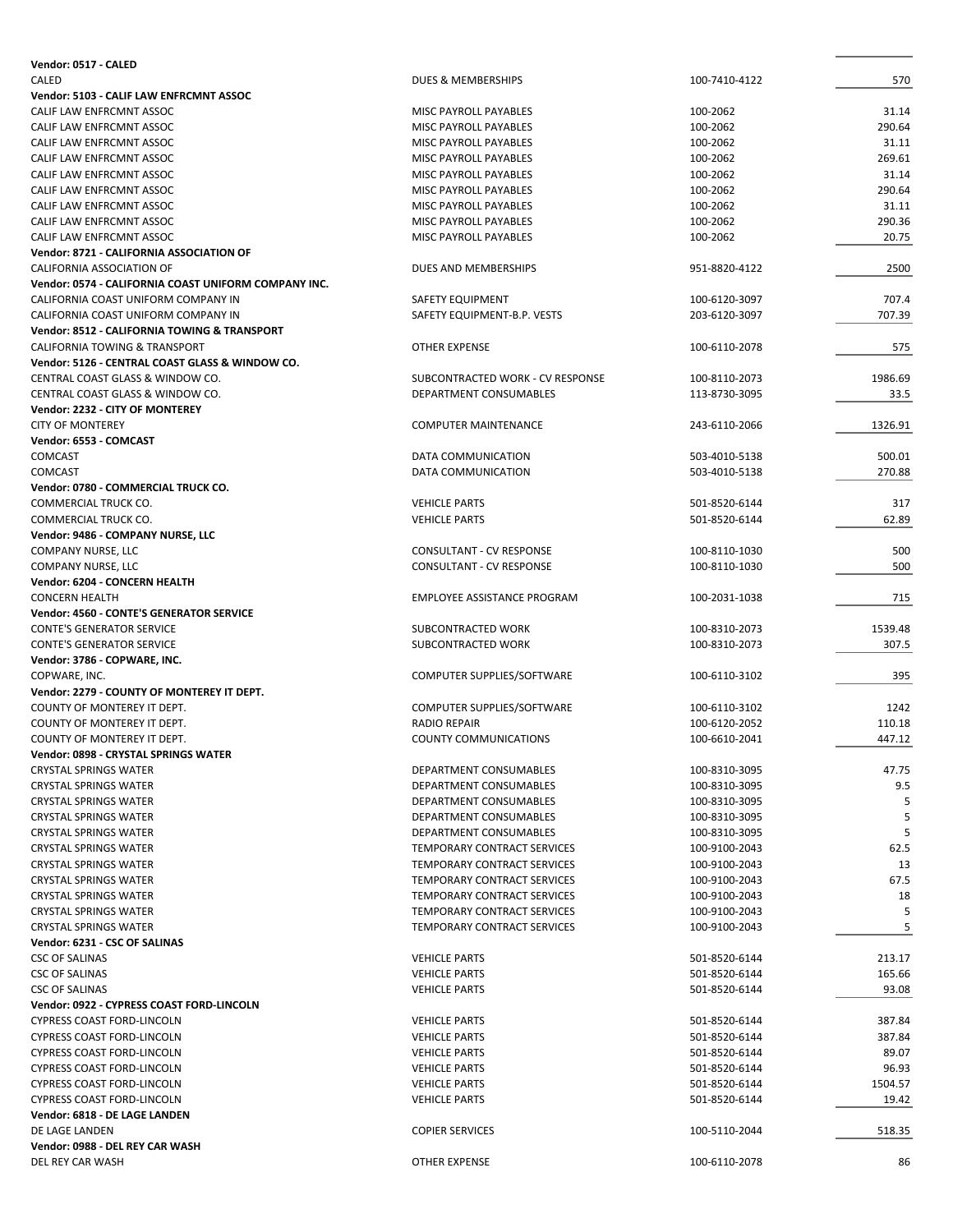| DEL REY CAR WASH                                                       | OTHER EXPENSE                                     | 501-8510-2078                  | 60.5     |
|------------------------------------------------------------------------|---------------------------------------------------|--------------------------------|----------|
| Vendor: 5854 - DELLA MORA HEATING,                                     |                                                   |                                |          |
| DELLA MORA HEATING,                                                    | SUBCONTRACTED WORK                                | 113-8730-2073                  | 165      |
| Vendor: 9502 - DINA PARKS                                              |                                                   |                                |          |
| <b>DINA PARKS</b>                                                      | HOME OCCUPATION/GARAGE SALES                      | 100-3223                       | 71       |
| <b>Vendor: 2932 - DISASTER KLEENUP SPECIALISTS</b>                     |                                                   |                                |          |
| <b>DISASTER KLEENUP SPECIALISTS</b>                                    | SUBCONTRACTED WORK                                | 100-8430-2073                  | 1364.71  |
| Vendor: 7137 - DLB SYSTEMS ASSOCIATES, INC.                            |                                                   |                                |          |
| DLB SYSTEMS ASSOCIATES, INC.                                           | COMPUTER SUPPLIES/SOFTWARE                        | 100-6110-3102                  | 1690     |
| Vendor: 1048 - DOCTORS ON DUTY MEDICAL GROUP                           |                                                   |                                |          |
| DOCTORS ON DUTY MEDICAL GROUP                                          | SUBCONTRACTED WORK<br>SUBCONTRACTED WORK          | 951-8820-2073<br>951-8820-2073 | 32.5     |
| DOCTORS ON DUTY MEDICAL GROUP<br>Vendor: 4892 - EDGES ELECTRICAL GROUP |                                                   |                                | 32.5     |
| <b>EDGES ELECTRICAL GROUP</b>                                          | DEPARTMENT CONSUMABLES                            | 113-8730-3095                  | 16.76    |
| <b>EDGES ELECTRICAL GROUP</b>                                          | DEPARTMENT CONSUMABLES                            | 113-8730-3095                  | 41.49    |
| EDGES ELECTRICAL GROUP                                                 | DEPARTMENT CONSUMABLES                            | 113-8730-3095                  | 31.85    |
| EDGES ELECTRICAL GROUP                                                 | DEPARTMENT CONSUMABLES                            | 113-8730-3095                  | 95.66    |
| <b>EDGES ELECTRICAL GROUP</b>                                          | DEPARTMENT CONSUMABLES                            | 113-8730-3095                  | 70.59    |
| <b>EDGES ELECTRICAL GROUP</b>                                          | DEPARTMENT CONSUMABLES                            | 113-8730-3095                  | 83.9     |
| <b>EDGES ELECTRICAL GROUP</b>                                          | DEPARTMENT CONSUMABLES                            | 113-8730-3095                  | 600.86   |
| Vendor: 5969 - FASTENAL COMPANY                                        |                                                   |                                |          |
| <b>FASTENAL COMPANY</b>                                                | SUBCONTRACTED WORK                                | 100-8420-2073                  | 332.59   |
| <b>FASTENAL COMPANY</b>                                                | SUBCONTRACTED WORK                                | 100-8420-2073                  | 300      |
| <b>FASTENAL COMPANY</b>                                                | DEPARTMENT CONSUMABLES                            | 951-8820-3095                  | 86.74    |
| Vendor: 3883 - FELIPE DE JESUS OLVERA                                  |                                                   |                                |          |
| FELIPE DE JESUS OLVERA                                                 | SUBCONTRACTED WORK                                | 100-8420-2073                  | 4400     |
| Vendor: 1224 - FIRST ALARM                                             |                                                   |                                |          |
| <b>FIRST ALARM</b>                                                     | POLICE EQUIPMENT                                  | 221-6120-8184                  | 194.22   |
| Vendor: 8066 - FUN EXPRESS, LLC                                        |                                                   |                                |          |
| FUN EXPRESS, LLC                                                       | <b>HALLOWEEN PARTY</b>                            | 100-9200-7181                  | 913.16   |
| Vendor: 6306 - GAVILAN PEST CONTROL                                    |                                                   |                                |          |
| <b>GAVILAN PEST CONTROL</b>                                            | PEST CONTROL                                      | 100-8310-2057                  | 87       |
| <b>GAVILAN PEST CONTROL</b>                                            | PEST CONTROL                                      | 100-8310-2057                  | 60       |
| Vendor: 1352 - GIRLS INC. OF THE CENTRAL COAST                         |                                                   |                                |          |
| GIRLS INC. OF THE CENTRAL COAST                                        | GIRLS, INC.                                       | 200-5410-7197                  | 1242.72  |
| Vendor: 9143 - GOLDEN STATE EMERGENCY VEHICLE SERVICE INC.             |                                                   |                                |          |
| <b>GOLDEN STATE EMERGENCY VEHICLE SERVI</b>                            | <b>VEHICLE PARTS</b>                              | 501-8520-6144                  | 323.23   |
| <b>Vendor: 5198 - GOLDEN STATE PORTABLES</b>                           |                                                   |                                |          |
| <b>GOLDEN STATE PORTABLES</b>                                          | SUBCONTRACTED WORK                                | 100-8310-2073                  | 553.63   |
| <b>GOLDEN STATE PORTABLES</b>                                          | SUBCONTRACTED WORK                                | 100-8420-2073                  | 130.36   |
| Vendor: 1388 - GRAINGER                                                |                                                   |                                |          |
| <b>GRAINGER</b>                                                        | DEPARTMENT CONSUMABLES                            | 100-8310-3095                  | 105.79   |
| <b>GRAINGER</b>                                                        | DEPARTMENT CONSUMABLES                            | 100-8310-3095                  | $-77.02$ |
| <b>GRAINGER</b>                                                        | DEPARTMENT CONSUMABLES                            | 113-8730-3095                  | 69.49    |
| <b>GRAINGER</b>                                                        | DEPARTMENT CONSUMABLES                            | 113-8730-3095                  | 393.77   |
| Vendor: 1392 - GRANITE ROCK COMPANY                                    |                                                   |                                |          |
| <b>GRANITE ROCK COMPANY</b>                                            | DEPARTMENT CONSUMABLES                            | 113-8730-3095                  | 182.12   |
| <b>GRANITE ROCK COMPANY</b>                                            | DEPARTMENT CONSUMABLES                            | 210-8110-3095                  | 11.04    |
| <b>Vendor: 1402 - GREATER VICTORY TEMPLE</b>                           |                                                   |                                |          |
| <b>GREATER VICTORY TEMPLE</b>                                          | <b>GREATER VICTORY TEMPLE - COMMUNITY PROJECT</b> | 200-5410-7400                  | 1340.63  |
| Vendor: 3154 - GREEN VALLEY LANSCAPE INC.                              |                                                   |                                |          |
| GREEN VALLEY LANSCAPE INC.                                             | <b>TOOLS</b>                                      | 100-8420-3107                  | 63.96    |
| <b>GREEN VALLEY LANSCAPE INC.</b>                                      | <b>TOOLS</b>                                      | 100-8420-3107                  | 98.97    |
| <b>GREEN VALLEY LANSCAPE INC.</b>                                      | <b>TOOLS</b>                                      | 100-8420-3107                  | 42.9     |
| <b>GREEN VALLEY LANSCAPE INC.</b>                                      | <b>TOOLS</b>                                      | 100-8420-3107                  | 296.9    |
| Vendor: 4222 - HARRIS & ASSOCIATES, INC.                               |                                                   |                                |          |
| HARRIS & ASSOCIATES, INC.                                              | DEPARTMENT CONSUMABLES                            | 100-8910-3095                  | 3802.5   |
| Vendor: 5989 - HdL COREN & CONE                                        |                                                   |                                |          |
| <b>HdL COREN &amp; CONE</b>                                            | CONSULTANT                                        | 100-5110-1030                  | 3200     |
| Vendor: 1561 - HOME DEPOT CREDIT SERVICES                              |                                                   |                                |          |
| HOME DEPOT CREDIT SERVICES                                             | DEPARTMENT CONSUMABLES                            | 100-8310-3095                  | 122.9    |
| HOME DEPOT CREDIT SERVICES                                             | DEPARTMENT CONSUMABLES                            | 100-8310-3095                  | 78.41    |
| HOME DEPOT CREDIT SERVICES                                             | DEPARTMENT CONSUMABLES                            | 100-8310-3095                  | 22.93    |
| HOME DEPOT CREDIT SERVICES                                             | DEPARTMENT CONSUMABLES                            | 100-8420-3095                  | 65.53    |
| HOME DEPOT CREDIT SERVICES                                             | DEPARTMENT CONSUMABLES                            | 113-8730-3095                  | 25.09    |
| HOME DEPOT CREDIT SERVICES                                             | DEPARTMENT CONSUMABLES                            | 113-8730-3095                  | 3.85     |
| HOME DEPOT CREDIT SERVICES                                             | DEPARTMENT CONSUMABLES                            | 113-8730-3095                  | 20.69    |
| HOME DEPOT CREDIT SERVICES                                             | DEPARTMENT CONSUMABLES                            | 113-8730-3095                  | 24.25    |
| HOME DEPOT CREDIT SERVICES                                             | DEPARTMENT CONSUMABLES                            | 113-8730-3095                  | 127.63   |
| HOME DEPOT CREDIT SERVICES                                             | DEPARTMENT CONSUMABLES                            | 113-8730-3095                  | 192.42   |
| HOME DEPOT CREDIT SERVICES                                             | DEPARTMENT CONSUMABLES                            | 113-8730-3095                  | 52.4     |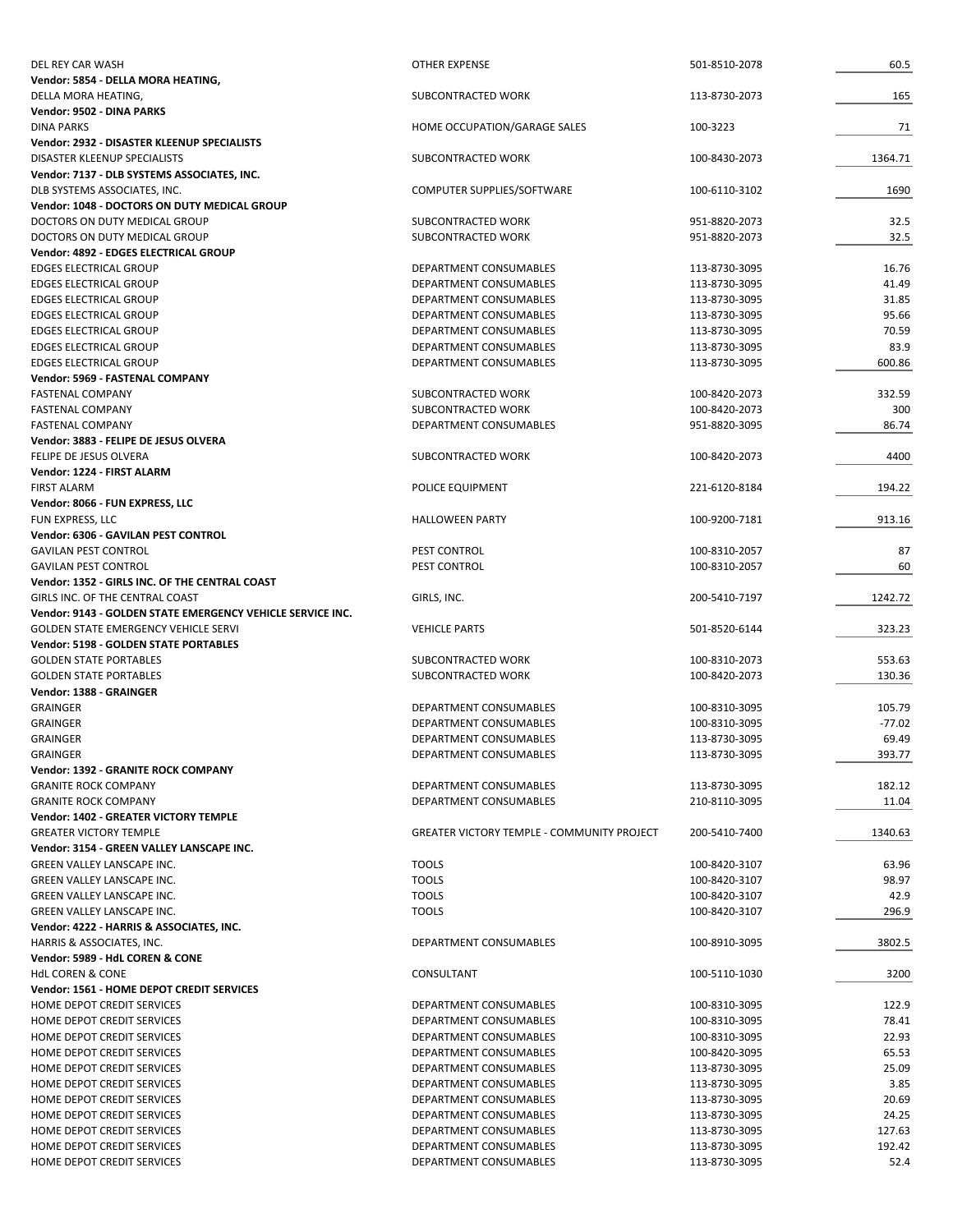| HOME DEPOT CREDIT SERVICES               | DEPARTMENT CONSUMABLES        | 113-8730-3095 | 55.65     |
|------------------------------------------|-------------------------------|---------------|-----------|
| HOME DEPOT CREDIT SERVICES               | DEPARTMENT CONSUMABLES        | 113-8730-3095 | $-26.13$  |
| HOME DEPOT CREDIT SERVICES               | <b>DEPARTMENT CONSUMABLES</b> | 113-8730-3095 | 7.07      |
| HOME DEPOT CREDIT SERVICES               | DEPARTMENT CONSUMABLES        | 113-8730-3095 | 26.13     |
| HOME DEPOT CREDIT SERVICES               | DEPARTMENT CONSUMABLES        | 113-8730-3095 | 5.74      |
| HOME DEPOT CREDIT SERVICES               | DEPARTMENT CONSUMABLES        | 113-8730-3095 | 20.12     |
| HOME DEPOT CREDIT SERVICES               | DEPARTMENT CONSUMABLES        | 113-8730-3095 | 23.97     |
| HOME DEPOT CREDIT SERVICES               | DEPARTMENT CONSUMABLES        | 113-8730-3095 | 1.29      |
| HOME DEPOT CREDIT SERVICES               | DEPARTMENT CONSUMABLES        | 113-8730-3095 | 29.21     |
| HOME DEPOT CREDIT SERVICES               | DEPARTMENT CONSUMABLES        | 113-8730-3095 | 19.48     |
| HOME DEPOT CREDIT SERVICES               | DEPARTMENT CONSUMABLES        | 113-8730-3095 | 12.74     |
| HOME DEPOT CREDIT SERVICES               | DEPARTMENT CONSUMABLES        | 113-8730-3095 | 12.97     |
| HOME DEPOT CREDIT SERVICES               | DEPARTMENT CONSUMABLES        | 113-8730-3095 | $-21.82$  |
| HOME DEPOT CREDIT SERVICES               | DEPARTMENT CONSUMABLES        | 113-8730-3095 | 42.53     |
| HOME DEPOT CREDIT SERVICES               | DEPARTMENT CONSUMABLES        | 113-8730-3095 | 21.82     |
| HOME DEPOT CREDIT SERVICES               | DEPARTMENT CONSUMABLES        | 113-8730-3095 | 7.94      |
| HOME DEPOT CREDIT SERVICES               | DEPARTMENT CONSUMABLES        | 113-8730-3095 | 10.89     |
| HOME DEPOT CREDIT SERVICES               | DEPARTMENT CONSUMABLES        | 113-8730-3095 | 91.64     |
| HOME DEPOT CREDIT SERVICES               | DEPARTMENT CONSUMABLES        | 113-8730-3095 | 120.37    |
| HOME DEPOT CREDIT SERVICES               | DEPARTMENT CONSUMABLES        | 113-8730-3095 | 8.61      |
| HOME DEPOT CREDIT SERVICES               | DEPARTMENT CONSUMABLES        | 113-8730-3095 | 21.81     |
| HOME DEPOT CREDIT SERVICES               | DEPARTMENT CONSUMABLES        | 210-8110-3095 | 16.33     |
| HOME DEPOT CREDIT SERVICES               | DEPARTMENT CONSUMABLES        | 210-8110-3095 | 127.62    |
| HOME DEPOT CREDIT SERVICES               | DEPARTMENT CONSUMABLES        | 210-8110-3095 | 21.81     |
| HOME DEPOT CREDIT SERVICES               | CONSUMABLES                   | 271-8110-3095 | 28.24     |
| HOME DEPOT CREDIT SERVICES               | DEPARTMENT CONSUMABLES        | 401-8620-3095 | 127.63    |
| HOME DEPOT CREDIT SERVICES               | DEPARTMENT CONSUMABLES        | 401-8620-3095 | 21.81     |
| HOME DEPOT CREDIT SERVICES               | DEPARTMENT CONSUMABLES        | 951-8820-3095 | 127.63    |
| HOME DEPOT CREDIT SERVICES               | DEPARTMENT CONSUMABLES        | 951-8820-3095 | 21.81     |
| <b>Vendor: 1569 - HOPE SERVICES</b>      |                               |               |           |
| <b>HOPE SERVICES</b>                     | SUBCONTRACTED WORK            | 100-8420-2073 | 3000      |
| <b>HOPE SERVICES</b>                     | SUBCONTRACTED WORK            | 103-8710-2073 | 679.65    |
| Vendor: 4920 - ICMA RETIREMENT TRUST-457 |                               |               |           |
| ICMA RETIREMENT TRUST-457                | DEFERRED COMP PAYABLE         | 100-2060      | $-396.21$ |
| ICMA RETIREMENT TRUST-457                | DEFERRED COMP PAYABLE         | 100-2060      | 757.95    |
| ICMA RETIREMENT TRUST-457                | DEFERRED COMP PAYABLE         | 100-2060      | 343.74    |
| ICMA RETIREMENT TRUST-457                | DEFERRED COMP PAYABLE         | 100-2060      | 342.07    |
| ICMA RETIREMENT TRUST-457                | DEFERRED COMP PAYABLE         | 100-2060      | 563.69    |
| ICMA RETIREMENT TRUST-457                | DEFERRED COMP PAYABLE         | 100-2060      | 198.9     |
| ICMA RETIREMENT TRUST-457                | DEFERRED COMP PAYABLE         | 100-2060      | 105.95    |
| ICMA RETIREMENT TRUST-457                | DEFERRED COMP PAYABLE         | 100-2060      | 959.26    |
| ICMA RETIREMENT TRUST-457                | DEFERRED COMP PAYABLE         | 100-2060      | 661.74    |
| ICMA RETIREMENT TRUST-457                | DEFERRED COMP PAYABLE         | 100-2060      | 13026.98  |
| ICMA RETIREMENT TRUST-457                | DEFERRED COMP PAYABLE         | 100-2060      | 585.65    |
| ICMA RETIREMENT TRUST-457                | DEFERRED COMP PAYABLE         | 100-2060      | 3701.33   |
| ICMA RETIREMENT TRUST-457                | DEFERRED COMP PAYABLE         | 100-2060      | 6535.6    |
| ICMA RETIREMENT TRUST-457                | DEFERRED COMP PAYABLE         | 103-2060      | 7.46      |
| ICMA RETIREMENT TRUST-457                | DEFERRED COMP PAYABLE         | 103-2060      | 7.74      |
| ICMA RETIREMENT TRUST-457                | DEFERRED COMP PAYABLE         | 103-2060      | 6.75      |
| ICMA RETIREMENT TRUST-457                | DEFERRED COMP PAYABLE         | 113-2060      | 313.95    |
| ICMA RETIREMENT TRUST-457                | DEFERRED COMP PAYABLE         | 113-2060      | 77.08     |
| ICMA RETIREMENT TRUST-457                | DEFERRED COMP PAYABLE         | 113-2060      | 35.23     |
| ICMA RETIREMENT TRUST-457                | DEFERRED COMP PAYABLE         | 210-2060      | 257.27    |
| ICMA RETIREMENT TRUST-457                | DEFERRED COMP PAYABLE         | 210-2060      | 220.26    |
| ICMA RETIREMENT TRUST-457                | DEFERRED COMP PAYABLE         | 210-2060      | 3.41      |
| ICMA RETIREMENT TRUST-457                | DEFERRED COMP PAYABLE         | 210-2060      | 70.46     |
| ICMA RETIREMENT TRUST-457                | DEFERRED COMP PAYABLE         | 271-2060      | 129.95    |
| ICMA RETIREMENT TRUST-457                | DEFERRED COMP PAYABLE         | 271-2060      | 120.74    |
| ICMA RETIREMENT TRUST-457                | DEFERRED COMP PAYABLE         | 271-2060      | 224.28    |
| ICMA RETIREMENT TRUST-457                | DEFERRED COMP PAYABLE         | 271-2060      | 259.78    |
| ICMA RETIREMENT TRUST-457                | DEFERRED COMP PAYABLE         | 271-2060      | 35.23     |
| ICMA RETIREMENT TRUST-457                | DEFERRED COMP PAYABLE         | 401-2060      | 17.61     |
| ICMA RETIREMENT TRUST-457                | DEFERRED COMP PAYABLE         | 401-2060      | 337.3     |
| ICMA RETIREMENT TRUST-457                | DEFERRED COMP PAYABLE         | 401-2060      | 39.41     |
| ICMA RETIREMENT TRUST-457                | DEFERRED COMP PAYABLE         | 401-2060      | 2.26      |
| ICMA RETIREMENT TRUST-457                | DEFERRED COMP PAYABLE         | 501-2060      | 217.68    |
| ICMA RETIREMENT TRUST-457                | DEFERRED COMP PAYABLE         | 501-2060      | 66        |
| ICMA RETIREMENT TRUST-457                | DEFERRED COMP PAYABLE         | 501-2060      | 35.23     |
| ICMA RETIREMENT TRUST-457                | DEFERRED COMP PAYABLE         | 503-2060      | 787.07    |
| ICMA RETIREMENT TRUST-457                | DEFERRED COMP PAYABLE         | 503-2060      | 875       |
| ICMA RETIREMENT TRUST-457                | DEFERRED COMP PAYABLE         | 951-2060      | 35.21     |
|                                          |                               |               |           |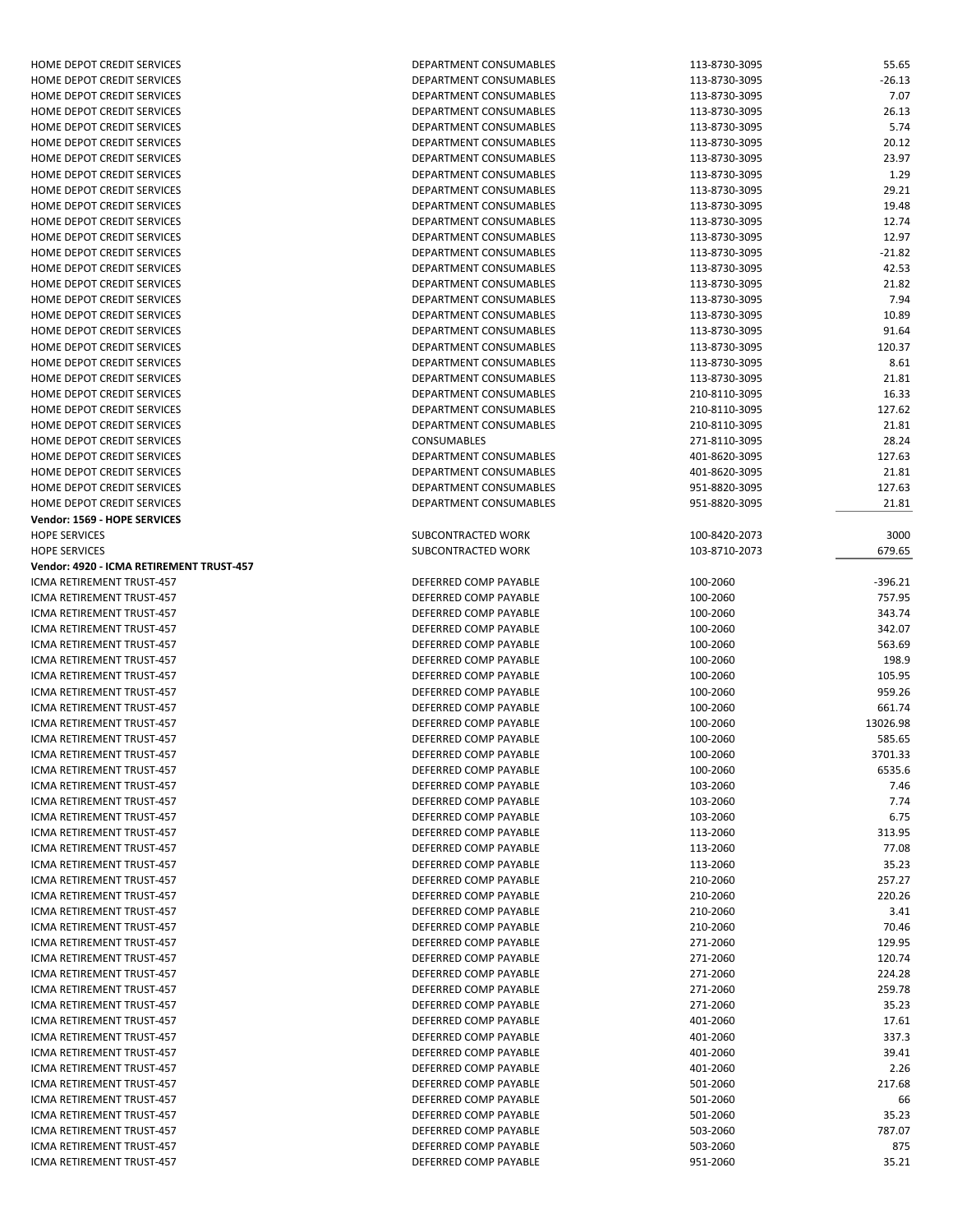| ICMA RETIREMENT TRUST-457                                    | DEFERRED COMP PAYABLE            | 951-2060      | 185.72  |
|--------------------------------------------------------------|----------------------------------|---------------|---------|
| ICMA RETIREMENT TRUST-457                                    | DEFERRED COMP PAYABLE            | 951-2060      | 8.27    |
| ICMA RETIREMENT TRUST-457                                    | DEFERRED COMP PAYABLE            | 951-2060      | 250.94  |
| ICMA RETIREMENT TRUST-457                                    | DEFERRED COMP PAYABLE            | 953-2060      | 14.64   |
| ICMA RETIREMENT TRUST-457                                    | DEFERRED COMP PAYABLE            | 973-2060      | 2.16    |
| Vendor: 7173 - Iconix Waterworks (US) Inc.                   |                                  |               |         |
| Iconix Waterworks (US) Inc.                                  | DEPARTMENT CONSUMABLES           | 951-8820-3095 | 797.27  |
| Vendor: 5266 - INTL ASSOC OF FIREFIGHTER                     |                                  |               |         |
| INTL ASSOC OF FIREFIGHTER                                    | MISC PAYROLL PAYABLES            | 100-2062      | 1260    |
| INTL ASSOC OF FIREFIGHTER                                    | MISC PAYROLL PAYABLES            | 100-2062      | 1260    |
| Vendor: 8332 - IVY SIMPSON                                   |                                  |               |         |
| <b>IVY SIMPSON</b>                                           | SUBCONTRACTED WORK               | 100-8310-2073 | 216     |
| Vendor: 1311 - J. GARDNER & ASSOCIATES, LLC                  |                                  |               |         |
| J. GARDNER & ASSOCIATES, LLC                                 | <b>COMMUNITY RELATIONS</b>       | 100-6110-1024 | 1320.54 |
| Vendor: 7065 - JAN ROEHL CONSULTING                          |                                  |               |         |
| JAN ROEHL CONSULTING                                         | JAN ROEHL CONSULTING             | 100-2042-1039 | 1625    |
| Vendor: 8022 - JEFF K. BILLS                                 |                                  |               |         |
| JEFF K. BILLS                                                | CONSULTANT                       | 100-2031-1030 | 400     |
| Vendor: 0912 - L.N. CURTIS & SONS                            |                                  |               |         |
| L.N. CURTIS & SONS                                           | DEPARTMENT EQUIPMENT             | 100-6640-8187 | 60.09   |
| <b>Vendor: 5462 - LABORERS NATIONAL PENSION</b>              |                                  |               |         |
| LABORERS NATIONAL PENSION                                    | LIUNA PENSION PAYABLE            | 100-2064      | 1764.55 |
| LABORERS NATIONAL PENSION                                    | LIUNA PENSION PAYABLE            | 100-2064      | 1999.6  |
| LABORERS NATIONAL PENSION                                    | LIUNA PENSION PAYABLE            | 103-2064      | 190.14  |
| LABORERS NATIONAL PENSION                                    | LIUNA PENSION PAYABLE            | 103-2064      | 31.89   |
| LABORERS NATIONAL PENSION                                    | LIUNA PENSION PAYABLE            | 113-2064      | 13.24   |
| LABORERS NATIONAL PENSION                                    | LIUNA PENSION PAYABLE            | 113-2064      | 34.3    |
| LABORERS NATIONAL PENSION                                    | LIUNA PENSION PAYABLE            | 210-2064      | 461.19  |
| LABORERS NATIONAL PENSION                                    | LIUNA PENSION PAYABLE            | 210-2064      | 329.23  |
| LABORERS NATIONAL PENSION                                    | LIUNA PENSION PAYABLE            | 271-2064      | 531.64  |
| LABORERS NATIONAL PENSION                                    | LIUNA PENSION PAYABLE            | 271-2064      | 557.46  |
| LABORERS NATIONAL PENSION                                    | LIUNA PENSION PAYABLE            | 401-2064      | 474.24  |
| LABORERS NATIONAL PENSION                                    | LIUNA PENSION PAYABLE            | 401-2064      | 488.93  |
| LABORERS NATIONAL PENSION                                    | LIUNA PENSION PAYABLE            | 501-2064      | 288     |
| LABORERS NATIONAL PENSION                                    | LIUNA PENSION PAYABLE            | 501-2064      | 288     |
| LABORERS NATIONAL PENSION                                    | LIUNA PENSION PAYABLE            | 951-2064      | 309     |
| LABORERS NATIONAL PENSION                                    | LIUNA PENSION PAYABLE            | 951-2064      | 298.96  |
| LABORERS NATIONAL PENSION                                    | LIUNA PENSION PAYABLE            | 973-2064      | 3.63    |
| Vendor: 0213 - LANGUAGE LINE SERVICES                        |                                  |               |         |
| LANGUAGE LINE SERVICES                                       | <b>TELEPHONE</b>                 | 100-6110-5132 | 111.73  |
| Vendor: 6835 - LANGUAGE TESTING INTL., INC                   |                                  |               |         |
| LANGUAGE TESTING INTL., INC                                  | PERSONNEL RECRUITMENT            | 100-2031-2064 | 179     |
| Vendor: 4422 - LEHR AUTO ELECTRIC<br>LEHR AUTO ELECTRIC      | <b>VEHICLE PARTS</b>             | 501-8520-6144 |         |
| Vendor: 6172 - LEXISNEXIS RISK DATA MANGEMENT INC.           |                                  |               | 381.67  |
| LEXISNEXIS RISK DATA MANGEMENT INC.                          | <b>INVESTIGATION EXPENSE</b>     | 100-6130-4125 |         |
| Vendor: 1971 - LIEBERT CASSIDY WHITMORE                      |                                  |               | 150     |
|                                                              |                                  |               | 190     |
| LIEBERT CASSIDY WHITMORE<br>Vendor: 9506 - LIFELINE TRAINING | LEGAL SERVICES - SPECIAL         | 100-3010-1023 |         |
| LIFELINE TRAINING                                            | <b>TRAINING &amp; EDUCATIONS</b> |               | 9500    |
| Vendor: 1976 - LINCOLN AQUATICS                              |                                  | 100-6120-1029 |         |
| LINCOLN AQUATICS                                             | <b>CHEMICALS</b>                 | 100-8310-3099 | 265.08  |
| Vendor: 2046 - M3 ENVIRONMENTAL CONSULTING LLC               |                                  |               |         |
| M3 ENVIRONMENTAL CONSULTING LLC                              | SUBCONTRACTED WORK               | 100-8310-2073 | 700     |
| Vendor: 6379 - MARINA COAST WATER DISTRICT                   |                                  |               |         |
| MARINA COAST WATER DISTRICT                                  | <b>WATER</b>                     | 100-8310-5133 | 461.41  |
| MARINA COAST WATER DISTRICT                                  | <b>WATER</b>                     | 210-8420-5133 | 1729.7  |
| Vendor: 2102 - MARTIN'S IRRIGATION SUPPLY, INC.              |                                  |               |         |
| MARTIN'S IRRIGATION SUPPLY, INC.                             | DEPARTMENT CONSUMABLES           | 100-8420-3095 | 78.55   |
| MARTIN'S IRRIGATION SUPPLY, INC.                             | DEPARTMENT CONSUMABLES           | 100-8420-3095 | 86.91   |
| MARTIN'S IRRIGATION SUPPLY, INC.                             | DEPARTMENT CONSUMABLES           | 100-8440-3095 | 140.09  |
| MARTIN'S IRRIGATION SUPPLY, INC.                             | DEPARTMENT CONSUMABLES           | 100-8440-3095 | 418.31  |
| MARTIN'S IRRIGATION SUPPLY, INC.                             | DEPARTMENT CONSUMABLES           | 100-8440-3095 | 499.52  |
| MARTIN'S IRRIGATION SUPPLY, INC.                             | DEPARTMENT CONSUMABLES           | 100-8440-3095 | 75.93   |
| Vendor: 9347 - MARY ANN McCONNELL                            |                                  |               |         |
| <b>MARY ANN McCONNELL</b>                                    | MEDICAL EXAMS                    | 100-6110-1026 | 300     |
| Vendor: 2117 - MATTESON & BEERS TOWING, LLC                  |                                  |               |         |
| MATTESON & BEERS TOWING, LLC                                 | OTHER EXPENSE                    | 501-8510-2078 | 200     |
| Vendor: 2236 - MBS BUSINESS SYSTEMS                          |                                  |               |         |
| MBS BUSINESS SYSTEMS                                         | <b>COPIER SERVICES</b>           | 100-6110-2044 | 1380.02 |
| MBS BUSINESS SYSTEMS                                         | <b>COPIER SERVICES</b>           | 100-8310-2044 | 107.36  |
|                                                              |                                  |               |         |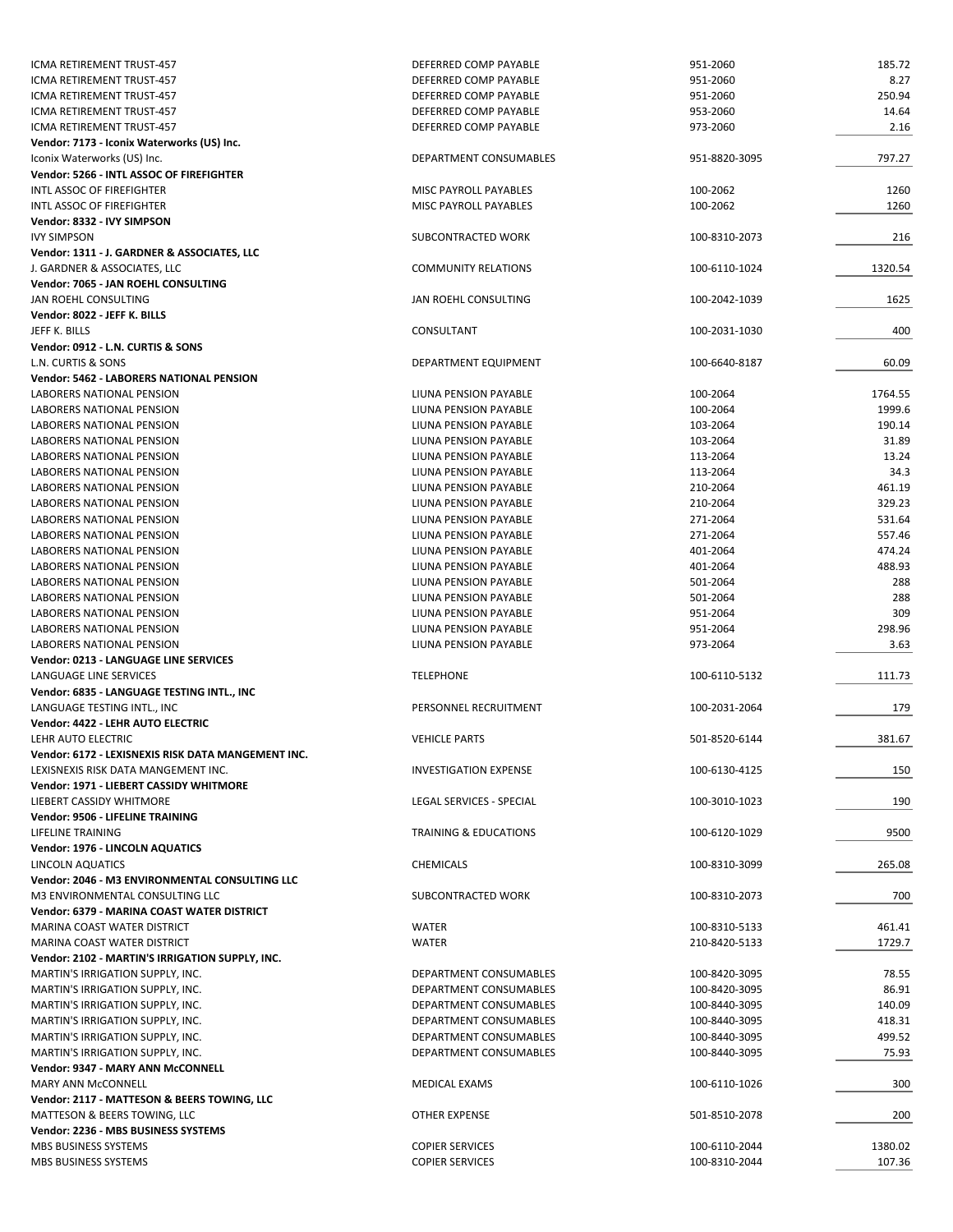| Vendor: 2132 - MEALS ON WHEELS OF THE                            |                                                        |                                |                  |
|------------------------------------------------------------------|--------------------------------------------------------|--------------------------------|------------------|
| MEALS ON WHEELS OF THE                                           | MEALS ON WHEELS OF THE MONT PENIN                      | 200-5410-7403                  | 1425.35          |
| Vendor: 2184 - MISSION LINEN SERVICE                             |                                                        |                                |                  |
| <b>MISSION LINEN SERVICE</b>                                     | UNIFORM SERVICE/LAUNDRY                                | 100-6640-2049                  | 89.1             |
| <b>MISSION LINEN SERVICE</b>                                     | UNIFORM SERVICE/LAUNDRY                                | 100-6640-2049                  | 80.46            |
| <b>MISSION LINEN SERVICE</b>                                     | UNIFORM SERVICE/LAUNDRY                                | 100-6640-2049                  | 79.37            |
| Vendor: 2186 - MISSION UNIFORM SERVICE                           |                                                        |                                |                  |
| <b>MISSION UNIFORM SERVICE</b>                                   | UNIFORM SERVICE/LAUNDRY                                | 100-6640-2049                  | 35.49            |
| MISSION UNIFORM SERVICE                                          | UNIFORM SERVICE / LAUNDRY                              | 100-8310-2049                  | 102.47<br>10.53  |
| <b>MISSION UNIFORM SERVICE</b><br><b>MISSION UNIFORM SERVICE</b> | UNIFORM SERVICE / LAUNDRY<br>UNIFORM SERVICE / LAUNDRY | 100-8310-2049<br>100-8310-2049 | 51.06            |
| <b>MISSION UNIFORM SERVICE</b>                                   | UNIFORM SERVICE / LAUNDRY                              | 100-8310-2049                  | 56.3             |
| MISSION UNIFORM SERVICE                                          | UNIFORM SERVICE/LAUNDRY                                | 100-8410-2049                  | 32.8             |
| <b>MISSION UNIFORM SERVICE</b>                                   | UNIFORM SERVICE/LAUNDRY                                | 100-8410-2049                  | 3.37             |
| <b>MISSION UNIFORM SERVICE</b>                                   | UNIFORM SERVICE/LAUNDRY                                | 100-8410-2049                  | 16.34            |
| <b>MISSION UNIFORM SERVICE</b>                                   | UNIFORM SERVICE/LAUNDRY                                | 100-8410-2049                  | 18.02            |
| MISSION UNIFORM SERVICE                                          | UNIFORM SERVICE/LAUNDRY                                | 100-8420-2049                  | 102.47           |
| <b>MISSION UNIFORM SERVICE</b>                                   | UNIFORM SERVICE/LAUNDRY                                | 100-8420-2049                  | 10.53            |
| <b>MISSION UNIFORM SERVICE</b>                                   | UNIFORM SERVICE/LAUNDRY                                | 100-8420-2049                  | 51.06            |
| MISSION UNIFORM SERVICE                                          | UNIFORM SERVICE/LAUNDRY                                | 100-8420-2049                  | 56.3             |
| <b>MISSION UNIFORM SERVICE</b>                                   | UNIFORM SERVICE / LAUNDRY                              | 100-8440-2049                  | 61.45            |
| <b>MISSION UNIFORM SERVICE</b>                                   | UNIFORM SERVICE / LAUNDRY                              | 100-8440-2049                  | 6.32             |
| <b>MISSION UNIFORM SERVICE</b>                                   | UNIFORM SERVICE / LAUNDRY                              | 100-8440-2049                  | 30.62            |
| MISSION UNIFORM SERVICE                                          | UNIFORM SERVICE / LAUNDRY                              | 100-8440-2049                  | 33.76            |
| <b>MISSION UNIFORM SERVICE</b>                                   | UNIFORM SERVICE / LAUNDRY                              | 100-8450-2049                  | 32.8             |
| MISSION UNIFORM SERVICE                                          | UNIFORM SERVICE / LAUNDRY                              | 100-8450-2049                  | 3.37             |
| <b>MISSION UNIFORM SERVICE</b><br><b>MISSION UNIFORM SERVICE</b> | UNIFORM SERVICE / LAUNDRY                              | 100-8450-2049                  | 16.34<br>18.02   |
| <b>MISSION UNIFORM SERVICE</b>                                   | UNIFORM SERVICE / LAUNDRY<br>UNIFORM SERVICE/LAUNDRY   | 100-8450-2049<br>100-9105-2049 | 130.16           |
| <b>MISSION UNIFORM SERVICE</b>                                   | UNIFORM SERVICE/LAUNDRY                                | 100-9105-2049                  | 130.16           |
| MISSION UNIFORM SERVICE                                          | UNIFORM SERVICE/LAUNDRY                                | 100-9105-2049                  | 130.16           |
| <b>MISSION UNIFORM SERVICE</b>                                   | UNIFORM SERVICE/LAUNDRY                                | 103-8710-2049                  | 20.51            |
| <b>MISSION UNIFORM SERVICE</b>                                   | UNIFORM SERVICE/LAUNDRY                                | 103-8710-2049                  | 2.11             |
| <b>MISSION UNIFORM SERVICE</b>                                   | UNIFORM SERVICE/LAUNDRY                                | 103-8710-2049                  | 10.22            |
| <b>MISSION UNIFORM SERVICE</b>                                   | UNIFORM SERVICE/LAUNDRY                                | 103-8710-2049                  | 11.27            |
| <b>MISSION UNIFORM SERVICE</b>                                   | UNIFORM SERVICE / LAUNDRY                              | 113-8730-2049                  | 96.92            |
| <b>MISSION UNIFORM SERVICE</b>                                   | UNIFORM SERVICE / LAUNDRY                              | 113-8730-2049                  | 32               |
| MISSION UNIFORM SERVICE                                          | UNIFORM SERVICE / LAUNDRY                              | 113-8730-2049                  | 720              |
| <b>MISSION UNIFORM SERVICE</b>                                   | UNIFORM SERVICE / LAUNDRY                              | 113-8730-2049                  | 96.92            |
| <b>MISSION UNIFORM SERVICE</b>                                   | UNIFORM SERVICE / LAUNDRY                              | 113-8730-2049                  | 141.11           |
| <b>MISSION UNIFORM SERVICE</b>                                   | UNIFORM SERVICE/LAUNDRY                                | 210-8110-2049                  | 81.96            |
| MISSION UNIFORM SERVICE                                          | UNIFORM SERVICE/LAUNDRY                                | 210-8110-2049                  | 8.43             |
| <b>MISSION UNIFORM SERVICE</b>                                   | UNIFORM SERVICE/LAUNDRY                                | 210-8110-2049                  | 40.84            |
| <b>MISSION UNIFORM SERVICE</b>                                   | UNIFORM SERVICE/LAUNDRY                                | 210-8110-2049                  | 45.03            |
| MISSION UNIFORM SERVICE                                          | UNIFORM SERVICE/LAUNDRY                                | 210-8420-2049                  | 20.51            |
| <b>MISSION UNIFORM SERVICE</b>                                   | UNIFORM SERVICE/LAUNDRY                                | 210-8420-2049                  | 2.11<br>10.22    |
| <b>MISSION UNIFORM SERVICE</b><br><b>MISSION UNIFORM SERVICE</b> | UNIFORM SERVICE/LAUNDRY<br>UNIFORM SERVICE/LAUNDRY     | 210-8420-2049<br>210-8420-2049 | 11.27            |
| MISSION UNIFORM SERVICE                                          | UNIFORM SERVICE/LAUNDRY                                | 271-8110-2049                  | 81.96            |
| <b>MISSION UNIFORM SERVICE</b>                                   | UNIFORM SERVICE/LAUNDRY                                | 271-8110-2049                  | 8.43             |
| <b>MISSION UNIFORM SERVICE</b>                                   | UNIFORM SERVICE/LAUNDRY                                | 271-8110-2049                  | 40.84            |
| <b>MISSION UNIFORM SERVICE</b>                                   | UNIFORM SERVICE/LAUNDRY                                | 271-8110-2049                  | 45.03            |
| <b>MISSION UNIFORM SERVICE</b>                                   | UNIFORM SERVICE/LAUNDRY                                | 401-8620-2049                  | 81.96            |
| <b>MISSION UNIFORM SERVICE</b>                                   | UNIFORM SERVICE/LAUNDRY                                | 401-8620-2049                  | 8.43             |
| <b>MISSION UNIFORM SERVICE</b>                                   | UNIFORM SERVICE/LAUNDRY                                | 401-8620-2049                  | 40.84            |
| <b>MISSION UNIFORM SERVICE</b>                                   | UNIFORM SERVICE/LAUNDRY                                | 401-8620-2049                  | 45.03            |
| <b>MISSION UNIFORM SERVICE</b>                                   | UNIFORM SERVICE/LAUNDRY                                | 501-8520-2049                  | 81.96            |
| <b>MISSION UNIFORM SERVICE</b>                                   | UNIFORM SERVICE/LAUNDRY                                | 501-8520-2049                  | 8.43             |
| MISSION UNIFORM SERVICE                                          | UNIFORM SERVICE/LAUNDRY                                | 501-8520-2049                  | 40.84            |
| <b>MISSION UNIFORM SERVICE</b>                                   | UNIFORM SERVICE/LAUNDRY                                | 501-8520-2049                  | 45.03            |
| <b>MISSION UNIFORM SERVICE</b>                                   | UNIFORM SERVICE / LAUNDRY                              | 951-8820-2049                  | 81.96            |
| <b>MISSION UNIFORM SERVICE</b>                                   | UNIFORM SERVICE / LAUNDRY                              | 951-8820-2049                  | 8.42             |
| MISSION UNIFORM SERVICE                                          | UNIFORM SERVICE / LAUNDRY                              | 951-8820-2049                  | 40.85            |
| <b>MISSION UNIFORM SERVICE</b>                                   | UNIFORM SERVICE / LAUNDRY                              | 951-8820-2049                  | 45.02            |
| Vendor: 0144 - MOLINARI SUPPLY, INC.                             |                                                        |                                |                  |
| MOLINARI SUPPLY, INC.<br>MOLINARI SUPPLY, INC.                   | DEPARTMENT CONSUMABLES<br>DEPARTMENT CONSUMABLES       | 100-8420-3095<br>100-8420-3095 | 1031.32<br>70.24 |
| MOLINARI SUPPLY, INC.                                            | DEPARTMENT CONSUMABLES                                 | 210-8110-3095                  | 27.14            |
| Vendor: 4425 - MONTEREY AUTO SUPPLY                              |                                                        |                                |                  |
| MONTEREY AUTO SUPPLY                                             | <b>VEHICLE PARTS</b>                                   | 501-8520-6144                  | $-161.62$        |
| MONTEREY AUTO SUPPLY                                             | <b>VEHICLE PARTS</b>                                   | 501-8520-6144                  | $-74.63$         |
|                                                                  |                                                        |                                |                  |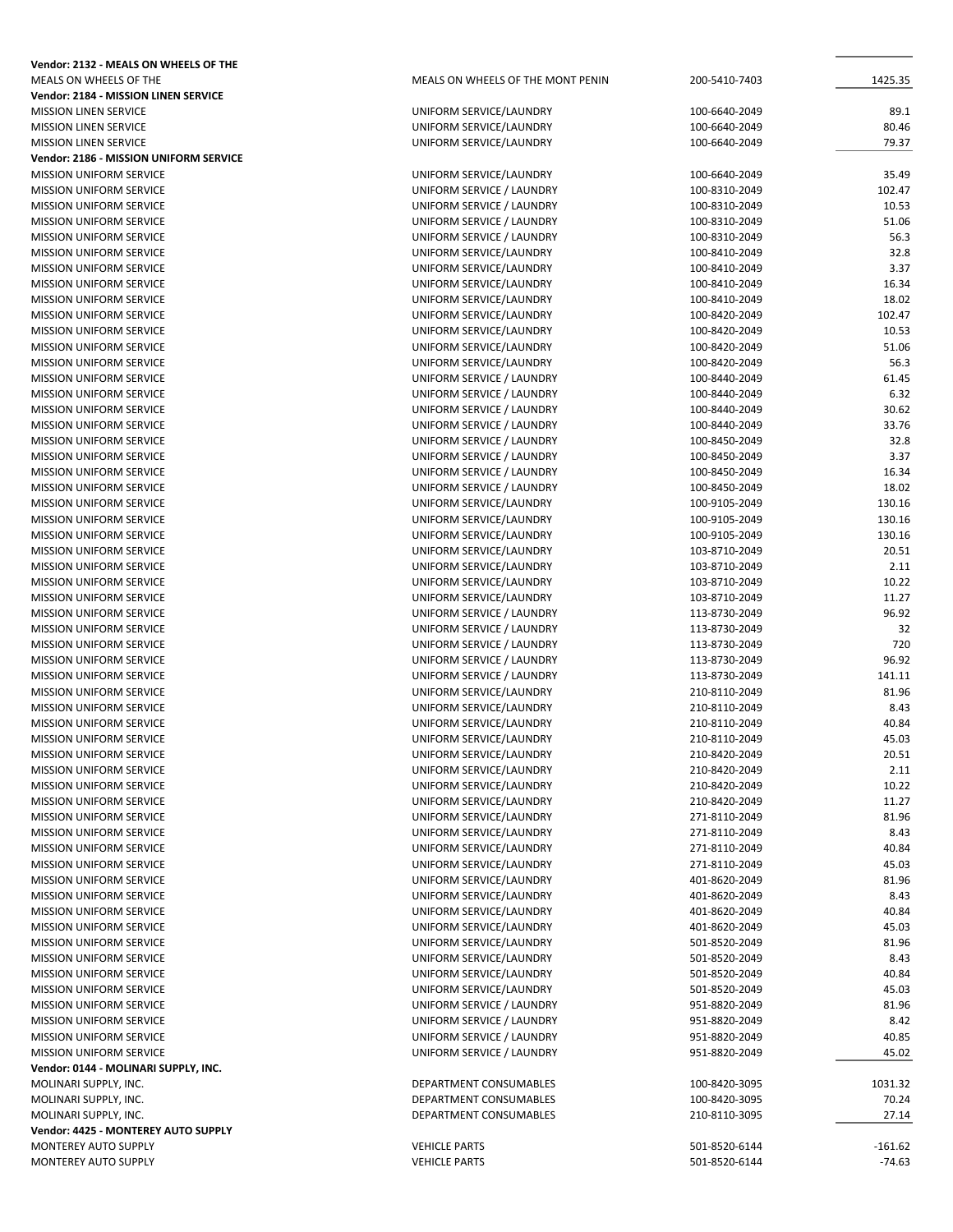| <b>MONTEREY AUTO SUPPLY</b>                               | <b>VEHICLE PARTS</b>                         | 501-8520-6144                  | 45.45          |
|-----------------------------------------------------------|----------------------------------------------|--------------------------------|----------------|
|                                                           | <b>VEHICLE PARTS</b>                         | 501-8520-6144                  | 262.17         |
| MONTEREY AUTO SUPPLY                                      | <b>VEHICLE PARTS</b>                         | 501-8520-6144                  | 837.04         |
| MONTEREY AUTO SUPPLY                                      | <b>VEHICLE PARTS</b>                         | 501-8520-6144                  | 132.91         |
| <b>MONTEREY AUTO SUPPLY</b>                               | <b>VEHICLE PARTS</b>                         | 501-8520-6144                  | 40.96          |
| <b>MONTEREY AUTO SUPPLY</b>                               | <b>VEHICLE PARTS</b>                         | 501-8520-6144                  | 154.22         |
|                                                           |                                              |                                |                |
| <b>MONTEREY AUTO SUPPLY</b>                               | <b>VEHICLE PARTS</b>                         | 501-8520-6144                  | 57.78          |
| <b>MONTEREY AUTO SUPPLY</b>                               | <b>VEHICLE PARTS</b>                         | 501-8520-6144                  | 92.46          |
| <b>MONTEREY AUTO SUPPLY</b>                               | <b>VEHICLE PARTS</b>                         | 501-8520-6144                  | 3.59           |
| MONTEREY AUTO SUPPLY                                      | <b>VEHICLE PARTS</b>                         | 501-8520-6144                  | 48.03          |
| MONTEREY AUTO SUPPLY                                      | <b>VEHICLE PARTS</b>                         | 501-8520-6144                  | 57.03          |
| <b>MONTEREY AUTO SUPPLY</b>                               | <b>VEHICLE PARTS</b>                         | 501-8520-6144                  | 61.14          |
| <b>MONTEREY AUTO SUPPLY</b>                               | <b>VEHICLE PARTS</b>                         | 501-8520-6144                  | 18.14          |
| <b>MONTEREY AUTO SUPPLY</b>                               | <b>VEHICLE PARTS</b>                         | 501-8520-6144                  | 137.47         |
| MONTEREY AUTO SUPPLY                                      | <b>VEHICLE PARTS</b>                         | 501-8520-6144                  | 21.39          |
| <b>MONTEREY AUTO SUPPLY</b>                               | <b>VEHICLE PARTS</b>                         | 501-8520-6144                  | 135.63         |
| MONTEREY AUTO SUPPLY                                      | <b>VEHICLE PARTS</b>                         | 501-8520-6144                  | 32.64          |
| Vendor: 2234 - MONTEREY BAY AIR RESOURCES DISTRICT        |                                              |                                |                |
|                                                           |                                              |                                | 354            |
| MONTEREY BAY AIR RESOURCES DISTRICT                       | SUBCONTRACTED WORK                           | 951-8820-2073                  |                |
| Vendor: 7505 - MONTEREY BAY ANALYTICAL SVCS.              |                                              |                                |                |
| MONTEREY BAY ANALYTICAL SVCS.                             | <b>WATER SAMPLING</b>                        | 401-8620-2072                  | 852            |
| MONTEREY BAY ANALYTICAL SVCS.                             | <b>WATER SAMPLING</b>                        | 401-8620-2072                  | 156            |
| Vendor: 2238 - MONTEREY BAY PEST CONTROL                  |                                              |                                |                |
| MONTEREY BAY PEST CONTROL                                 | PEST CONTROL                                 | 100-6110-2057                  | 90             |
| MONTEREY BAY PEST CONTROL                                 | PEST CONTROL                                 | 100-6110-2057                  | 60             |
| Vendor: 2205 - MONTEREY CO. CONVENTION & VISITOR'S BUREAU |                                              |                                |                |
| <b>MONTEREY CO. CONVENTION &amp; VISITOR'S E</b>          | <b>MCCVB</b>                                 | 100-1010-7166                  | 13500          |
| Vendor: 5921 - MONTEREY COUNTY AUDITOR-CONTROLLER         |                                              |                                |                |
| MONTEREY COUNTY AUDITOR-CONTROLLEI                        | A/P MANUAL ACCRUAL                           | 971-2006                       | 1033626.68     |
| Vendor: 2252 - MONTEREY COUNTY D.A.'s OFFICE              |                                              |                                |                |
|                                                           |                                              |                                |                |
| MONTEREY COUNTY D.A.'s OFFICE                             | PRVNT UNADJUDICATED SEIZURE                  | 243-2217                       | 1989           |
| MONTEREY COUNTY D.A.'s OFFICE                             | PRVNT UNADJUDICATED SEIZURE                  | 243-2217                       | 2069           |
| MONTEREY COUNTY D.A.'s OFFICE                             | STATE DRUG ENFORCEMENT PROGRAM               | 601-2160                       | 1068.05        |
| Vendor: 6088 - MONTEREY FIRE EXTINGUISHER, INC.           |                                              |                                |                |
| MONTEREY FIRE EXTINGUISHER, INC.                          | <b>VEHICLE PARTS</b>                         | 501-8520-6144                  | 113.55         |
| <b>Vendor: 8791 - MONTEREY ONE WATER</b>                  |                                              |                                |                |
| <b>MONTEREY ONE WATER</b>                                 | SEWER SERVICE CHARGE                         | 100-8310-5136                  | 221.9          |
| <b>MONTEREY ONE WATER</b>                                 | SEWER SERVICE CHARGE                         | 100-8310-5136                  | 276            |
| <b>MONTEREY ONE WATER</b>                                 | SEWER SERVICE CHARGE                         | 100-8310-5136                  | 879.05         |
| <b>MONTEREY ONE WATER</b>                                 | SEWER SERVICE CHARGE                         | 100-8310-5136                  | 80.56          |
| <b>MONTEREY ONE WATER</b>                                 | SEWER SERVICE CHARGE                         | 100-8310-5136                  | 55.2           |
| <b>MONTEREY ONE WATER</b>                                 | SEWER SERVICE CHARGE                         | 100-8310-5136                  | 55.2           |
| <b>MONTEREY ONE WATER</b>                                 | SEWER SERVICE CHARGE                         | 100-8310-5136                  | 1094.08        |
|                                                           |                                              | 100-8310-5136                  |                |
|                                                           | SEWER SERVICE CHARGE                         |                                |                |
| MONTEREY ONE WATER                                        |                                              |                                | 165.6          |
| <b>MONTEREY ONE WATER</b>                                 | SEWER SERVICE CHARGE                         | 100-8310-5136                  | 30.9           |
| MONTEREY ONE WATER                                        | REFUSE DISPOSAL                              | 951-8820-2068                  | 289            |
| <b>MONTEREY ONE WATER</b>                                 | <b>REFUSE DISPOSAL</b>                       | 951-8820-2068                  | 289            |
| <b>MONTEREY ONE WATER</b>                                 | SUBCONTRACTED WORK                           | 951-8820-2073                  | 5998.28        |
| <b>MONTEREY ONE WATER</b>                                 | SUBCONTRACTED WORK                           | 951-8820-2073                  | 5707.12        |
| <b>MONTEREY ONE WATER</b>                                 | SUBCONTRACTED WORK                           | 951-8820-2073                  | 10338.15       |
| <b>MONTEREY ONE WATER</b>                                 | LIFT STATION UPGRADES                        | 953-8820-9204                  | 14163          |
|                                                           |                                              |                                |                |
| <b>MONTEREY ONE WATER</b>                                 | RENTAL PROPERTY EXP & MAINT                  | 971-9710-9599                  | 80.56          |
| <b>MONTEREY ONE WATER</b>                                 | RENTAL PROPERTY EXP & MAINT                  | 971-9710-9599                  | 18.5           |
| <b>MONTEREY ONE WATER</b>                                 | RENTAL PROPERTY EXP & MAINT                  | 971-9710-9599                  | 18.5           |
| <b>MONTEREY ONE WATER</b>                                 | RENTAL PROPERTY EXP & MAINT                  | 971-9710-9599                  | 80.56          |
| <b>MONTEREY ONE WATER</b>                                 | RENTAL PROPERTY EXP & MAINT                  | 971-9710-9599                  | 18.5           |
| Vendor: 2342 - MONTEREY REGIONAL WASTE                    |                                              |                                |                |
| MONTEREY REGIONAL WASTE                                   | REFUSE DISPOSAL                              | 210-8110-2068                  | 465.9          |
| Vendor: 7135 - MONTEREY SANITARY SUPPLY, INC.             |                                              |                                |                |
| MONTEREY SANITARY SUPPLY, INC.                            | CSA74 APPROVED MEDICAL SUPP                  | 100-6120-3096                  | 99             |
| MONTEREY SANITARY SUPPLY, INC.                            | CSA74 APPROVED MEDICAL SUPP                  | 100-6120-3096                  | 99             |
| Vendor: 6761 - MONTEREY SIGNS, INC.                       |                                              |                                |                |
|                                                           | DEPT EQUIPMENT - CV RESPONSE                 | 100-8110-8187                  |                |
| MONTEREY SIGNS, INC.                                      |                                              |                                | 284.05         |
| Vendor: 2351 - MONTEREY TIRE SERVICE                      |                                              |                                |                |
| MONTEREY TIRE SERVICE                                     | <b>TIRES</b>                                 | 501-8520-6147                  | 4057.56        |
| <b>MONTEREY TIRE SERVICE</b>                              | <b>TIRES</b>                                 | 501-8520-6147                  | 520.91         |
| Vendor: 9058 - NATIONAL FIRE PROTECTION ASSOCIATION       |                                              |                                |                |
| NATIONAL FIRE PROTECTION ASSOCIATION                      | DEPARTMENT CONSUMABLES                       | 100-6650-3095                  | 63.97          |
| Vendor: 5582 - O'REILLY AUTO PARTS                        |                                              |                                |                |
| O'REILLY AUTO PARTS<br>O'REILLY AUTO PARTS                | <b>VEHICLE PARTS</b><br><b>VEHICLE PARTS</b> | 501-8520-6144<br>501-8520-6144 | 65.54<br>83.02 |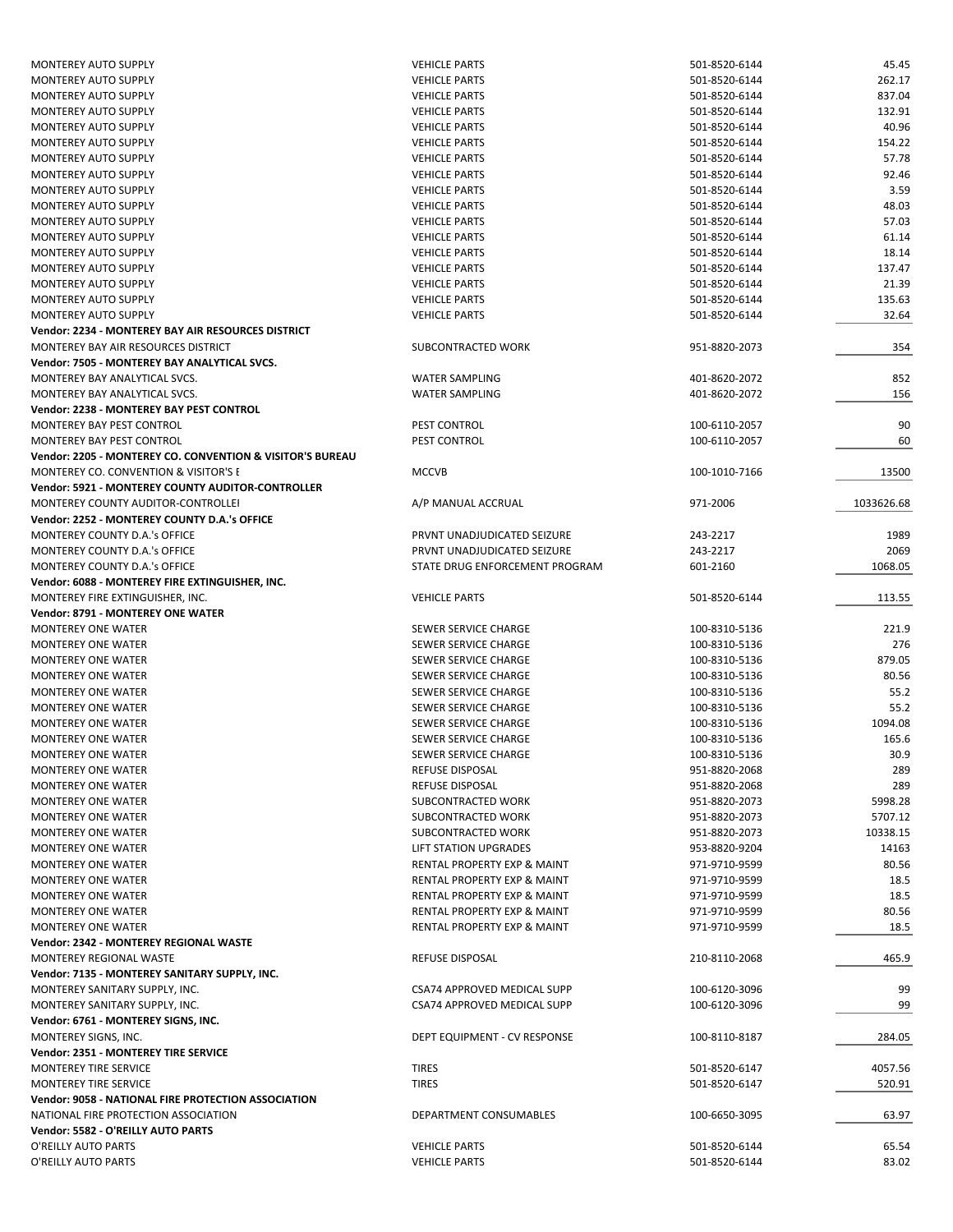| O'REILLY AUTO PARTS                                | <b>VEHICLE PARTS</b>    | 501-8520-6144 | $-83.02$ |
|----------------------------------------------------|-------------------------|---------------|----------|
| Vendor: 2666 - PACIFIC TRUCK PARTS, INC.           |                         |               |          |
| PACIFIC TRUCK PARTS, INC.                          | <b>VEHICLE PARTS</b>    | 501-8520-6144 | 962.99   |
| PACIFIC TRUCK PARTS, INC.                          | <b>VEHICLE PARTS</b>    | 501-8520-6144 | 319.65   |
| PACIFIC TRUCK PARTS, INC.                          | <b>VEHICLE PARTS</b>    | 501-8520-6144 | 68.83    |
| Vendor: 2746 - PENINSULA POOL SERVICE              |                         |               |          |
| PENINSULA POOL SERVICE                             | DEPARTMENT CONSUMABLES  | 401-8620-3095 | 70.47    |
| Vendor: 9385 - PREMIER AUTOMOTIVE OF SEASIDE, LLC  |                         |               |          |
| PREMIER AUTOMOTIVE OF SEASIDE, LLC                 | <b>OUTSIDE REPAIRS</b>  | 501-8520-6148 | 165      |
| Vendor: 2849 - PREMIUM AUTO PARTS, INC.            |                         |               |          |
| PREMIUM AUTO PARTS, INC.                           | <b>TOOLS</b>            | 501-8520-3107 | 31.13    |
| PREMIUM AUTO PARTS, INC.                           | <b>VEHICLE PARTS</b>    | 501-8520-6144 | 26.65    |
| PREMIUM AUTO PARTS, INC.                           | <b>VEHICLE PARTS</b>    | 501-8520-6144 | 47.72    |
| PREMIUM AUTO PARTS, INC.                           | <b>VEHICLE PARTS</b>    | 501-8520-6144 | 123.76   |
| PREMIUM AUTO PARTS, INC.                           | <b>VEHICLE PARTS</b>    | 501-8520-6144 | 200.05   |
| PREMIUM AUTO PARTS, INC.                           | <b>VEHICLE PARTS</b>    | 501-8520-6144 | 127.55   |
| PREMIUM AUTO PARTS, INC.                           | <b>VEHICLE PARTS</b>    | 501-8520-6144 | 215.67   |
| PREMIUM AUTO PARTS, INC.                           | <b>VEHICLE PARTS</b>    | 501-8520-6144 | 41.14    |
| PREMIUM AUTO PARTS, INC.                           | <b>VEHICLE PARTS</b>    | 501-8520-6144 | 322.57   |
| PREMIUM AUTO PARTS, INC.                           | <b>VEHICLE PARTS</b>    | 501-8520-6144 | 38.26    |
| PREMIUM AUTO PARTS, INC.                           | <b>VEHICLE PARTS</b>    | 501-8520-6144 | 259.7    |
| PREMIUM AUTO PARTS, INC.                           | <b>VEHICLE PARTS</b>    | 501-8520-6144 | 32.45    |
| PREMIUM AUTO PARTS, INC.                           | <b>VEHICLE PARTS</b>    | 501-8520-6144 | 8.13     |
| <b>Vendor: 6146 - PROFORCE LAW ENFORCEMENT</b>     |                         |               |          |
| PROFORCE LAW ENFORCEMENT                           | AMMUNITION              | 100-6120-3103 | 1674.81  |
| Vendor: 4487 - PTS COMMUNICATIONS                  |                         |               |          |
| PTS COMMUNICATIONS                                 | <b>TELEPHONE</b>        | 503-4010-5132 | 12       |
| Vendor: 5705 - PUBLIC AGENCY RETIREMENT SERVICES   |                         |               |          |
|                                                    |                         |               |          |
| PUBLIC AGENCY RETIREMENT SERVICES                  | BENEFITS ADMINISTRATION | 100-5110-1015 | 750      |
| PUBLIC AGENCY RETIREMENT SERVICES                  | BENEFITS ADMINISTRATION | 100-5110-1015 | 376.72   |
| Vendor: 2877 - PUBLIC EMPLOYEES' RETIREMENT SYSTEM |                         |               |          |
| PUBLIC EMPLOYEES' RETIREMENT SYSTEM                | <b>PERS PAYABLE</b>     | 100-2056      | 0.17     |
| PUBLIC EMPLOYEES' RETIREMENT SYSTEM                | <b>PERS PAYABLE</b>     | 100-2056      | 691.17   |
| PUBLIC EMPLOYEES' RETIREMENT SYSTEM                | PERS PAYABLE            | 100-2056      | 850.89   |
| PUBLIC EMPLOYEES' RETIREMENT SYSTEM                | PERS PAYABLE            | 100-2056      | 853.77   |
| PUBLIC EMPLOYEES' RETIREMENT SYSTEM                | <b>PERS PAYABLE</b>     | 100-2056      | 1281.24  |
| PUBLIC EMPLOYEES' RETIREMENT SYSTEM                | PERS PAYABLE            | 100-2056      | 5373.14  |
| PUBLIC EMPLOYEES' RETIREMENT SYSTEM                | <b>PERS PAYABLE</b>     | 100-2056      | 120.72   |
| PUBLIC EMPLOYEES' RETIREMENT SYSTEM                | <b>PERS PAYABLE</b>     | 100-2056      | 17646.6  |
| PUBLIC EMPLOYEES' RETIREMENT SYSTEM                | <b>PERS PAYABLE</b>     | 100-2056      | 16308.22 |
| PUBLIC EMPLOYEES' RETIREMENT SYSTEM                | PERS PAYABLE            | 100-2056      | 11291.04 |
| PUBLIC EMPLOYEES' RETIREMENT SYSTEM                | PERS PAYABLE            | 100-2056      | 11146.63 |
| PUBLIC EMPLOYEES' RETIREMENT SYSTEM                | <b>PERS PAYABLE</b>     | 100-2056      | 9465.94  |
| PUBLIC EMPLOYEES' RETIREMENT SYSTEM                | <b>PERS PAYABLE</b>     | 100-2056      | 8467.31  |
| PUBLIC EMPLOYEES' RETIREMENT SYSTEM                | PERS PAYABLE            | 100-2056      | 6997.29  |
| PUBLIC EMPLOYEES' RETIREMENT SYSTEM                | PERS PAYABLE            | 100-2056      | 605.73   |
| PUBLIC EMPLOYEES' RETIREMENT SYSTEM                | <b>PERS PAYABLE</b>     | 100-2056      | 4636.16  |
| PUBLIC EMPLOYEES' RETIREMENT SYSTEM                | PERS PAYABLE            | 100-2056      | 5310.69  |
| PUBLIC EMPLOYEES' RETIREMENT SYSTEM                | PERS PAYABLE            | 100-2056      | 3814.39  |
| PUBLIC EMPLOYEES' RETIREMENT SYSTEM                | PERS PAYABLE            | 100-2056      | 2394.49  |
| PUBLIC EMPLOYEES' RETIREMENT SYSTEM                | PERS PAYABLE            | 100-2056      | 1595.38  |
| PUBLIC EMPLOYEES' RETIREMENT SYSTEM                | <b>PERS PAYABLE</b>     | 100-2056      | 1424.13  |
| PUBLIC EMPLOYEES' RETIREMENT SYSTEM                | PERS PAYABLE            | 100-2056      | 1416.37  |
| PUBLIC EMPLOYEES' RETIREMENT SYSTEM                | <b>PERS PAYABLE</b>     | 100-2056      | 283.73   |
| PUBLIC EMPLOYEES' RETIREMENT SYSTEM                | PERS PAYABLE            | 103-2056      | 199.61   |
| PUBLIC EMPLOYEES' RETIREMENT SYSTEM                | PERS PAYABLE            | 103-2056      | 126.71   |
| PUBLIC EMPLOYEES' RETIREMENT SYSTEM                | PERS PAYABLE            | 103-2056      | 0.66     |
| PUBLIC EMPLOYEES' RETIREMENT SYSTEM                | PERS PAYABLE            | 113-2056      | 806.3    |
| PUBLIC EMPLOYEES' RETIREMENT SYSTEM                | PERS PAYABLE            | 113-2056      | 44.25    |
| PUBLIC EMPLOYEES' RETIREMENT SYSTEM                | PERS PAYABLE            | 113-2056      | 69.72    |
| PUBLIC EMPLOYEES' RETIREMENT SYSTEM                | PERS PAYABLE            |               | 4.18     |
| PUBLIC EMPLOYEES' RETIREMENT SYSTEM                |                         | 113-2056      | 703.89   |
|                                                    | PERS PAYABLE            | 113-2056      |          |
| PUBLIC EMPLOYEES' RETIREMENT SYSTEM                | PERS PAYABLE            | 210-2056      | 597.35   |
| PUBLIC EMPLOYEES' RETIREMENT SYSTEM                | <b>PERS PAYABLE</b>     | 210-2056      | 2.62     |
| PUBLIC EMPLOYEES' RETIREMENT SYSTEM                | PERS PAYABLE            | 210-2056      | 379.01   |
| PUBLIC EMPLOYEES' RETIREMENT SYSTEM                | PERS PAYABLE            | 210-2056      | 133.54   |
| PUBLIC EMPLOYEES' RETIREMENT SYSTEM                | <b>PERS PAYABLE</b>     | 210-2056      | 152.98   |
| PUBLIC EMPLOYEES' RETIREMENT SYSTEM                | PERS PAYABLE            | 271-2056      | 901.91   |
| PUBLIC EMPLOYEES' RETIREMENT SYSTEM                | PERS PAYABLE            | 271-2056      | 2.84     |
| PUBLIC EMPLOYEES' RETIREMENT SYSTEM                | PERS PAYABLE            | 271-2056      | 572.35   |
| PUBLIC EMPLOYEES' RETIREMENT SYSTEM                | <b>PERS PAYABLE</b>     | 335-2056      | 729.11   |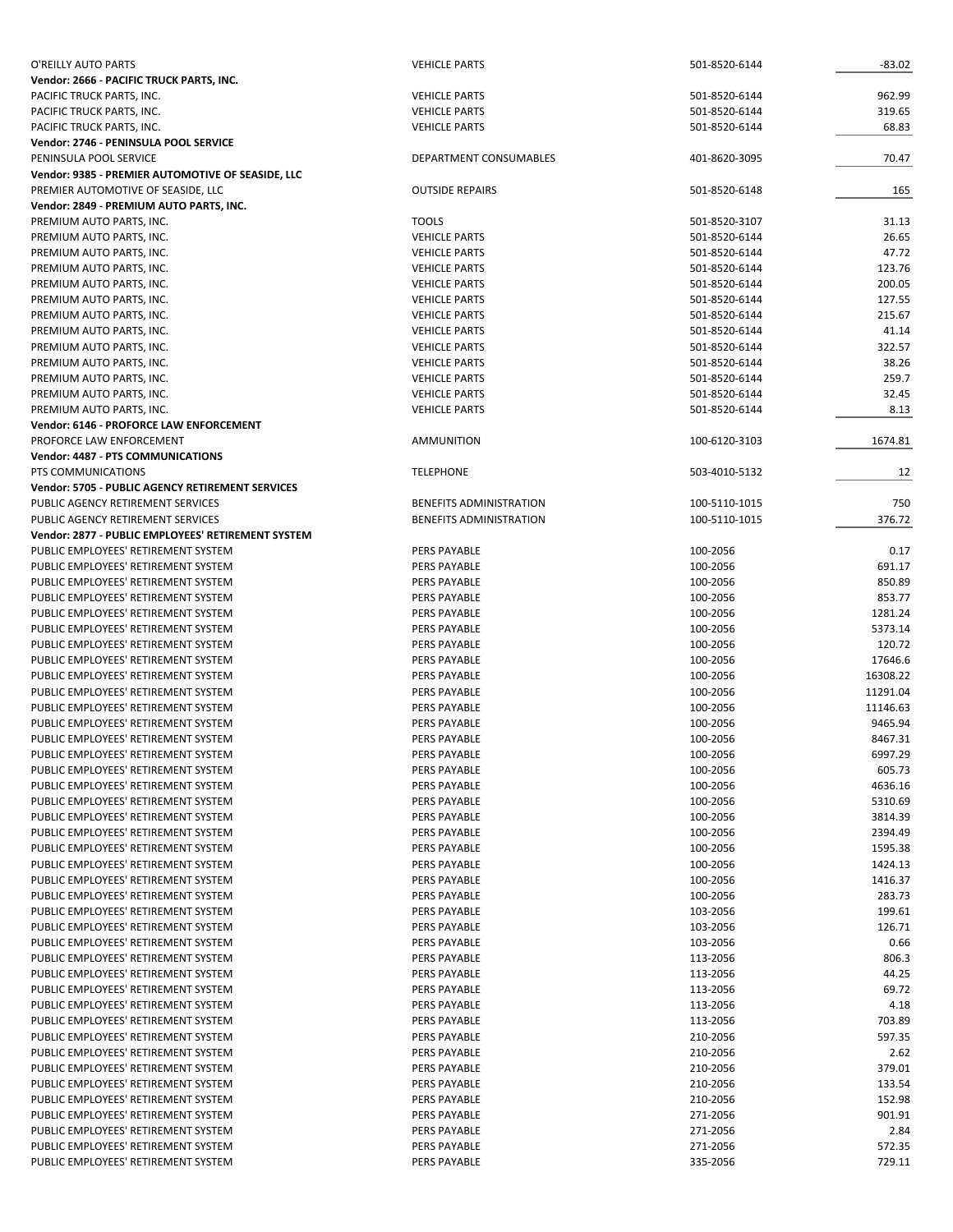| PUBLIC EMPLOYEES' RETIREMENT SYSTEM | PERS PAYABLE               | 335-2056      | 1148.98    |
|-------------------------------------|----------------------------|---------------|------------|
| PUBLIC EMPLOYEES' RETIREMENT SYSTEM | PERS PAYABLE               | 335-2056      | 1.86       |
| PUBLIC EMPLOYEES' RETIREMENT SYSTEM | PERS PAYABLE               | 401-2056      | 713.04     |
|                                     |                            |               |            |
| PUBLIC EMPLOYEES' RETIREMENT SYSTEM | PERS PAYABLE               | 401-2056      | 2.35       |
| PUBLIC EMPLOYEES' RETIREMENT SYSTEM | PERS PAYABLE               | 401-2056      | 34.23      |
| PUBLIC EMPLOYEES' RETIREMENT SYSTEM | PERS PAYABLE               | 401-2056      | 452.48     |
| PUBLIC EMPLOYEES' RETIREMENT SYSTEM | PERS PAYABLE               | 401-2056      | 29.88      |
| PUBLIC EMPLOYEES' RETIREMENT SYSTEM | PERS PAYABLE               | 501-2056      | 1.95       |
| PUBLIC EMPLOYEES' RETIREMENT SYSTEM | PERS PAYABLE               | 501-2056      | 174.1      |
|                                     |                            |               |            |
| PUBLIC EMPLOYEES' RETIREMENT SYSTEM | PERS PAYABLE               | 501-2056      | 353.19     |
| PUBLIC EMPLOYEES' RETIREMENT SYSTEM | PERS PAYABLE               | 501-2056      | 224.13     |
| PUBLIC EMPLOYEES' RETIREMENT SYSTEM | <b>PERS PAYABLE</b>        | 501-2056      | 151.99     |
| PUBLIC EMPLOYEES' RETIREMENT SYSTEM | PERS PAYABLE               | 503-2056      | 184.52     |
| PUBLIC EMPLOYEES' RETIREMENT SYSTEM | PERS PAYABLE               | 503-2056      | 522.91     |
| PUBLIC EMPLOYEES' RETIREMENT SYSTEM | PERS PAYABLE               | 503-2056      | 1.86       |
|                                     |                            |               |            |
| PUBLIC EMPLOYEES' RETIREMENT SYSTEM | PERS PAYABLE               | 503-2056      | 331.82     |
| PUBLIC EMPLOYEES' RETIREMENT SYSTEM | PERS PAYABLE               | 503-2056      | 161.08     |
| PUBLIC EMPLOYEES' RETIREMENT SYSTEM | PERS PAYABLE               | 951-2056      | 4.15       |
| PUBLIC EMPLOYEES' RETIREMENT SYSTEM | PERS PAYABLE               | 951-2056      | 375.18     |
| PUBLIC EMPLOYEES' RETIREMENT SYSTEM | PERS PAYABLE               | 951-2056      | 467.96     |
| PUBLIC EMPLOYEES' RETIREMENT SYSTEM | PERS PAYABLE               | 951-2056      | 327.55     |
| PUBLIC EMPLOYEES' RETIREMENT SYSTEM | PERS PAYABLE               | 951-2056      | 737.47     |
|                                     |                            |               |            |
| PUBLIC EMPLOYEES' RETIREMENT SYSTEM | PERS PAYABLE               | 953-2056      | 16.2       |
| PUBLIC EMPLOYEES' RETIREMENT SYSTEM | PERS PAYABLE               | 953-2056      | 10.28      |
| PUBLIC EMPLOYEES' RETIREMENT SYSTEM | PERS PAYABLE               | 953-2056      | 0.03       |
| Vendor: 6193 - PURCHASE POWER       |                            |               |            |
| PURCHASE POWER                      | <b>MAIL SERVICES</b>       | 100-5110-4124 | 1000       |
| Vendor: 5264 - RABOBANK, N.A.       |                            |               |            |
|                                     |                            |               |            |
| RABOBANK, N.A.                      | <b>FEDERAL TAX PAYABLE</b> | 100-2052      | $-1078.67$ |
| RABOBANK, N.A.                      | FEDERAL TAX PAYABLE        | 100-2052      | 47543.61   |
| RABOBANK, N.A.                      | FEDERAL TAX PAYABLE        | 100-2052      | 152.91     |
| RABOBANK, N.A.                      | FEDERAL TAX PAYABLE        | 100-2052      | 58727.78   |
| RABOBANK, N.A.                      | EE HEALTHCARE PAYABLE      | 100-2057      | $-219.56$  |
| RABOBANK, N.A.                      | EE HEALTHCARE PAYABLE      | 100-2057      | 13924.25   |
|                                     | EE HEALTHCARE PAYABLE      |               |            |
| RABOBANK, N.A.                      |                            | 100-2057      | 15627.06   |
| RABOBANK, N.A.                      | FEDERAL TAX PAYABLE        | 103-2052      | 17.94      |
| RABOBANK, N.A.                      | FEDERAL TAX PAYABLE        | 103-2052      | 47.63      |
| RABOBANK, N.A.                      | EE HEALTHCARE PAYABLE      | 103-2057      | 7          |
| RABOBANK, N.A.                      | EE HEALTHCARE PAYABLE      | 103-2057      | 16.56      |
| RABOBANK, N.A.                      | FEDERAL TAX PAYABLE        | 113-2052      | 844.01     |
|                                     | <b>FEDERAL TAX PAYABLE</b> |               | 962.69     |
| RABOBANK, N.A.                      |                            | 113-2052      |            |
| RABOBANK, N.A.                      | EE HEALTHCARE PAYABLE      | 113-2057      | 361.22     |
| RABOBANK, N.A.                      | EE HEALTHCARE PAYABLE      | 113-2057      | 373.74     |
| RABOBANK, N.A.                      | FEDERAL TAX PAYABLE        | 210-2052      | 469.54     |
| RABOBANK, N.A.                      | FEDERAL TAX PAYABLE        | 210-2052      | 646.81     |
| RABOBANK, N.A.                      | EE HEALTHCARE PAYABLE      | 210-2057      | 181.16     |
| RABOBANK, N.A.                      | EE HEALTHCARE PAYABLE      |               | 199.52     |
|                                     |                            | 210-2057      |            |
| RABOBANK, N.A.                      | FEDERAL TAX PAYABLE        | 271-2052      | 518.93     |
| RABOBANK, N.A.                      | FEDERAL TAX PAYABLE        | 271-2052      | 540.51     |
| RABOBANK, N.A.                      | EE HEALTHCARE PAYABLE      | 271-2057      | 218.32     |
| RABOBANK, N.A.                      | EE HEALTHCARE PAYABLE      | 271-2057      | 215.66     |
| RABOBANK, N.A.                      | FEDERAL TAX PAYABLE        | 335-2052      | 1472.09    |
| RABOBANK, N.A.                      | FEDERAL TAX PAYABLE        | 335-2052      | 2041.21    |
|                                     |                            |               |            |
| RABOBANK, N.A.                      | EE HEALTHCARE PAYABLE      | 335-2057      | 301.44     |
| RABOBANK, N.A.                      | EE HEALTHCARE PAYABLE      | 335-2057      | 381.14     |
| RABOBANK, N.A.                      | FEDERAL TAX PAYABLE        | 401-2052      | 413.08     |
| RABOBANK, N.A.                      | FEDERAL TAX PAYABLE        | 401-2052      | 572.67     |
| RABOBANK, N.A.                      | EE HEALTHCARE PAYABLE      | 401-2057      | 176.88     |
| RABOBANK, N.A.                      | EE HEALTHCARE PAYABLE      | 401-2057      | 194.52     |
|                                     |                            |               |            |
| RABOBANK, N.A.                      | FEDERAL TAX PAYABLE        | 501-2052      | 394.57     |
| RABOBANK, N.A.                      | FEDERAL TAX PAYABLE        | 501-2052      | 785.9      |
| RABOBANK, N.A.                      | EE HEALTHCARE PAYABLE      | 501-2057      | 144.74     |
| RABOBANK, N.A.                      | EE HEALTHCARE PAYABLE      | 501-2057      | 198.38     |
| RABOBANK, N.A.                      | FEDERAL TAX PAYABLE        | 503-2052      | 1006.43    |
| RABOBANK, N.A.                      | FEDERAL TAX PAYABLE        | 503-2052      | 1010.86    |
|                                     |                            |               |            |
| RABOBANK, N.A.                      | EE HEALTHCARE PAYABLE      | 503-2057      | 196.42     |
| RABOBANK, N.A.                      | EE HEALTHCARE PAYABLE      | 503-2057      | 197.9      |
| RABOBANK, N.A.                      | FEDERAL TAX PAYABLE        | 951-2052      | 738.23     |
| RABOBANK, N.A.                      | FEDERAL TAX PAYABLE        | 951-2052      | 863.49     |
| RABOBANK, N.A.                      | EE HEALTHCARE PAYABLE      | 951-2057      | 286.84     |
| RABOBANK, N.A.                      | EE HEALTHCARE PAYABLE      | 951-2057      | 322.34     |
|                                     |                            |               |            |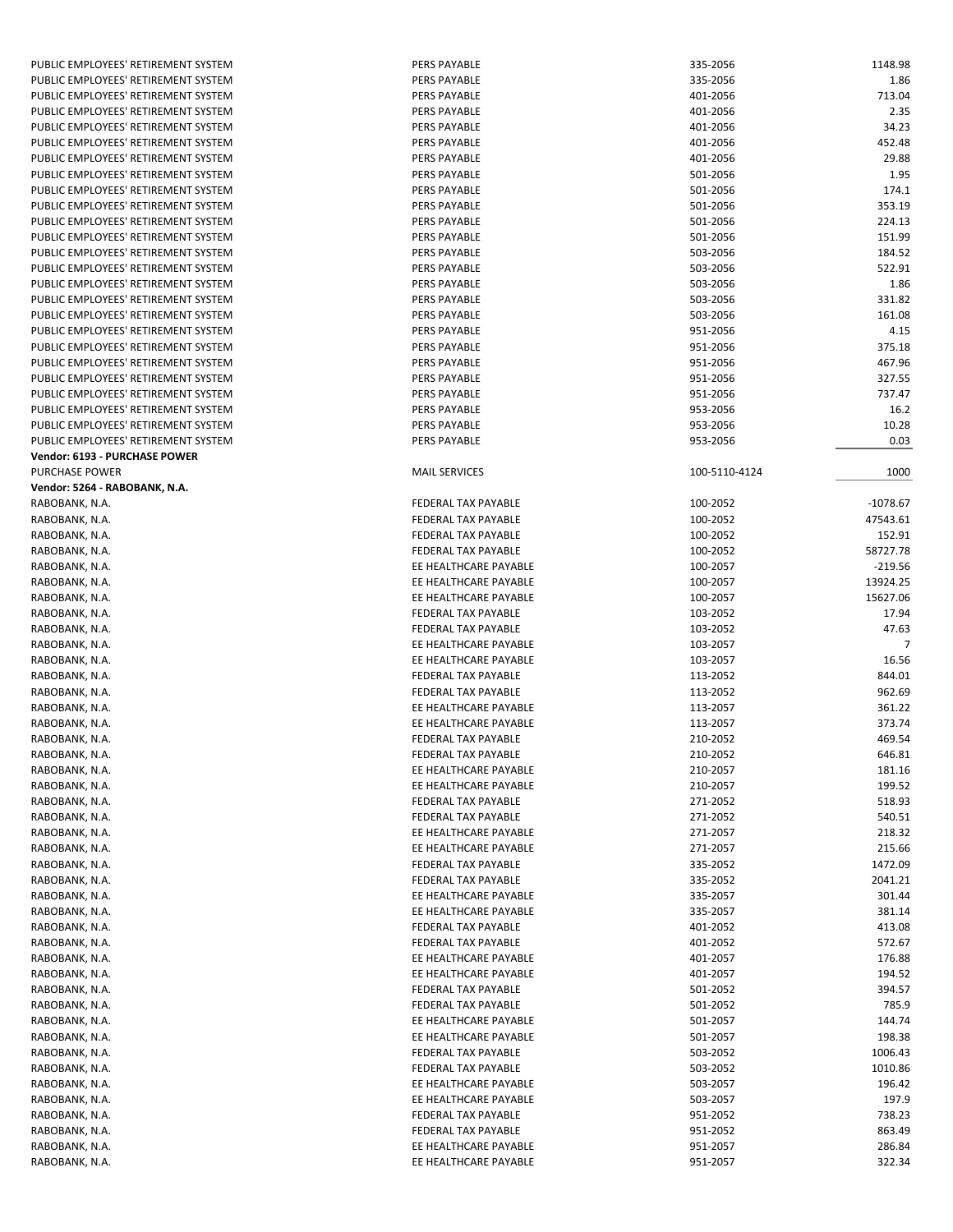| RABOBANK, N.A.                                         | FEDERAL TAX PAYABLE            | 953-2052      | 45.18        |
|--------------------------------------------------------|--------------------------------|---------------|--------------|
| RABOBANK, N.A.                                         | FEDERAL TAX PAYABLE            | 953-2052      | 42.31        |
| RABOBANK, N.A.                                         | EE HEALTHCARE PAYABLE          | 953-2057      | 9.62         |
| RABOBANK, N.A.                                         | EE HEALTHCARE PAYABLE          | 953-2057      | 8.22         |
| RABOBANK, N.A.                                         | FEDERAL TAX PAYABLE            | 973-2052      | 2.4          |
| RABOBANK, N.A.                                         | EE HEALTHCARE PAYABLE          | 973-2057      | 0.84         |
|                                                        |                                |               |              |
| Vendor: 8886 - SAGE RENEWABLES ENERGY CONSULTING, INC. |                                |               |              |
| SAGE RENEWABLES ENERGY CONSULTING, I                   | <b>SOLAR PANELS</b>            | 347-8910-9539 | 13613.86     |
| Vendor: 3307 - SAME DAY SHRED                          |                                |               |              |
| SAME DAY SHRED                                         | OTHER EXPENSE                  | 100-6110-2078 | 45           |
| Vendor: 3138 - SEASIDE EMPLOYEES ASSN                  |                                |               |              |
| SEASIDE EMPLOYEES ASSN                                 | MISC PAYROLL PAYABLES          | 100-2062      | 88.37        |
| SEASIDE EMPLOYEES ASSN                                 | MISC PAYROLL PAYABLES          | 100-2062      | 90.44        |
| SEASIDE EMPLOYEES ASSN                                 | <b>MISC PAYROLL PAYABLES</b>   | 103-2062      | 3.35         |
| SEASIDE EMPLOYEES ASSN                                 | MISC PAYROLL PAYABLES          | 103-2062      | 0.56         |
| SEASIDE EMPLOYEES ASSN                                 | MISC PAYROLL PAYABLES          | 113-2062      | 12.04        |
|                                                        |                                |               | 15.36        |
| SEASIDE EMPLOYEES ASSN                                 | MISC PAYROLL PAYABLES          | 113-2062      |              |
| SEASIDE EMPLOYEES ASSN                                 | MISC PAYROLL PAYABLES          | 210-2062      | 13.22        |
| SEASIDE EMPLOYEES ASSN                                 | MISC PAYROLL PAYABLES          | 210-2062      | 11.6         |
| SEASIDE EMPLOYEES ASSN                                 | MISC PAYROLL PAYABLES          | 271-2062      | 14.09        |
| SEASIDE EMPLOYEES ASSN                                 | MISC PAYROLL PAYABLES          | 271-2062      | 14.48        |
| SEASIDE EMPLOYEES ASSN                                 | MISC PAYROLL PAYABLES          | 401-2062      | 8.39         |
| SEASIDE EMPLOYEES ASSN                                 | MISC PAYROLL PAYABLES          | 401-2062      | 8.49         |
| SEASIDE EMPLOYEES ASSN                                 | <b>MISC PAYROLL PAYABLES</b>   | 501-2062      | 10           |
| SEASIDE EMPLOYEES ASSN                                 | <b>MISC PAYROLL PAYABLES</b>   | 501-2062      | 10           |
|                                                        |                                |               |              |
| SEASIDE EMPLOYEES ASSN                                 | MISC PAYROLL PAYABLES          | 951-2062      | 20.54        |
| SEASIDE EMPLOYEES ASSN                                 | MISC PAYROLL PAYABLES          | 951-2062      | 19.01        |
| SEASIDE EMPLOYEES ASSN                                 | MISC PAYROLL PAYABLES          | 973-2062      | 0.06         |
| Vendor: 3153 - SEASIDE MANAGEMENT ASSN                 |                                |               |              |
| SEASIDE MANAGEMENT ASSN                                | MISC PAYROLL PAYABLES          | 100-2062      | 15.6         |
| SEASIDE MANAGEMENT ASSN                                | MISC PAYROLL PAYABLES          | 100-2062      | 15.26        |
| SEASIDE MANAGEMENT ASSN                                | MISC PAYROLL PAYABLES          | 113-2062      | 0.5          |
| SEASIDE MANAGEMENT ASSN                                | MISC PAYROLL PAYABLES          | 113-2062      | 0.5          |
| SEASIDE MANAGEMENT ASSN                                | MISC PAYROLL PAYABLES          | 210-2062      | 0.99         |
| SEASIDE MANAGEMENT ASSN                                | MISC PAYROLL PAYABLES          | 210-2062      | $\mathbf{1}$ |
|                                                        |                                |               |              |
| SEASIDE MANAGEMENT ASSN                                | MISC PAYROLL PAYABLES          | 271-2062      | 0.5          |
| SEASIDE MANAGEMENT ASSN                                | MISC PAYROLL PAYABLES          | 271-2062      | 0.5          |
| SEASIDE MANAGEMENT ASSN                                | MISC PAYROLL PAYABLES          | 401-2062      | 0.7          |
| SEASIDE MANAGEMENT ASSN                                | MISC PAYROLL PAYABLES          | 401-2062      | 0.96         |
| SEASIDE MANAGEMENT ASSN                                | MISC PAYROLL PAYABLES          | 501-2062      | 0.5          |
| SEASIDE MANAGEMENT ASSN                                | MISC PAYROLL PAYABLES          | 501-2062      | 0.5          |
| SEASIDE MANAGEMENT ASSN                                | MISC PAYROLL PAYABLES          | 951-2062      | 1.04         |
| SEASIDE MANAGEMENT ASSN                                | MISC PAYROLL PAYABLES          | 951-2062      | 0.88         |
| SEASIDE MANAGEMENT ASSN                                | <b>MISC PAYROLL PAYABLES</b>   | 953-2062      | 0.17         |
| SEASIDE MANAGEMENT ASSN                                |                                | 953-2062      |              |
|                                                        | MISC PAYROLL PAYABLES          |               | 0.4          |
| Vendor: 5267 - SEASIDE POLICE                          |                                |               |              |
| <b>SEASIDE POLICE</b>                                  | MISC PAYROLL PAYABLES          | 100-2062      | 2100         |
| SEASIDE POLICE                                         | MISC PAYROLL PAYABLES          | 100-2062      | 2098.62      |
| <b>SEASIDE POLICE</b>                                  | MISC PAYROLL PAYABLES          | 113-2062      | 1.38         |
| Vendor: 7191 - SECURR                                  |                                |               |              |
| <b>SECURR</b>                                          | DEPARTMENT CONSUMABLES         | 100-8420-3095 | 5451.23      |
| Vendor: 9095 - SHI INTERNATIONAL CORP.                 |                                |               |              |
| SHI INTERNATIONAL CORP.                                | COMPUTER SUPPLIES/SOFTWARE     | 503-4010-3102 | 3133.6       |
| Vendor: 4059 - SILKSCREEN EXPRESS                      |                                |               |              |
|                                                        | DEPARTMENT CONSUMABLES         |               |              |
| SILKSCREEN EXPRESS                                     |                                | 100-9310-3095 | 381.64       |
| Vendor: 8273 - SMILE BUSINESS PRODUCTS, INC.           |                                |               |              |
| SMILE BUSINESS PRODUCTS, INC.                          | <b>COPIER SERVICES</b>         | 100-5110-2044 | 158.37       |
| Vendor: 3319 - STAPLES ADVANTAGE                       |                                |               |              |
| STAPLES ADVANTAGE                                      | DEPARTMENT CONSUMABLES         | 100-3010-3095 | 25.52        |
| STAPLES ADVANTAGE                                      | DEPARTMENT CONSUMABLES         | 100-3010-3095 | 76.68        |
| STAPLES ADVANTAGE                                      | DEPARTMENT CONSUMABLES         | 100-5110-3095 | 22.82        |
| STAPLES ADVANTAGE                                      | DEPARTMENT CONSUMABLES         | 100-6110-3095 | 91.61        |
|                                                        |                                |               |              |
| STAPLES ADVANTAGE                                      | DEPARTMENT CONSUMABLES         | 100-6110-3095 | 28.41        |
| STAPLES ADVANTAGE                                      | DEPARTMENT CONSUMABLES         | 100-6110-3095 | 45.61        |
| STAPLES ADVANTAGE                                      | DEPARTMENT CONSUMABLES         | 100-6110-3095 | 281.19       |
| STAPLES ADVANTAGE                                      | DEPARTMENT CONSUMABLES         | 100-6110-3095 | 87.39        |
| STAPLES ADVANTAGE                                      | DEPARTMENT CONSUMABLES         | 100-6110-3095 | 61.22        |
| STAPLES ADVANTAGE                                      | DEPT CONSUMABLES - CV RESPONSE | 100-8110-3095 | 35.39        |
| Vendor: 5144 - STATE OF CALIFORNIA                     |                                |               |              |
| STATE OF CALIFORNIA                                    | STATE TAX PAYABLE              | 100-2053      | -410.09      |
| STATE OF CALIFORNIA                                    | STATE TAX PAYABLE              | 100-2053      | 18544.74     |
|                                                        |                                |               |              |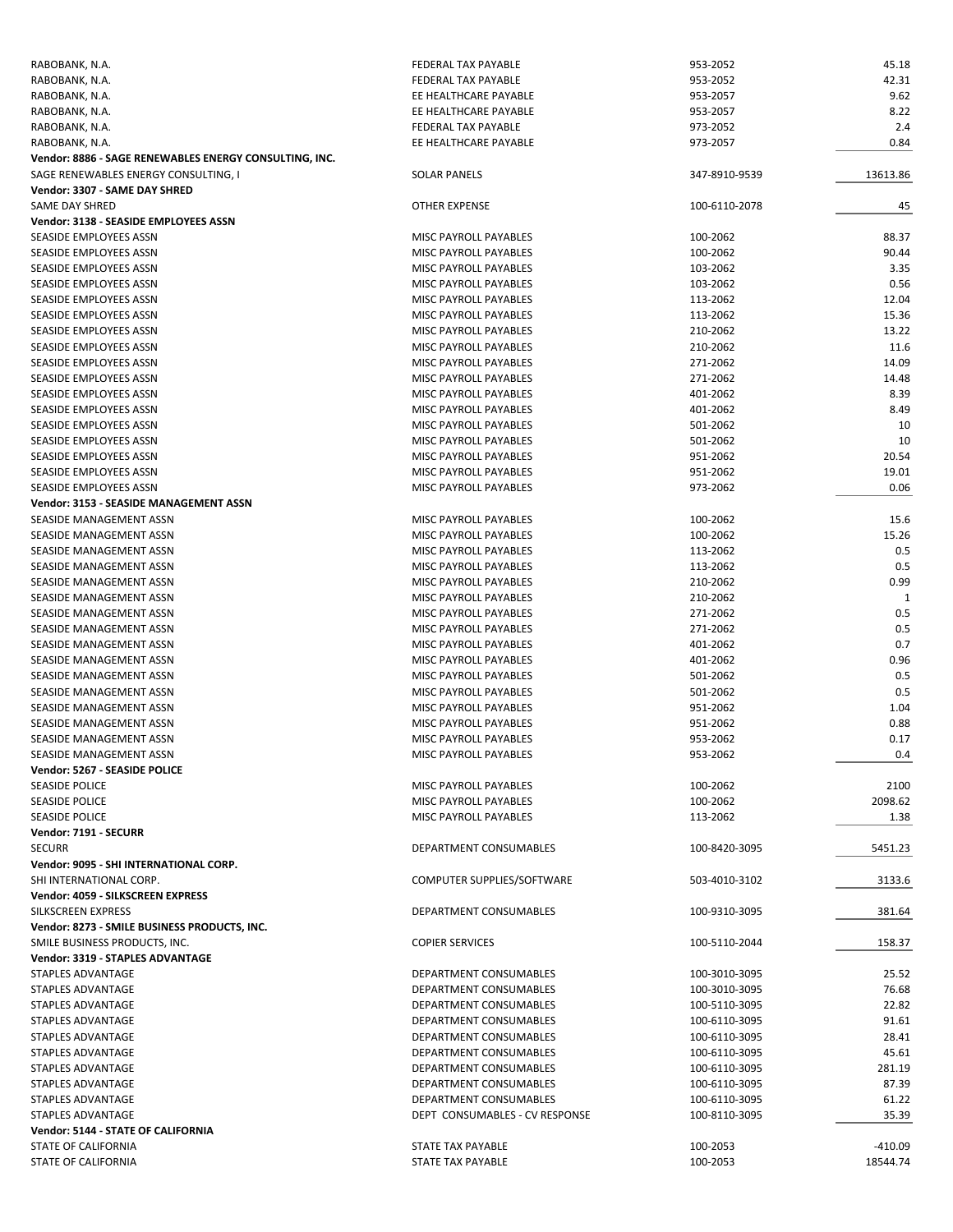| <b>STATE OF CALIFORNIA</b>                    | STATE TAX PAYABLE        | 100-2053      | 67.02    |
|-----------------------------------------------|--------------------------|---------------|----------|
| STATE OF CALIFORNIA                           | STATE TAX PAYABLE        | 100-2053      | 23071.52 |
| STATE OF CALIFORNIA                           | STATE TAX PAYABLE        | 103-2053      | 4.97     |
| STATE OF CALIFORNIA                           | STATE TAX PAYABLE        | 103-2053      | 15.97    |
| STATE OF CALIFORNIA                           | STATE TAX PAYABLE        | 113-2053      | 282.7    |
| STATE OF CALIFORNIA                           | <b>STATE TAX PAYABLE</b> | 113-2053      | 355.45   |
|                                               |                          |               |          |
| STATE OF CALIFORNIA                           | STATE TAX PAYABLE        | 210-2053      | 155.21   |
| STATE OF CALIFORNIA                           | STATE TAX PAYABLE        | 210-2053      | 243.31   |
| STATE OF CALIFORNIA                           | STATE TAX PAYABLE        | 271-2053      | 135.66   |
| STATE OF CALIFORNIA                           | STATE TAX PAYABLE        | 271-2053      | 159.15   |
| STATE OF CALIFORNIA                           | <b>STATE TAX PAYABLE</b> | 335-2053      | 487.25   |
| STATE OF CALIFORNIA                           | STATE TAX PAYABLE        | 335-2053      | 754.81   |
| <b>STATE OF CALIFORNIA</b>                    | STATE TAX PAYABLE        | 401-2053      | 112.63   |
| STATE OF CALIFORNIA                           | <b>STATE TAX PAYABLE</b> | 401-2053      | 184.5    |
| <b>STATE OF CALIFORNIA</b>                    | STATE TAX PAYABLE        | 501-2053      | 81.46    |
| STATE OF CALIFORNIA                           | STATE TAX PAYABLE        |               | 197.7    |
|                                               |                          | 501-2053      |          |
| STATE OF CALIFORNIA                           | <b>STATE TAX PAYABLE</b> | 503-2053      | 200.75   |
| STATE OF CALIFORNIA                           | STATE TAX PAYABLE        | 503-2053      | 199.54   |
| STATE OF CALIFORNIA                           | STATE TAX PAYABLE        | 951-2053      | 233.49   |
| STATE OF CALIFORNIA                           | STATE TAX PAYABLE        | 951-2053      | 285.61   |
| STATE OF CALIFORNIA                           | STATE TAX PAYABLE        | 953-2053      | 17.43    |
| STATE OF CALIFORNIA                           | STATE TAX PAYABLE        | 953-2053      | 18.16    |
| STATE OF CALIFORNIA                           | STATE TAX PAYABLE        | 973-2053      | 0.87     |
| Vendor: 4040 - STEPHEN BROWN ASSOCIATES, INC. |                          |               |          |
| STEPHEN BROWN ASSOCIATES, INC.                | CONSULTANT               | 103-8710-1030 | 950      |
| Vendor: 9409 - STURDY OIL COMPANY             |                          |               |          |
| STURDY OIL COMPANY                            |                          |               |          |
|                                               | <b>VEHICLE FUEL</b>      | 501-8520-6145 | 5213.24  |
| Vendor: 9428 - TERMINIX                       |                          |               |          |
| <b>TERMINIX</b>                               | PEST CONTROL             | 100-8310-2057 | 157      |
| Vendor: 8378 - THE HARTFORD                   |                          |               |          |
| THE HARTFORD                                  | LIFE/ AD&D LTD PAYABLE   | 100-2071      | 68.43    |
| THE HARTFORD                                  | LIFE/ AD&D LTD PAYABLE   | 100-2071      | 17.44    |
| THE HARTFORD                                  | LIFE/ AD&D LTD PAYABLE   | 100-2071      | 253.75   |
| THE HARTFORD                                  | LIFE/ AD&D LTD PAYABLE   | 100-2071      | 1006.93  |
| THE HARTFORD                                  | LIFE/ AD&D LTD PAYABLE   | 100-2071      | 775.39   |
| THE HARTFORD                                  | LIFE/ AD&D LTD PAYABLE   | 100-2071      | 664.1    |
|                                               |                          |               |          |
| THE HARTFORD                                  | LIFE/ AD&D LTD PAYABLE   | 100-2071      | 268.55   |
| THE HARTFORD                                  | LIFE/ AD&D LTD PAYABLE   | 100-2071      | 7.2      |
| THE HARTFORD                                  | LIFE/ AD&D LTD PAYABLE   | 100-2071      | 183.75   |
| THE HARTFORD                                  | LIFE/ AD&D LTD PAYABLE   | 100-2071      | 775.43   |
| THE HARTFORD                                  | LIFE/ AD&D LTD PAYABLE   | 100-2071      | 7.7      |
| THE HARTFORD                                  | LIFE/ AD&D LTD PAYABLE   | 100-2071      | 183.75   |
| THE HARTFORD                                  | LIFE/ AD&D LTD PAYABLE   | 100-2071      | 245      |
| THE HARTFORD                                  | LIFE/ AD&D LTD PAYABLE   | 100-2071      | 1006.98  |
| THE HARTFORD                                  | LIFE/ AD&D LTD PAYABLE   | 100-2071      | 274.05   |
|                                               | LIFE/ AD&D LTD PAYABLE   |               |          |
| THE HARTFORD                                  |                          | 100-2071      | 673.39   |
| THE HARTFORD                                  | LIFE/ AD&D LTD PAYABLE   | 100-2071      | 35.35    |
| THE HARTFORD                                  | LIFE/ AD&D LTD PAYABLE   | 100-2071      | 33.14    |
| THE HARTFORD                                  | LIFE/ AD&D LTD PAYABLE   | 103-2071      | 5.26     |
| THE HARTFORD                                  | LIFE/ AD&D LTD PAYABLE   | 103-2071      | 2.17     |
| THE HARTFORD                                  | LIFE/ AD&D LTD PAYABLE   | 103-2071      | 5.82     |
| THE HARTFORD                                  | LIFE/ AD&D LTD PAYABLE   | 103-2071      | 14.14    |
| THE HARTFORD                                  | LIFE/ AD&D LTD PAYABLE   | 113-2071      | 26.34    |
| THE HARTFORD                                  | LIFE/ AD&D LTD PAYABLE   | 113-2071      | 29.37    |
| THE HARTFORD                                  | LIFE/ AD&D LTD PAYABLE   |               | 64.07    |
|                                               |                          | 113-2071      |          |
| THE HARTFORD                                  | LIFE/ AD&D LTD PAYABLE   | 113-2071      | 31.34    |
| THE HARTFORD                                  | LIFE/ AD&D LTD PAYABLE   | 113-2071      | 31.34    |
| THE HARTFORD                                  | LIFE/ AD&D LTD PAYABLE   | 113-2071      | 21.06    |
| THE HARTFORD                                  | LIFE/ AD&D LTD PAYABLE   | 113-2071      | 29.36    |
| THE HARTFORD                                  | LIFE/ AD&D LTD PAYABLE   | 113-2071      | 51.6     |
| THE HARTFORD                                  | LIFE/ AD&D LTD PAYABLE   | 210-2071      | 69.25    |
| THE HARTFORD                                  | LIFE/ AD&D LTD PAYABLE   | 210-2071      | 7.74     |
| THE HARTFORD                                  | LIFE/ AD&D LTD PAYABLE   | 210-2071      | 7.25     |
|                                               |                          |               |          |
| THE HARTFORD                                  | LIFE/ AD&D LTD PAYABLE   | 210-2071      | 33.64    |
| THE HARTFORD                                  | LIFE/ AD&D LTD PAYABLE   | 210-2071      | 50.49    |
| THE HARTFORD                                  | LIFE/ AD&D LTD PAYABLE   | 210-2071      | 7.25     |
| THE HARTFORD                                  | LIFE/ AD&D LTD PAYABLE   | 210-2071      | 23.17    |
| THE HARTFORD                                  | LIFE/ AD&D LTD PAYABLE   | 210-2071      | 7.73     |
| THE HARTFORD                                  | LIFE/AD&D LTD PAYABLE    | 271-2071      | 36.38    |
| THE HARTFORD                                  | LIFE/AD&D LTD PAYABLE    | 271-2071      | 15.58    |
| THE HARTFORD                                  | LIFE/AD&D LTD PAYABLE    | 271-2071      | 8.12     |
|                                               |                          |               |          |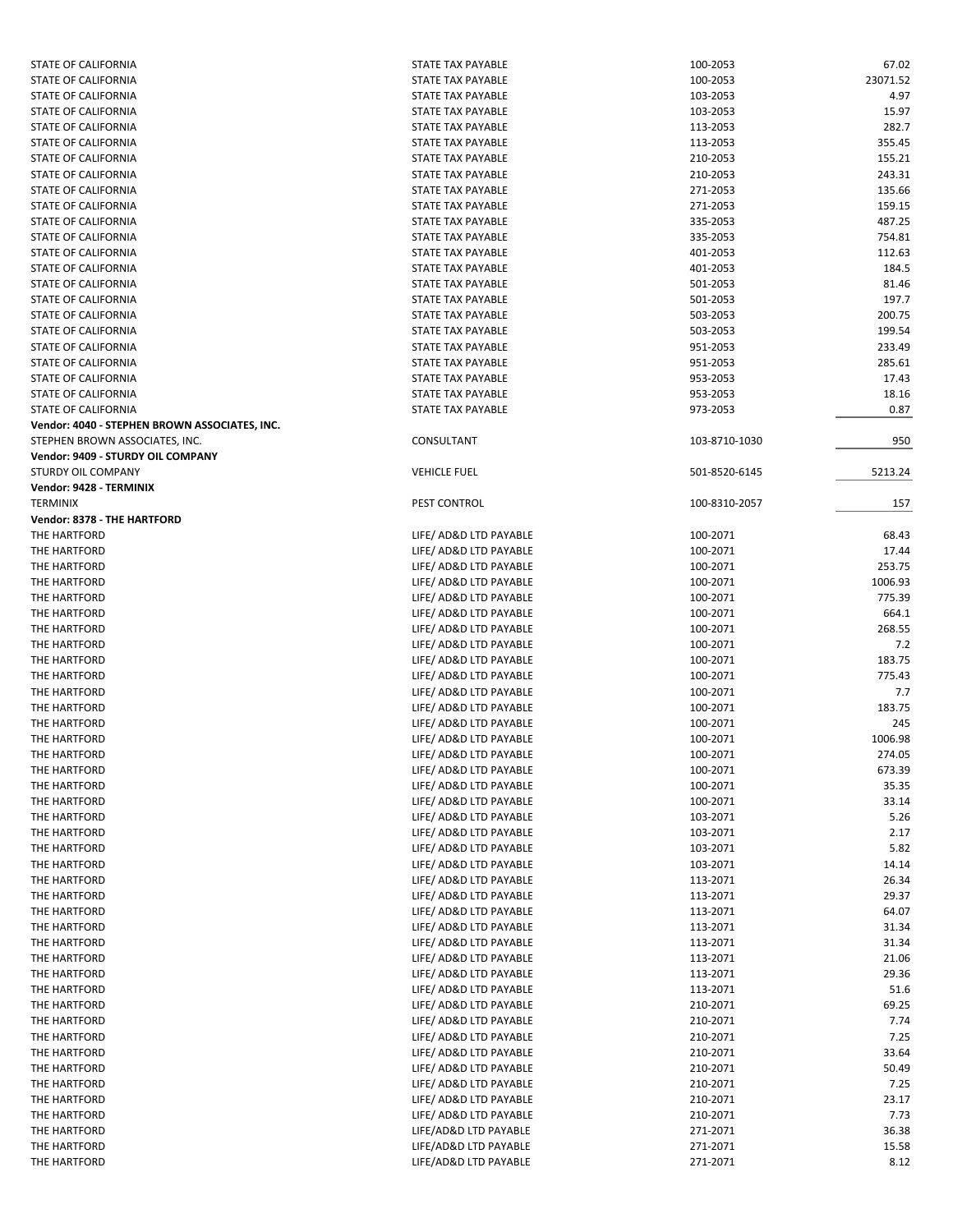| THE HARTFORD                                        | LIFE/AD&D LTD PAYABLE          | 271-2071      | 7.62    |
|-----------------------------------------------------|--------------------------------|---------------|---------|
| THE HARTFORD                                        | LIFE/AD&D LTD PAYABLE          | 271-2071      | 56.98   |
| THE HARTFORD                                        | LIFE/AD&D LTD PAYABLE          | 271-2071      | 24.65   |
| THE HARTFORD                                        | LIFE/AD&D LTD PAYABLE          | 271-2071      | 8.3     |
| THE HARTFORD                                        | LIFE/AD&D LTD PAYABLE          | 271-2071      | 7.77    |
| THE HARTFORD                                        | LIFE/ AD&D LTD PAYABLE         | 401-2071      | 4.18    |
|                                                     |                                |               |         |
| THE HARTFORD                                        | LIFE/ AD&D LTD PAYABLE         | 401-2071      | 27.02   |
| THE HARTFORD                                        | LIFE/ AD&D LTD PAYABLE         | 401-2071      | 31.16   |
| THE HARTFORD                                        | LIFE/ AD&D LTD PAYABLE         | 401-2071      | 8.75    |
| THE HARTFORD                                        | LIFE/ AD&D LTD PAYABLE         | 401-2071      | 25.3    |
| THE HARTFORD                                        | LIFE/ AD&D LTD PAYABLE         | 401-2071      | 25.74   |
| THE HARTFORD                                        | LIFE/ AD&D LTD PAYABLE         | 401-2071      | 24.1    |
| THE HARTFORD                                        | LIFE/ AD&D LTD PAYABLE         | 401-2071      | 9.02    |
| THE HARTFORD                                        | LIFE/ AD&D LTD PAYABLE         | 401-2071      | 3.68    |
| THE HARTFORD                                        | LIFE/ AD&D LTD PAYABLE         | 401-2071      | 30.26   |
| THE HARTFORD                                        | LIFE/ AD&D LTD PAYABLE         | 501-2071      | 17.5    |
| THE HARTFORD                                        | LIFE/ AD&D LTD PAYABLE         | 501-2071      | 41.12   |
|                                                     |                                |               |         |
| THE HARTFORD                                        | LIFE/ AD&D LTD PAYABLE         | 501-2071      | 3.63    |
| THE HARTFORD                                        | LIFE/ AD&D LTD PAYABLE         | 501-2071      | 3.86    |
| THE HARTFORD                                        | LIFE/ AD&D LTD PAYABLE         | 501-2071      | 17.5    |
| THE HARTFORD                                        | LIFE/ AD&D LTD PAYABLE         | 501-2071      | 41.12   |
| THE HARTFORD                                        | LIFE/ AD&D LTD PAYABLE         | 501-2071      | 3.62    |
| THE HARTFORD                                        | LIFE/ AD&D LTD PAYABLE         | 501-2071      | 3.86    |
| THE HARTFORD                                        | LIFE/ AD&D LTD PAYABLE         | 503-2071      | 8.75    |
| THE HARTFORD                                        | LIFE/ AD&D LTD PAYABLE         | 503-2071      | 39.58   |
| THE HARTFORD                                        | LIFE/ AD&D LTD PAYABLE         | 503-2071      | 42.18   |
| THE HARTFORD                                        | LIFE/ AD&D LTD PAYABLE         | 503-2071      | 18.52   |
|                                                     |                                |               |         |
| THE HARTFORD                                        | LIFE/ AD&D LTD PAYABLE         | 503-2071      | 42.18   |
| THE HARTFORD                                        | LIFE/ AD&D LTD PAYABLE         | 503-2071      | 39.58   |
| THE HARTFORD                                        | LIFE/ AD&D LTD PAYABLE         | 503-2071      | 18.52   |
| THE HARTFORD                                        | LIFE/ AD&D LTD PAYABLE         | 503-2071      | 8.75    |
| THE HARTFORD                                        | LIFE/ AD&D LTD PAYABLE         | 951-2071      | 10.08   |
| THE HARTFORD                                        | LIFE/ AD&D LTD PAYABLE         | 951-2071      | 87.94   |
| THE HARTFORD                                        | LIFE/ AD&D LTD PAYABLE         | 951-2071      | 10.82   |
| THE HARTFORD                                        | LIFE/ AD&D LTD PAYABLE         | 951-2071      | 38.72   |
| THE HARTFORD                                        | LIFE/ AD&D LTD PAYABLE         | 951-2071      | 81.3    |
| THE HARTFORD                                        | LIFE/ AD&D LTD PAYABLE         | 951-2071      | 35.98   |
| THE HARTFORD                                        | LIFE/ AD&D LTD PAYABLE         | 951-2071      | 12.23   |
|                                                     |                                |               |         |
| THE HARTFORD                                        | LIFE/ AD&D LTD PAYABLE         | 951-2071      | 11.44   |
| THE HARTFORD                                        | LIFE/ AD&D LTD PAYABLE         | 953-2071      | 1.56    |
| THE HARTFORD                                        | LIFE/ AD&D LTD PAYABLE         | 953-2071      | 1.66    |
| THE HARTFORD                                        | LIFE/ AD&D LTD PAYABLE         | 953-2071      | 1.31    |
| THE HARTFORD                                        | LIFE/ AD&D LTD PAYABLE         | 953-2071      | 1.23    |
| Vendor: 5038 - THE VILLAGE PROJECT, INC.            |                                |               |         |
| THE VILLAGE PROJECT, INC.                           | <b>VILLAGE PROJECT</b>         | 200-5410-7194 | 2534.4  |
| Vendor: 9461 - TILTHOUSE LLC                        |                                |               |         |
| TILTHOUSE LLC                                       | DEPT CONSUMABLES - CV RESPONSE | 100-8110-3095 | 13064   |
| <b>TILTHOUSE LLC</b>                                | DEPT CONSUMABLES - CV RESPONSE | 100-8110-3095 | 12536   |
| TILTHOUSE LLC                                       | DEPT CONSUMABLES - CV RESPONSE | 100-8110-3095 | 12868   |
|                                                     |                                |               |         |
| Vendor: 9504 - TIMOTHY BERNOTAS<br>TIMOTHY BERNOTAS | <b>BUSINESS DEV PRGM</b>       |               |         |
|                                                     |                                | 100-7410-4203 | 5000    |
| Vendor: 8755 - TRUST TWO - CORONA 1997 TRUST        |                                |               |         |
| TRUST TWO - CORONA 1997 TRUST                       | SATELLITE OFFICE               | 100-7410-4207 | 2730    |
| TRUST TWO - CORONA 1997 TRUST                       | SATELLITE OFFICE               | 100-7410-4207 | 1093.34 |
| Vendor: 6197 - U.S. BANK EQUIPMENT FINANCE          |                                |               |         |
| U.S. BANK EQUIPMENT FINANCE                         | PRINCIPAL-LEASE                | 100-6110-9602 | 509.04  |
| U.S. BANK EQUIPMENT FINANCE                         | INTEREST-COPIER LEASE          | 100-6110-9605 | 8.96    |
| U.S. BANK EQUIPMENT FINANCE                         |                                |               |         |
| Vendor: 7124 - U.S. BANK N.A. - PARS ARS 457 & SRP  | SATELLITE OFFICE               | 100-7410-4207 |         |
| U.S. BANK N.A. - PARS ARS 457 & SRP                 |                                |               | 197.31  |
|                                                     |                                |               |         |
|                                                     | PARS-ARS 457 PAYABLE           | 100-2063      | 2147.86 |
| U.S. BANK N.A. - PARS ARS 457 & SRP                 | PARS-ARS 457 PAYABLE           | 100-2063      | 1346.68 |
| U.S. BANK N.A. - PARS ARS 457 & SRP                 | PARS-ARS 457 PAYABLE           | 100-2063      | 2145.18 |
| U.S. BANK N.A. - PARS ARS 457 & SRP                 | PARS-ARS 457 PAYABLE           | 100-2063      | 1250.49 |
| U.S. BANK N.A. - PARS ARS 457 & SRP                 | <b>PARS PENSION</b>            | 100-7110-0032 | $-4020$ |
| U.S. BANK N.A. - PARS ARS 457 & SRP                 | PARS-ARS 457 PAYABLE           | 113-2063      | 30.9    |
| U.S. BANK N.A. - PARS ARS 457 & SRP                 | PARS-ARS 457 PAYABLE           | 113-2063      | 35.85   |
| U.S. BANK N.A. - PARS ARS 457 & SRP                 | PARS-ARS 457 PAYABLE           | 210-2063      | 61.81   |
| U.S. BANK N.A. - PARS ARS 457 & SRP                 | PARS-ARS 457 PAYABLE           | 210-2063      | 62.16   |
| U.S. BANK N.A. - PARS ARS 457 & SRP                 | PARS-ARS 457 PAYABLE           | 271-2063      | 30.9    |
| U.S. BANK N.A. - PARS ARS 457 & SRP                 | PARS-ARS 457 PAYABLE           | 271-2063      | 31.08   |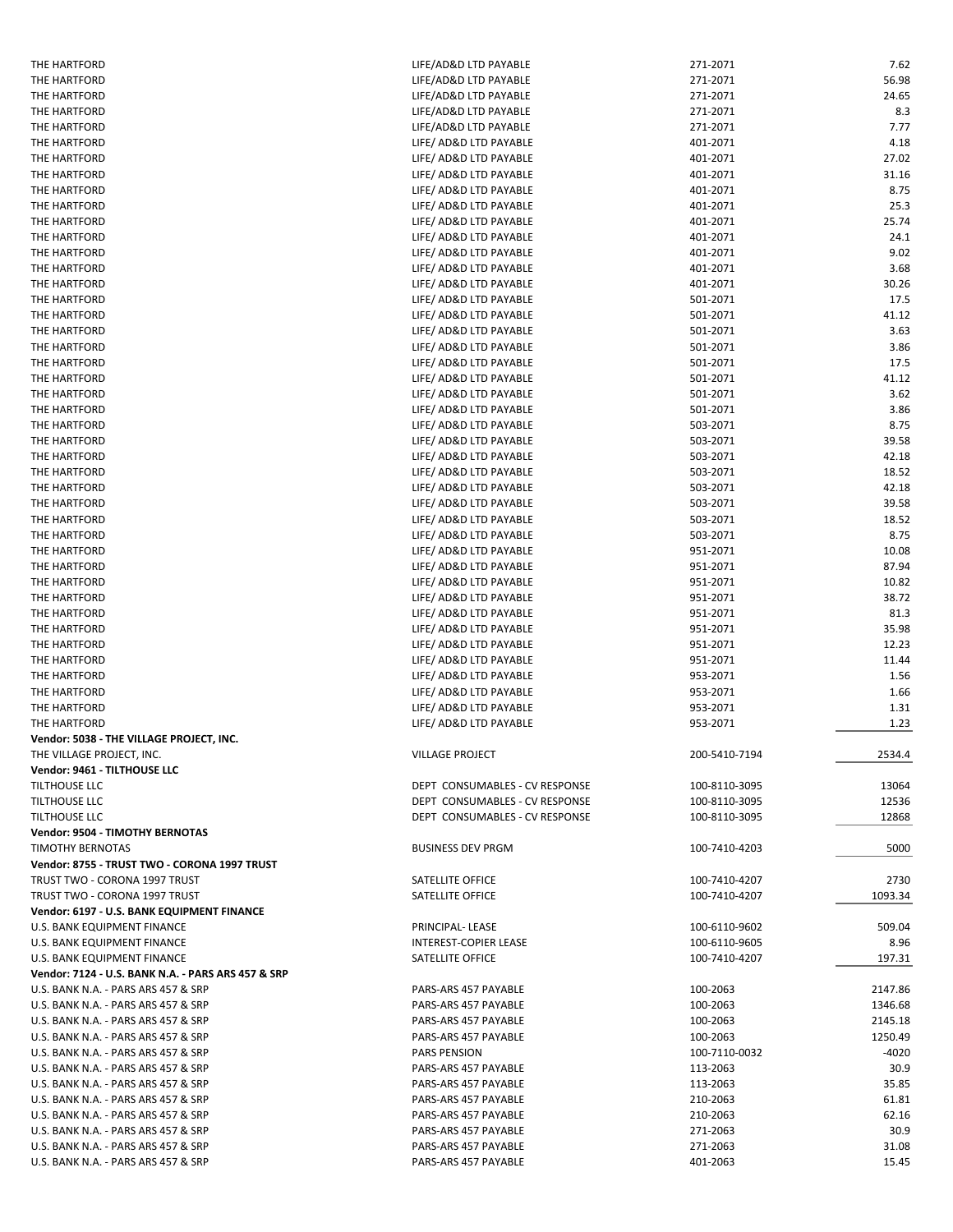| U.S. BANK N.A. - PARS ARS 457 & SRP             | PARS-ARS 457 PAYABLE             | 401-2063      | 19.34     |
|-------------------------------------------------|----------------------------------|---------------|-----------|
| U.S. BANK N.A. - PARS ARS 457 & SRP             | PARS-ARS 457 PAYABLE             | 501-2063      | 30.9      |
| U.S. BANK N.A. - PARS ARS 457 & SRP             | PARS-ARS 457 PAYABLE             | 501-2063      | 31.08     |
| U.S. BANK N.A. - PARS ARS 457 & SRP             | PARS-ARS 457 PAYABLE             | 503-2063      | 337.51    |
|                                                 |                                  |               |           |
| U.S. BANK N.A. - PARS ARS 457 & SRP             | PARS-ARS 457 PAYABLE             | 503-2063      | 337.51    |
| U.S. BANK N.A. - PARS ARS 457 & SRP             | PARS-ARS 457 PAYABLE             | 951-2063      | 60.38     |
| U.S. BANK N.A. - PARS ARS 457 & SRP             | PARS-ARS 457 PAYABLE             | 951-2063      | 53.9      |
| U.S. BANK N.A. - PARS ARS 457 & SRP             | PARS-ARS 457 PAYABLE             | 953-2063      | 10.45     |
| U.S. BANK N.A. - PARS ARS 457 & SRP             | PARS-ARS 457 PAYABLE             | 953-2063      | 24.71     |
| Vendor: 8526 - U.S. BANK ST. PAUL               |                                  |               |           |
|                                                 |                                  |               | 112400.25 |
| U.S. BANK ST. PAUL                              | INSTL PAYMENT ACCT - US BANK     | 405-1013      |           |
| Vendor: 5873 - UNITED SITE SERVICES, INC.       |                                  |               |           |
| UNITED SITE SERVICES, INC.                      | SUBCONTRACTED WORK - CV RESPONSE | 100-8110-2073 | 189.68    |
| Vendor: 3560 - UNITED WAY OF MONTEREY PENINSULA |                                  |               |           |
| UNITED WAY OF MONTEREY PENINSULA                | <b>MISC PAYROLL PAYABLES</b>     | 100-2062      | 30.18     |
| UNITED WAY OF MONTEREY PENINSULA                | MISC PAYROLL PAYABLES            | 100-2062      | 30.49     |
| UNITED WAY OF MONTEREY PENINSULA                | MISC PAYROLL PAYABLES            | 113-2062      | 0.07      |
|                                                 |                                  |               |           |
| UNITED WAY OF MONTEREY PENINSULA                | MISC PAYROLL PAYABLES            | 210-2062      | 2.29      |
| UNITED WAY OF MONTEREY PENINSULA                | MISC PAYROLL PAYABLES            | 210-2062      | 1.83      |
| UNITED WAY OF MONTEREY PENINSULA                | MISC PAYROLL PAYABLES            | 271-2062      | 0.46      |
| UNITED WAY OF MONTEREY PENINSULA                | MISC PAYROLL PAYABLES            | 271-2062      | 0.68      |
| Vendor: 7370 - UPEC, LOCAL 792                  |                                  |               |           |
| UPEC, LOCAL 792                                 | MISC PAYROLL PAYABLES            | 100-2062      | 419.73    |
|                                                 |                                  | 100-2062      | 429.64    |
| UPEC, LOCAL 792                                 | MISC PAYROLL PAYABLES            |               |           |
| UPEC, LOCAL 792                                 | MISC PAYROLL PAYABLES            | 103-2062      | 15.68     |
| UPEC, LOCAL 792                                 | MISC PAYROLL PAYABLES            | 103-2062      | 2.63      |
| UPEC, LOCAL 792                                 | MISC PAYROLL PAYABLES            | 113-2062      | 57.14     |
| UPEC, LOCAL 792                                 | MISC PAYROLL PAYABLES            | 113-2062      | 72.95     |
| UPEC, LOCAL 792                                 | MISC PAYROLL PAYABLES            | 210-2062      | 63.04     |
| UPEC, LOCAL 792                                 | MISC PAYROLL PAYABLES            | 210-2062      | 55.11     |
|                                                 |                                  |               |           |
| UPEC, LOCAL 792                                 | MISC PAYROLL PAYABLES            | 271-2062      | 66.94     |
| UPEC, LOCAL 792                                 | MISC PAYROLL PAYABLES            | 271-2062      | 68.73     |
| UPEC, LOCAL 792                                 | MISC PAYROLL PAYABLES            | 401-2062      | 39.85     |
| UPEC, LOCAL 792                                 | MISC PAYROLL PAYABLES            | 401-2062      | 40.32     |
| UPEC, LOCAL 792                                 | MISC PAYROLL PAYABLES            | 501-2062      | 47.5      |
| UPEC, LOCAL 792                                 | MISC PAYROLL PAYABLES            | 501-2062      | 47.5      |
| UPEC, LOCAL 792                                 | MISC PAYROLL PAYABLES            | 951-2062      | 97.62     |
|                                                 |                                  |               |           |
| UPEC, LOCAL 792                                 | MISC PAYROLL PAYABLES            | 951-2062      | 90.32     |
| UPEC, LOCAL 792                                 | MISC PAYROLL PAYABLES            | 973-2062      | 0.3       |
| Vendor: 9247 - VERIZON CONNECT NWF INC.         |                                  |               |           |
| VERIZON CONNECT NWF INC.                        | <b>OUTSIDE REPAIRS</b>           | 501-8520-6148 | 1851.95   |
| Vendor: 6671 - VERIZON WIRELESS                 |                                  |               |           |
| <b>VERIZON WIRELESS</b>                         | MOBILE COMMUNICATIONS            | 100-6640-5135 | 650.85    |
|                                                 |                                  |               |           |
| <b>VERIZON WIRELESS</b>                         | MOBILE COMMUNICATIONS            | 100-6640-5135 | 333.8     |
| <b>VERIZON WIRELESS</b>                         | DEPARTMENT CONSUMABLES           | 100-6670-3095 | 38.01     |
| <b>VERIZON WIRELESS</b>                         | DEPARTMENT CONSUMABLES           | 100-8310-3095 | 51.89     |
| <b>VERIZON WIRELESS</b>                         | DEPARTMENT CONSUMABLES           | 100-8420-3095 | 51.89     |
| <b>VERIZON WIRELESS</b>                         | DEPARTMENT CONSUMABLES           | 100-8420-3095 | 51.89     |
| <b>VERIZON WIRELESS</b>                         | DEPARTMENT CONSUMABLES           | 100-8420-3095 | 12.97     |
|                                                 | <b>DEPARTMENT CONSUMABLES</b>    |               |           |
| <b>VERIZON WIRELESS</b>                         |                                  | 100-8910-3095 | 51.89     |
| <b>VERIZON WIRELESS</b>                         | DEPARTMENT CONSUMABLES           | 100-8910-3095 | 51.89     |
| <b>VERIZON WIRELESS</b>                         | DEPARTMENT CONSUMABLES           | 100-8910-3095 | 51.89     |
| <b>VERIZON WIRELESS</b>                         | DEPARTMENT CONSUMABLES           | 100-8910-3095 | $-50$     |
| <b>VERIZON WIRELESS</b>                         | DEPARTMENT CONSUMABLES           | 113-8730-3095 | 51.89     |
| <b>VERIZON WIRELESS</b>                         | DEPARTMENT CONSUMABLES           | 113-8730-3095 | 51.89     |
| <b>VERIZON WIRELESS</b>                         | DEPARTMENT CONSUMABLES           | 113-8730-3095 | 51.89     |
|                                                 |                                  |               |           |
| <b>VERIZON WIRELESS</b>                         | DEPARTMENT CONSUMABLES           | 113-8730-3095 | 12.97     |
| <b>VERIZON WIRELESS</b>                         | DEPARTMENT CONSUMABLES           | 113-8730-3095 | 38.01     |
| <b>VERIZON WIRELESS</b>                         | DEPARTMENT CONSUMABLES           | 210-8110-3095 | 51.89     |
| <b>VERIZON WIRELESS</b>                         | DEPARTMENT CONSUMABLES           | 210-8110-3095 | 51.89     |
| <b>VERIZON WIRELESS</b>                         | DEPARTMENT CONSUMABLES           | 210-8110-3095 | 12.97     |
| <b>VERIZON WIRELESS</b>                         | CONSUMABLES                      | 271-8110-3095 | 51.89     |
|                                                 |                                  |               |           |
| <b>VERIZON WIRELESS</b>                         | DEPARTMENT CONSUMABLES           | 401-8620-3095 | 51.89     |
| <b>VERIZON WIRELESS</b>                         | DEPARTMENT CONSUMABLES           | 401-8620-3095 | 51.89     |
| <b>VERIZON WIRELESS</b>                         | DEPARTMENT CONSUMABLES           | 401-8620-3095 | 12.97     |
| <b>VERIZON WIRELESS</b>                         | DEPARTMENT CONSUMABLES           | 401-8620-3095 | 25.95     |
| <b>VERIZON WIRELESS</b>                         | MOBILE COMMUNICATIONS            | 503-4010-5135 | $-14.9$   |
| <b>VERIZON WIRELESS</b>                         | DEPARTMENT CONSUMABLES           | 951-8820-3095 | 51.89     |
| <b>VERIZON WIRELESS</b>                         | DEPARTMENT CONSUMABLES           | 951-8820-3095 | 51.89     |
|                                                 |                                  |               |           |
| <b>VERIZON WIRELESS</b>                         | DEPARTMENT CONSUMABLES           | 951-8820-3095 | 51.89     |
| <b>VERIZON WIRELESS</b>                         | DEPARTMENT CONSUMABLES           | 951-8820-3095 | 25.95     |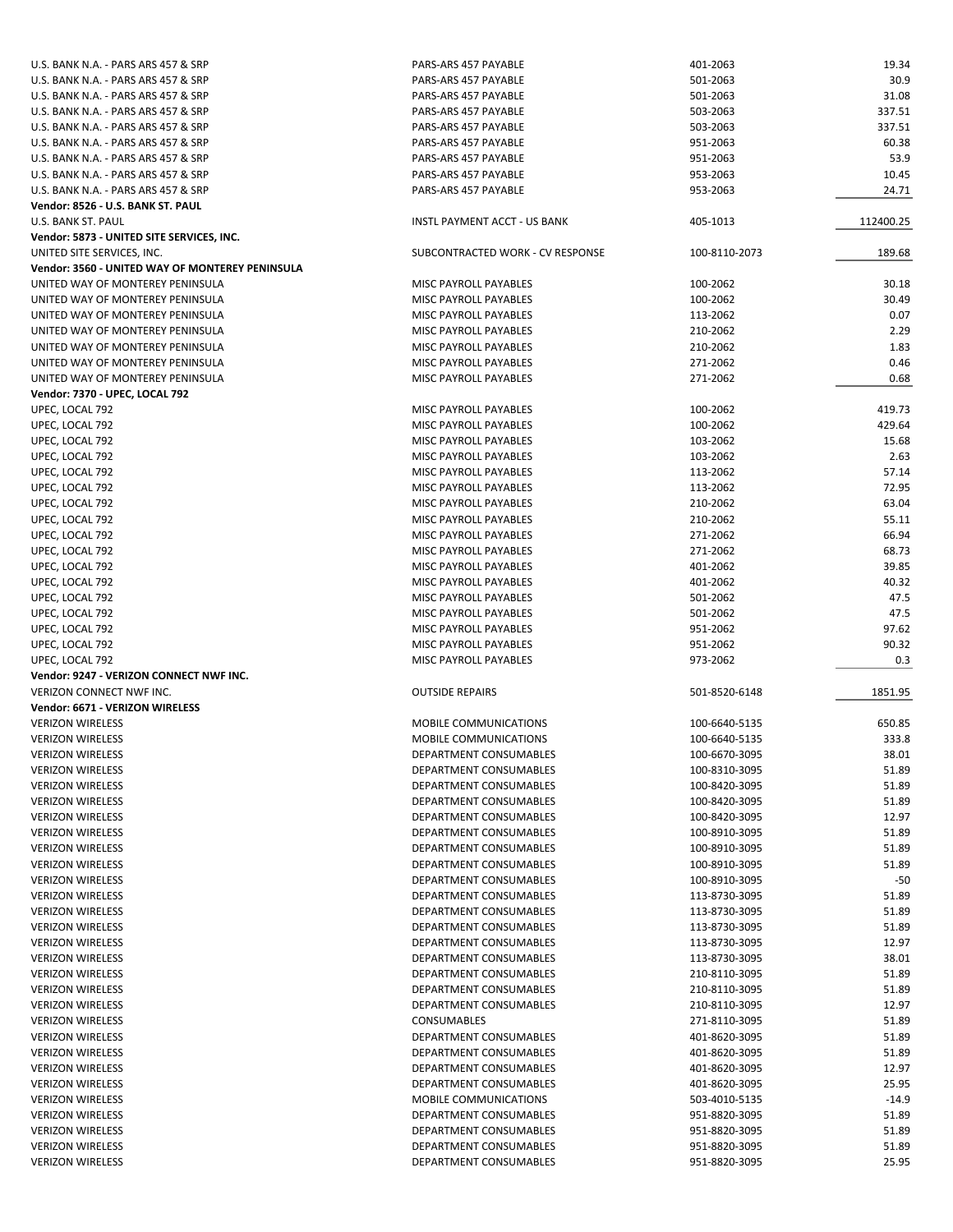## **Report Summary**

| VERIZON WIRELESS |                                      | DEPARTMENT CONSUMABLES              | 951-8820-3095         | 51.89                 |
|------------------|--------------------------------------|-------------------------------------|-----------------------|-----------------------|
|                  |                                      |                                     |                       | <b>Report Summary</b> |
|                  |                                      | <b>Fund Summary</b>                 |                       |                       |
|                  | Fund                                 |                                     | <b>Payment Amount</b> |                       |
|                  | 100 - GENERAL FUND                   |                                     | 531513.13             |                       |
|                  | 103 - LAGUNA GRANDE PKG FUND         |                                     | 2497.62               |                       |
|                  | 113 - POMA & DMDC FUND               |                                     | 10684.78              |                       |
|                  | 200 - CDBG FUND                      |                                     | 6498.1                |                       |
|                  | 203 - BJA GRANT FUND                 |                                     | 707.39                |                       |
|                  | 210 - STREETS FUND                   |                                     | 78791.29              |                       |
|                  | 212 - TRANSPORTATION CAPITAL F       |                                     | 678639.35             |                       |
|                  | 221 - CA SUPP LAW ENF. FUND          |                                     | 194.22                |                       |
|                  | 243 - PRVNT<br>271 - STORMWATER FUND |                                     | 5384.91<br>6291.75    |                       |
|                  | 335 - ESCA (FORA)                    |                                     | 7317.89               |                       |
|                  | 347 - SOLAR PANELS                   |                                     | 13613.86              |                       |
|                  | 401 - WATER FUND                     |                                     | 6949.54               |                       |
|                  | 405 - GOLF COURSES FUND              |                                     | 112400.25             |                       |
|                  | 501 - EQUIPMT MAINT FUND             |                                     | 25320.61              |                       |
|                  | 503 - MIS FUND                       |                                     | 14163.02              |                       |
|                  | 601 - EXPEND TRUST FUND              |                                     | 1068.05               |                       |
|                  | 951 - SAN. DISTRICT GEN. FUND        |                                     | 33904.49              |                       |
|                  | 953 - SAN. DISTRICT CAP. IMPROV      |                                     | 14386.56              |                       |
|                  | 971 - SA MERGED CAPITAL PROJ         |                                     | 1033843.3             |                       |
|                  | 973 - SA MERGED - LMIHF              |                                     | 11.83                 |                       |
|                  |                                      | <b>Account Summary</b>              |                       |                       |
|                  | <b>Account Num</b>                   | Accour                              | <b>Payment Amount</b> |                       |
|                  | 100-1010-7166                        | <b>MCCVB</b>                        | 13500                 |                       |
|                  | 100-2031-1030                        | CONSULTAN                           | 2286.25               |                       |
|                  | 100-2031-1038<br>100-2031-2064       | EMPLOYEE /<br>PERSONNEL             | 715<br>179            |                       |
|                  | 100-2042-1039                        | JAN ROEHL                           | 1625                  |                       |
|                  | 100-2052                             | <b>FEDERAL TA</b>                   | 105345.63             |                       |
|                  | 100-2053                             | <b>STATE TAX F</b>                  | 41273.19              |                       |
|                  | 100-2056                             | PERS PAYAB                          | 111975.2              |                       |
|                  | 100-2057                             | EE HEALTHC                          | 43717.92              |                       |
|                  | 100-2059                             | GARNISHME                           | 2987.46               |                       |
|                  | 100-2060                             | DEFERRED C                          | 27386.65              |                       |
|                  | 100-2062                             | <b>MISC PAYRC</b>                   | 9124.83               |                       |
|                  | 100-2063                             | PARS-ARS 4!                         | 6890.21               |                       |
|                  | 100-2064                             | LIUNA PENS                          | 3764.15               |                       |
|                  | 100-2071                             | LIFE/AD&D                           | 6480.33               |                       |
|                  | 100-3010-1023<br>100-3010-3095       | LEGAL SERV<br><b>DEPARTMEN</b>      | 437.5<br>102.2        |                       |
|                  | 100-3223                             | <b>HOME OCCL</b>                    | 71                    |                       |
|                  | 100-3672                             | <b>CENTER REN</b>                   | 414.5                 |                       |
|                  | 100-5110-1015                        | <b>BENEFITS AI</b>                  | 1355.37               |                       |
|                  | 100-5110-1030                        | CONSULTAN                           | 3200                  |                       |
|                  | 100-5110-2044                        | <b>COPIER SERY</b>                  | 676.72                |                       |
|                  | 100-5110-3095                        | <b>DEPARTMEN</b>                    | 343.65                |                       |
|                  | 100-5110-4124                        | MAIL SERVI(                         | 1000                  |                       |
|                  | 100-6110-1024                        | COMMUNIT                            | 1320.54               |                       |
|                  | 100-6110-1026                        | MEDICAL EX                          | 300                   |                       |
|                  | 100-6110-2044                        | <b>COPIER SERY</b>                  | 1380.02               |                       |
|                  | 100-6110-2057                        | PEST CONTF                          | 150                   |                       |
|                  | 100-6110-2078                        | OTHER EXPE                          | 706                   |                       |
|                  | 100-6110-3095                        | <b>DEPARTMEN</b>                    | 595.43                |                       |
|                  | 100-6110-3102<br>100-6110-5132       | <b>COMPUTER</b><br><b>TELEPHONE</b> | 3541.6<br>111.73      |                       |
|                  |                                      |                                     |                       |                       |

| <b>Account Num</b> | Accour                | <b>Payment Amount</b> |
|--------------------|-----------------------|-----------------------|
| 100-6110-9602      | PRINCIPAL-            | 509.04                |
| 100-6110-9605      | <b>INTEREST-CO</b>    | 8.96                  |
| 100-6120-1029      | <b>TRAINING &amp;</b> | 9500                  |
| 100-6120-2052      | RADIO REPA            | 110.18                |
| 100-6120-3096      | CSA74 APPR            | 198                   |
| 100-6120-3097      | SAFETY EQU            | 707.4                 |
| 100-6120-3103      | <b>AMMUNITIC</b>      | 1674.81               |
| 100-6130-4125      | <b>INVESTIGAT</b>     | 150                   |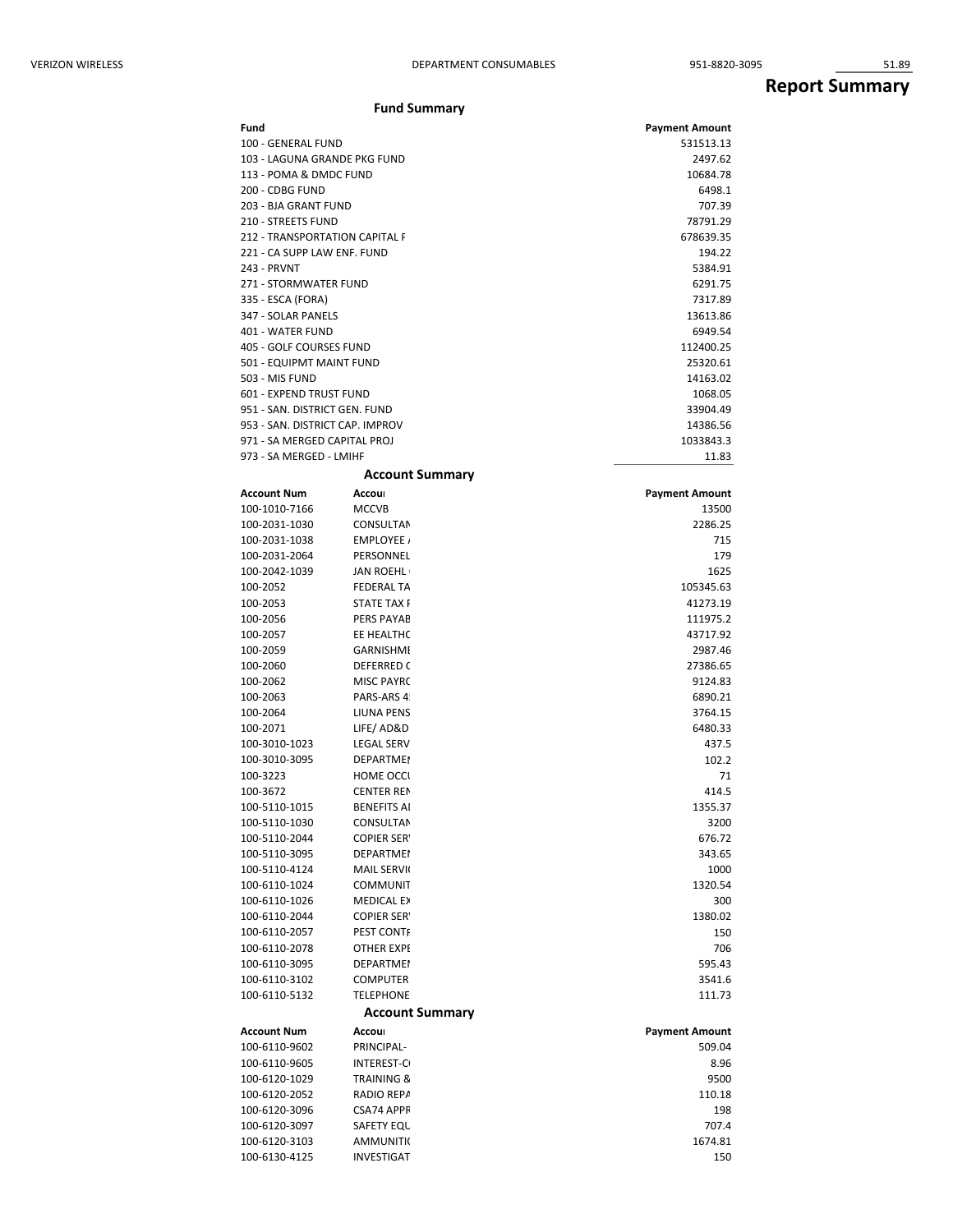| 100-6610-2041                  | COUNTY CO                | 447.12                |
|--------------------------------|--------------------------|-----------------------|
| 100-6610-2043                  | <b>TEMPORAR</b>          | 1320                  |
| 100-6640-1026                  | <b>MEDICAL EX</b>        | 2276                  |
| 100-6640-2049                  | UNIFORM S                | 284.42                |
| 100-6640-3096                  | CSA 74 PUR               | 618.74                |
| 100-6640-5135                  | MOBILE COI               | 984.65                |
| 100-6640-8187                  | <b>DEPARTMEN</b>         | 535.74                |
|                                |                          |                       |
| 100-6650-3095                  | <b>DEPARTMEN</b>         | 63.97                 |
| 100-6670-3095                  | <b>DEPARTMEN</b>         | 38.01                 |
| 100-7110-0032                  | PARS PENSIL              | -4020                 |
| 100-7410-4122                  | DUES & MEI               | 570                   |
| 100-7410-4203                  | <b>BUSINESS D</b>        | 5000                  |
| 100-7410-4207                  | SATELLITE O              | 4020.65               |
| 100-8110-1030                  | CONSULTAN                | 1000                  |
| 100-8110-2073                  | <b>SUBCONTRA</b>         | 9483.67               |
| 100-8110-3095                  | DEPT CONS                | 67677.39              |
| 100-8110-8187                  | <b>DEPT EQUIP</b>        | 284.05                |
| 100-8310-2044                  | <b>COPIER SERY</b>       | 107.36                |
|                                |                          |                       |
| 100-8310-2049                  | UNIFORM S                | 220.36                |
| 100-8310-2057                  | PEST CONTF               | 304                   |
| 100-8310-2073                  | SUBCONTRA                | 3316.61               |
| 100-8310-3095                  | <b>DEPARTMEN</b>         | 377.15                |
| 100-8310-3099                  | <b>CHEMICALS</b>         | 265.08                |
| 100-8310-5133                  | WATER                    | 461.41                |
| 100-8310-5136                  | <b>SEWER SERV</b>        | 2858.49               |
| 100-8410-2049                  | UNIFORM S                | 70.53                 |
| 100-8420-2049                  | UNIFORM S                | 220.36                |
|                                | SUBCONTRA                |                       |
| 100-8420-2073                  |                          | 9512.95               |
| 100-8420-3095                  | <b>DEPARTMEN</b>         | 6900.53               |
| 100-8420-3107                  | TOOLS                    | 502.73                |
| 100-8430-2073                  | <b>SUBCONTRA</b>         | 1364.71               |
| 100-8440-2049                  | UNIFORM S                | 132.15                |
| 100-8440-3095                  | <b>DEPARTMEN</b>         | 1133.85               |
| 100-8450-2049                  | UNIFORM S                | 70.53                 |
| 100-8910-3095                  | <b>DEPARTMEN</b>         | 3908.17               |
| 100-9100-2043                  | <b>TEMPORAR</b>          | 171                   |
| 100-9105-2049                  | UNIFORM S                | 390.48                |
|                                |                          |                       |
| 100-9200-7181                  | <b>HALLOWEEN</b>         | 913.16                |
| 100-9250-4207                  | SATELLITE O              | 1530                  |
| 100-9310-3095                  | <b>DEPARTMEN</b>         | 381.64                |
| 103-2052                       | <b>FEDERAL TA</b>        | 65.57                 |
| 103-2053                       | STATE TAX F              | 20.94                 |
| 103-2056                       | <b>PERS PAYAB</b>        | 326.98                |
| 103-2057                       | EE HEALTHC               | 116.78                |
| 103-2060                       | DEFERRED C               | 21.95                 |
| 103-2062                       | <b>MISC PAYRC</b>        | 22.22                 |
|                                |                          |                       |
| 103-2064                       | LIUNA PENS               | 222.03                |
| 103-2071                       | LIFE/AD&D                | 27.39                 |
| 103-8710-1030                  | CONSULTAN                | 950                   |
| 103-8710-2049                  | <b>UNIFORM S</b>         | 44.11                 |
|                                | <b>Account Summary</b>   |                       |
| <b>Account Num</b>             | Accour                   | <b>Payment Amount</b> |
| 103-8710-2073                  | SUBCONTRA                |                       |
|                                |                          | 679.65                |
| 113-2052                       | <b>FEDERAL TA</b>        | 1806.7                |
| 113-2053                       | <b>STATE TAX F</b>       | 638.15                |
| 113-2056                       | PERS PAYAB               | 1628.34               |
| 113-2057                       | EE HEALTHC               | 913.42                |
| 113-2060                       | <b>DEFERRED C</b>        | 426.26                |
| 113-2062                       | <b>MISC PAYRC</b>        | 159.94                |
| 113-2063                       | PARS-ARS 4!              | 66.75                 |
| 113-2064                       | LIUNA PENS               | 47.54                 |
|                                |                          |                       |
| 113-2071                       | LIFE/AD&D                | 284.48                |
| 113-8730-2049                  | UNIFORM S                | 1086.95               |
| 113-8730-2073                  | <b>SUBCONTRA</b>         | 861.25                |
| 113-8730-3095                  | <b>DEPARTMEN</b>         | 2765                  |
| 200-2057                       | EE HEALTHC               | -45                   |
| 200-5410-7194                  | VILLAGE PR(              | 2534.4                |
| 200-5410-7197                  |                          |                       |
|                                | GIRLS, INC.              | 1242.72               |
|                                |                          |                       |
| 200-5410-7400                  | <b>GREATER VI</b>        | 1340.63               |
| 200-5410-7403<br>203-6120-3097 | MEALS ON \<br>SAFETY EQU | 1425.35<br>707.39     |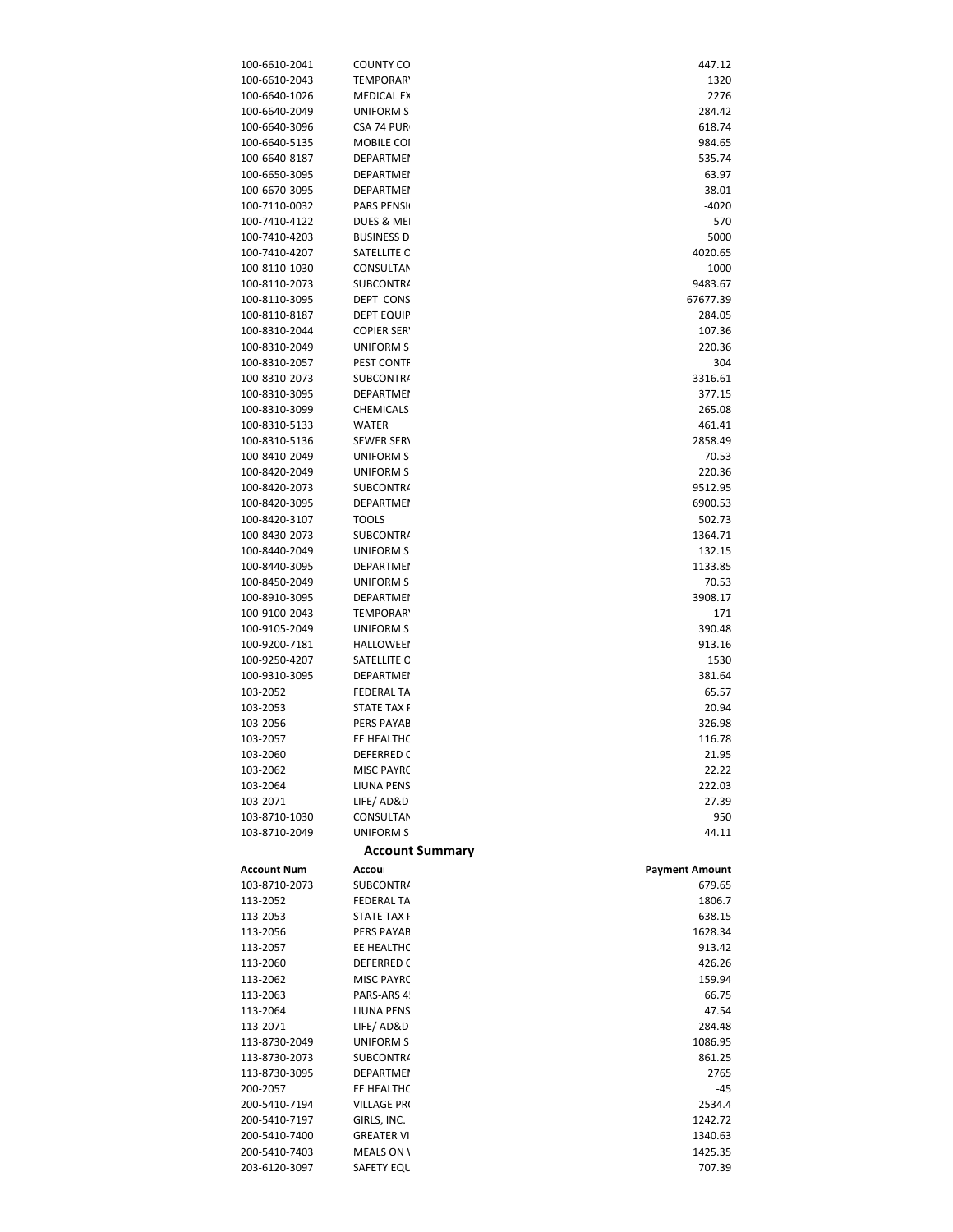| 210-2052                       | <b>FEDERAL TA</b>                  | 1116.35               |
|--------------------------------|------------------------------------|-----------------------|
| 210-2053                       | STATE TAX F                        | 398.52                |
| 210-2056                       | PERS PAYAB                         | 1265.5                |
| 210-2057                       | EE HEALTHC                         | 610.99                |
| 210-2059                       | <b>GARNISHMI</b>                   | 26.34                 |
| 210-2060                       | DEFERRED C                         | 551.4                 |
| 210-2062                       | <b>MISC PAYRC</b>                  | 149.08                |
| 210-2063                       | PARS-ARS 4!                        | 123.97                |
| 210-2064                       | LIUNA PENS                         | 790.42                |
| 210-2071                       | LIFE/AD&D                          | 206.52                |
| 210-8110-2049                  | <b>UNIFORM S</b>                   | 176.26                |
| 210-8110-2068                  | <b>REFUSE DISI</b>                 | 465.9                 |
| 210-8110-3095                  | <b>DEPARTMEN</b>                   | 320.69                |
| 210-8210-2077                  | <b>TRAFFIC SIG</b>                 | 20375                 |
| 210-8210-9577                  | <b>SB1 CAPITAI</b>                 | 50440.54              |
| 210-8420-2049                  | <b>UNIFORM S</b><br><b>WATER</b>   | 44.11                 |
| 210-8420-5133<br>212-8920-9600 | <b>CONSTRUCT</b>                   | 1729.7<br>678639.35   |
| 221-6120-8184                  | POLICE EQU                         | 194.22                |
| 243-2217                       | PRVNT UNA                          | 4058                  |
| 243-6110-2066                  | <b>COMPUTER</b>                    | 1326.91               |
| 271-2052                       | <b>FEDERAL TA</b>                  | 1059.44               |
| 271-2053                       | <b>STATE TAX F</b>                 | 294.81                |
| 271-2056                       | <b>PERS PAYAB</b>                  | 1477.1                |
| 271-2057                       | EE HEALTHC                         | 951.17                |
| 271-2060                       | DEFERRED C                         | 769.98                |
| 271-2062                       | <b>MISC PAYRC</b>                  | 166.38                |
| 271-2063                       | PARS-ARS 4!                        | 61.98                 |
| 271-2064                       | <b>LIUNA PENS</b>                  | 1089.1                |
| 271-2071                       | LIFE/AD&D                          | 165.4                 |
| 271-8110-2049                  | UNIFORM S                          | 176.26                |
| 271-8110-3095                  | CONSUMAB                           | 80.13                 |
| 335-2052                       | <b>FEDERAL TA</b>                  | 3513.3                |
| 335-2053                       | <b>STATE TAX F</b>                 | 1242.06               |
| 335-2056                       | PERS PAYAB                         | 1879.95               |
| 335-2057                       | EE HEALTHC                         |                       |
|                                |                                    | 682.58                |
| 347-8910-9539                  | <b>SOLAR PANI</b>                  | 13613.86              |
| 401-2052                       | <b>FEDERAL TA</b>                  | 985.75                |
| 401-2053                       | <b>STATE TAX F</b>                 | 297.13                |
|                                | <b>Account Summary</b>             |                       |
| <b>Account Num</b>             | Accour                             | <b>Payment Amount</b> |
| 401-2056                       | PERS PAYAB                         | 1231.98               |
| 401-2057                       | EE HEALTHC                         | 562.85                |
| 401-2060                       | <b>DEFERRED C</b>                  | 396.58                |
| 401-2062                       | MISC PAYRC                         | 98.71                 |
| 401-2063                       | PARS-ARS 4!                        | 34.79                 |
| 401-2064                       | LIUNA PENS                         | 963.17                |
| 401-2071                       | LIFE/AD&D                          | 189.21                |
| 401-8620-1030                  | <b>CONSULTAN</b>                   | 642.5                 |
| 401-8620-2049                  | UNIFORM S                          | 176.26                |
| 401-8620-2072                  | <b>WATER SAN</b>                   | 1008                  |
| 401-8620-3095                  | <b>DEPARTMEN</b>                   | 362.61                |
| 405-1013                       | <b>INSTL PAYM</b>                  | 112400.25             |
| 501-2052                       | <b>FEDERAL TA</b>                  | 1180.47               |
| 501-2053                       | <b>STATE TAX F</b>                 | 279.16                |
| 501-2056                       | PERS PAYAB                         | 905.36                |
| 501-2057                       | EE HEALTHC                         | 533.19                |
| 501-2060                       | <b>DEFERRED C</b>                  | 318.91                |
| 501-2062                       | MISC PAYRC                         | 116                   |
| 501-2063                       | PARS-ARS 4!                        | 61.98                 |
| 501-2064                       | LIUNA PENS                         | 576                   |
| 501-2071                       | LIFE/AD&D                          | 132.21                |
| 501-8510-2078                  | OTHER EXPE                         | 260.5                 |
| 501-8520-2049                  | UNIFORM S                          | 176.26                |
| 501-8520-3095                  | <b>DEPARTMEN</b>                   | 22.4                  |
| 501-8520-3107                  | <b>TOOLS</b>                       | 31.13                 |
| 501-8520-6144                  | <b>VEHICLE PAI</b>                 | 8918.38               |
| 501-8520-6145                  | <b>VEHICLE FUI</b><br><b>TIRES</b> | 5213.24<br>4578.47    |
| 501-8520-6147<br>501-8520-6148 | <b>OUTSIDE RE</b>                  | 2016.95               |
| 503-2052                       | FEDERAL TA                         | 2017.29               |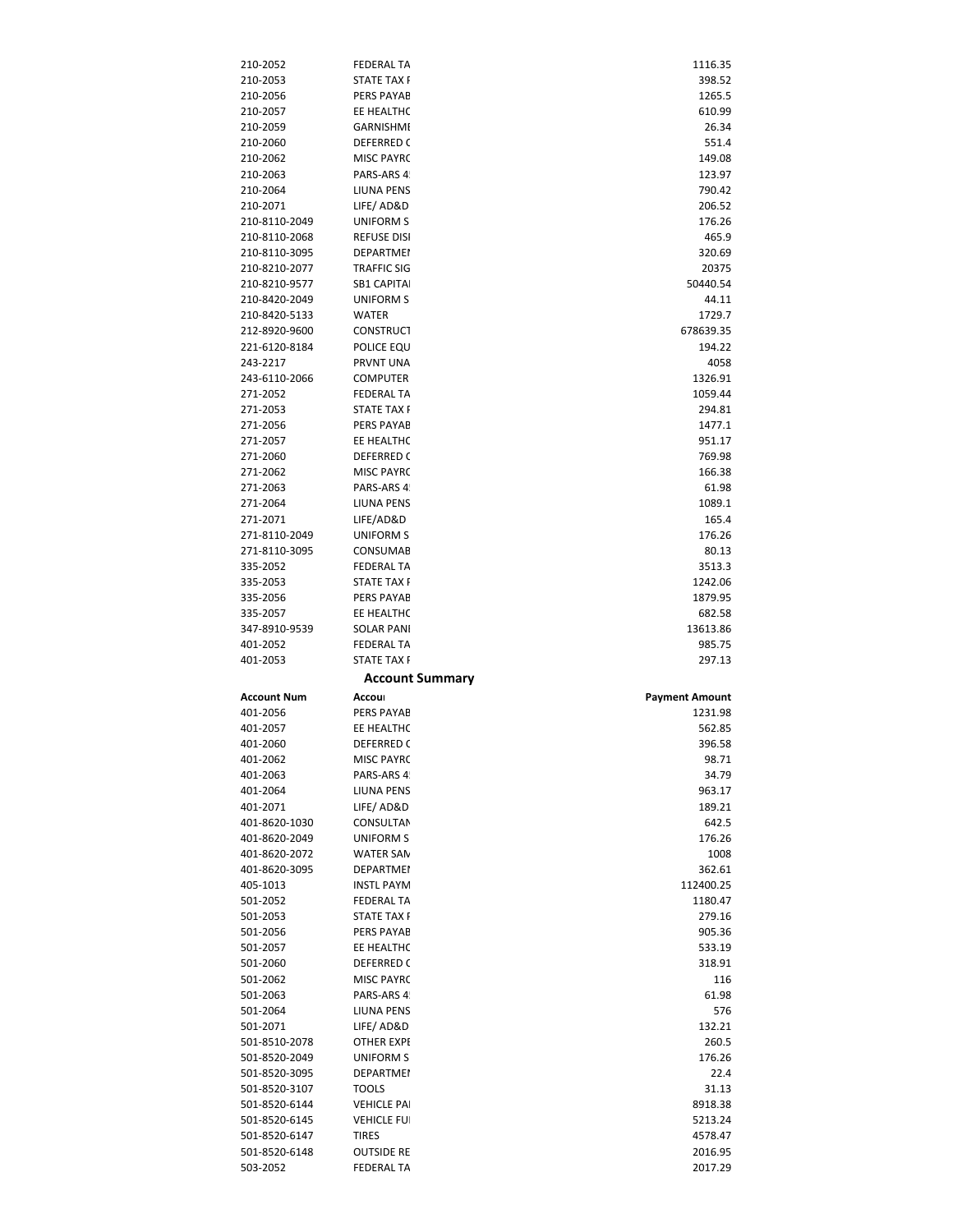| 503-2053                   | <b>STATE TAX F</b>             | 400.29                |
|----------------------------|--------------------------------|-----------------------|
| 503-2056                   | PERS PAYAB                     | 1202.19               |
| 503-2057                   | EE HEALTHC                     | 594.32                |
| 503-2060                   | <b>DEFERRED C</b>              | 1662.07               |
| 503-2063                   | PARS-ARS 4!                    | 675.02                |
| 503-2071                   | LIFE/AD&D                      | 218.06                |
| 503-4010-3102              | <b>COMPUTER</b>                | 3133.6                |
| 503-4010-5132              | <b>TELEPHONE</b>               | 2735.76               |
| 503-4010-5135              | MOBILE COI                     | 753.53                |
| 503-4010-5138              | DATA COMM                      | 770.89                |
| 601-2160                   | <b>STATE DRUC</b>              | 1068.05               |
| 951-2052                   | <b>FEDERAL TA</b>              | 1601.72               |
| 951-2053                   | <b>STATE TAX F</b>             | 519.1                 |
| 951-2056                   | <b>PERS PAYAB</b>              | 1912.31               |
| 951-2057                   | EE HEALTHC                     | 1014.12               |
| 951-2060                   | <b>DEFERRED C</b>              | 480.14                |
| 951-2062                   | <b>MISC PAYRC</b>              | 229.41                |
| 951-2063                   | PARS-ARS 4!                    | 114.28                |
| 951-2064                   | LIUNA PENS                     | 607.96                |
| 951-2071                   | LIFE/AD&D                      | 288.51                |
| 951-8810-5132              | <b>TELEPHONE</b>               | 153.18                |
| 951-8820-2049              | <b>UNIFORM S</b>               | 176.25                |
| 951-8820-2068              | <b>REFUSE DISI</b>             | 578                   |
| 951-8820-2073              | SUBCONTRA                      | 22462.55              |
| 951-8820-3095              | <b>DEPARTMEN</b>               | 1266.96               |
| 951-8820-4122              | DUES AND N                     | 2500                  |
| 953-2052                   | <b>FEDERAL TA</b>              | 87.49                 |
| 953-2053                   | <b>STATE TAX F</b>             | 35.59                 |
|                            | <b>Account Summary</b>         |                       |
|                            |                                |                       |
| Account Num                | Accour                         | <b>Payment Amount</b> |
| 953-2056                   | <b>PERS PAYAB</b>              | 26.51                 |
| 953-2057                   | EE HEALTHC                     | 17.84                 |
| 953-2060                   | <b>DEFERRED C</b>              | 14.64                 |
| 953-2062                   | <b>MISC PAYRC</b>              | 0.57                  |
| 953-2063                   | PARS-ARS 4!                    | 35.16                 |
| 953-2071                   | LIFE/AD&D                      | 5.76                  |
| 953-8820-9204              | <b>LIFT STATIO</b>             | 14163                 |
| 971-2006                   | A/P MANUA                      | 1033626.68            |
| 971-9710-9599              | <b>RENTAL PRC</b>              | 216.62                |
| 973-2052                   | <b>FEDERAL TA</b>              | 2.4                   |
| 973-2053                   | <b>STATE TAX F</b>             | 0.87                  |
| 973-2057                   | EE HEALTHC                     | 2.41                  |
| 973-2060                   | <b>DEFERRED C</b>              | 2.16                  |
| 973-2062                   | <b>MISC PAYRC</b>              | 0.36                  |
| 973-2064                   | LIUNA PENS                     | 3.63                  |
|                            | <b>Project Account Summary</b> |                       |
| <b>Project Account Key</b> |                                | <b>Payment Amount</b> |
| **None**                   |                                | 2579388.61            |
| 271EMP                     |                                | 80.13                 |
| 5005007 AA                 |                                | 182.12                |
| 5005010 AA                 |                                | 956.23                |
| 5005011 AA                 |                                | 69.49                 |
| 5005012 AA                 |                                | 451.36                |
| 5005014 AA                 |                                | 192.42                |
| 5005015 AA                 |                                | 446.17                |
| 5005054 AA<br>5005060 AA   |                                | 111.12<br>2304.29     |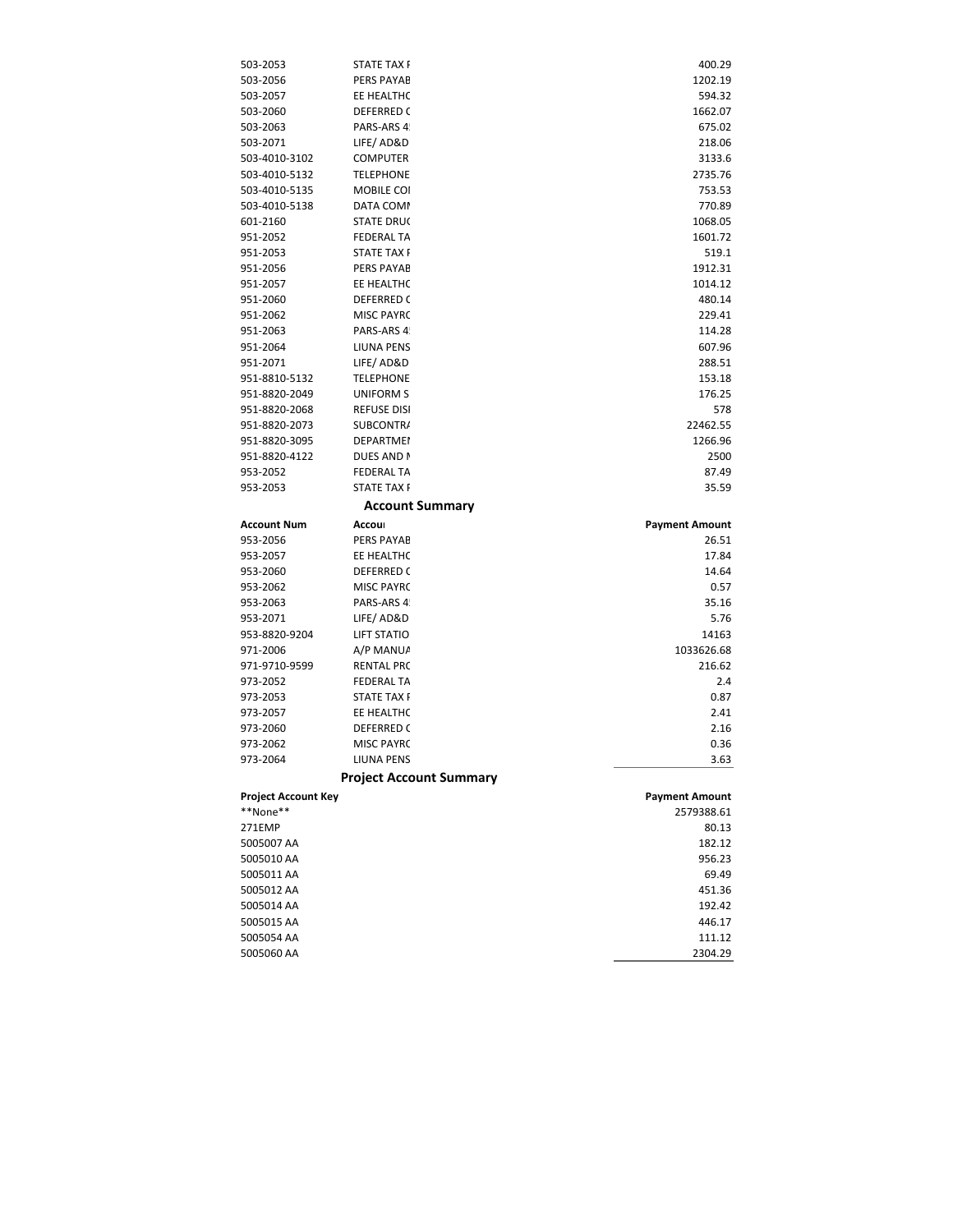**Fund: 100 - GENERAL FUND**

# **Distribution Report**

Seaside, CA Payroll Set: 01 Expense Range - Payment Range 10/17/2020-11/06/2020

| 100-1010-0001 | SALARIES                     | 2,000.00   |
|---------------|------------------------------|------------|
| 100-2010-0001 | SALARIES                     | 23,015.81  |
| 100-2010-0018 | <b>AUTO ALLOWANCE</b>        | 400.00     |
| 100-2010-0019 | <b>HOUSING ALLOWANCE</b>     | 2,100.00   |
| 100-2021-0001 | SALARIES                     | 13,954.90  |
| 100-2021-0012 | VACATION\COMP TIME PAYOFF    | 2,834.32   |
| 100-2031-0001 | SALARIES                     | 18,283.85  |
| 100-2031-0010 | MANAGEMENT LEAVE PAYOFF      | 1,472.42   |
| 100-2031-0012 | VACATION / COMP PAYOUT       | 2,208.63   |
| 100-2042-0020 | PART-TIME HOURLY WAGES       | 7,328.64   |
| 100-3010-0001 | <b>SALARIES</b>              | 13,292.32  |
| 100-3010-0010 | MANAGEMENT LEAVE PAYOFF      | 3,323.08   |
| 100-3010-0020 | PART-TIME HOURLY WAGES       | 3,740.55   |
| 100-5110-0001 | SALARIES                     | 32,176.90  |
| 100-5110-0012 | VACATION\COMP TIME PAYOFF    | 2,713.63   |
| 100-5110-0020 | PART-TIME HOURLY             | 7,419.48   |
| 100-5110-0041 | <b>MEDICAL INSURANCE</b>     | 92.30      |
| 100-5110-0099 | TUITION REIMBURSEMENT        | 203.39     |
| 100-6110-0001 | <b>SALARIES</b>              | 64,115.06  |
| 100-6110-0002 | <b>OVERTIME</b>              | 944.00     |
| 100-6110-0004 | UNIFORM ALLOWANCE            | 722.76     |
| 100-6110-0010 | MANAGMENT LEAVE PAYOFF       | 2,383.92   |
| 100-6110-0099 | TUITION REIMBURSEMENTS       | 671.18     |
| 100-6110-1033 | <b>FITNESS PROGRAM</b>       | 45.00      |
| 100-6120-0001 | SALARIES                     | 231,967.66 |
| 100-6120-0002 | <b>OVERTIME</b>              | 28,223.71  |
| 100-6120-0004 | UNIFORM ALLOWANCE            | 224.28     |
| 100-6120-0010 | MANAGMENT LEAVE PAYOFF       | 3,499.06   |
| 100-6120-0012 | VACATION/COMP TIME PAYOFF    | 9,031.07   |
| 100-6120-0020 | PART-TIME HOURLY WAGES       | 2,817.02   |
| 100-6120-1033 | <b>FITNESS PROGRAM</b>       | 135.00     |
| 100-6130-0001 | SALARIES                     | 63,524.31  |
| 100-6130-0002 | <b>OVERTIME</b>              | 7,579.76   |
| 100-6130-0004 | UNIFORM ALLOWANCE            | 149.52     |
| 100-6130-0012 | VACATION\COMP TIME PAYOFF    | 3,499.06   |
| 100-6130-0020 | PART-TIME HOURLY WAGES       | 2,239.10   |
| 100-6150-0001 | SALARIES                     | 6,594.62   |
| 100-6150-0004 | UNIFORM ALLOWANCE            | 72.00      |
| 100-6160-0001 | SALARIES                     | 4,968.31   |
| 100-6160-0004 | UNIFORM ALLOWANCE            | 72.00      |
| 100-6160-0041 | <b>MEDICAL INSURANCE</b>     | 92.30      |
| 100-6610-0001 | SALARIES                     | 2,697.85   |
| 100-6610-0020 | PART-TIME HOURLY WAGES       | 6,305.12   |
| 100-6610-0099 | TUITION REIMBURSEMENT        | 705.00     |
| 100-6640-0001 | SALARIES                     | 228,550.42 |
| 100-6640-0002 | <b>OVERTIME</b>              | 46,695.20  |
| 100-6640-0004 | UNIFORM ALLOWANCE            | 207.72     |
| 100-6640-0008 | OPER COMP DIV CHIEFS ST TIME | 432.42     |
| 100-6640-0010 | MANAGEMENT LEAVE PAYOFF      | 3,689.95   |
| 100-6640-0012 | VACATION\COMP TIME PAYOFF    | 10,346.12  |
| 100-7110-0001 | SALARIES                     | 4,496.41   |
| 100-7210-0001 | SALARIES                     | 23,362.07  |
| 100-7210-0012 | VACATION\COMP TIME PAYOFF    | 2,272.92   |
|               |                              |            |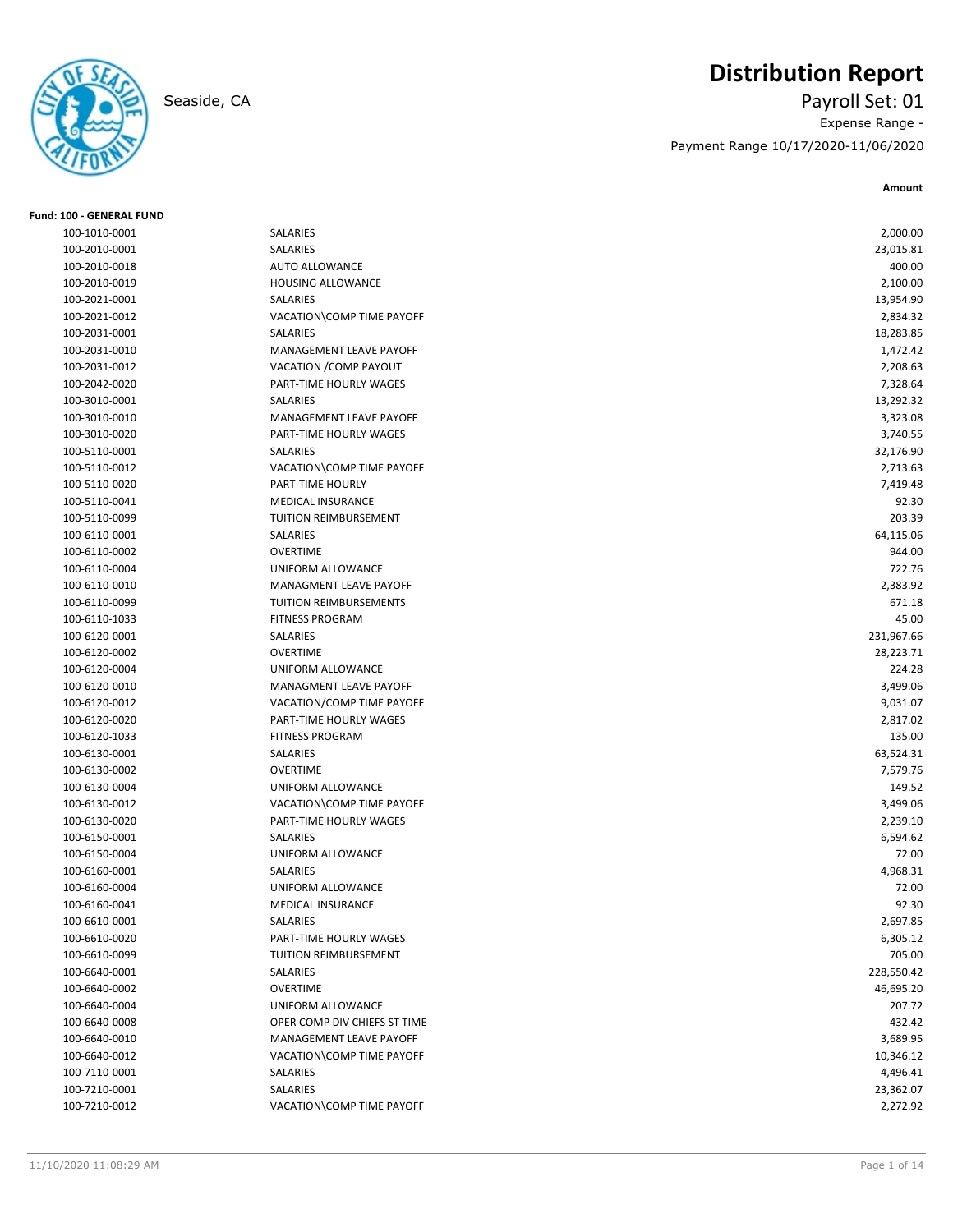| 100-7220-0001 | SALARIES                      |
|---------------|-------------------------------|
| 100-7220-0012 | <b>VACATION TIME PAYOFF</b>   |
| 100-7310-0001 | <b>SALARIES</b>               |
| 100-7410-0001 | <b>SALARIES</b>               |
| 100-7410-0012 | VACATION/COMP TIME PAY        |
| 100-7410-0020 | PART-TIME HOURLY              |
| 100-8310-0001 | SALARIES                      |
| 100-8310-0002 | <b>OVERTIME</b>               |
| 100-8310-0010 | <b>MANAGEMENT LEAVE PAYO</b>  |
| 100-8310-0012 | <b>VACATION TIME PAYOFF</b>   |
| 100-8310-0097 | UNALLOCATED PAGER             |
| 100-8410-0001 | <b>SALARIES</b>               |
| 100-8410-0010 | MANAGEMENT LEAVE PAYO         |
| 100-8410-0012 | VACATION\COMP TIME PAY        |
| 100-8420-0001 | <b>SALARIES</b>               |
| 100-8420-0002 | <b>OVERTIME</b>               |
| 100-8420-0012 | <b>VACATION/COMP TIME PAY</b> |
| 100-8430-0001 | <b>SALARIES</b>               |
| 100-8430-0002 | <b>OVERTIME</b>               |
| 100-8430-0010 | MANAGEMENT LEAVE PAY-C        |
| 100-8430-0012 | VACATION\COMP TIME PAY        |
| 100-8440-0001 | <b>SALARIES</b>               |
| 100-8440-0002 | <b>OVERTIME</b>               |
| 100-8440-0012 | VACATION\COMP TIME PAY        |
| 100-8450-0001 | <b>SALARIES</b>               |
| 100-8910-0001 | <b>SALARIES</b>               |
| 100-8910-0010 | <b>MANAGEMENT LEAVE PAYO</b>  |
| 100-8910-0012 | VACATION/COMP TIME PAY        |
| 100-8910-0020 | PART-TIME HOURLY WAGES        |
| 100-9100-0001 | <b>SALARIES</b>               |
| 100-9100-0020 | PART-TIME HOURLY WAGES        |
| 100-9105-0001 | <b>SALARIES</b>               |
| 100-9105-0012 | VACATION\COMP TIME PAY        |
| 100-9105-0020 | PART-TIME HOURLY WAGES        |
| 100-9200-0020 | PART-TIME HOURLY WAGES        |
| 100-9310-0001 | <b>SALARIES</b>               |
| 100-9310-0010 | MANAGEMENT LEAVE PAYO         |
| 100-9310-0012 | VACATION\COMP TIME PAY        |
| 100-9310-0020 | PART-TIME HOURLY WAGES        |
| 100-9320-0020 | PART-TIME HOURLY WAGES        |
| 100-9330-0020 | PART-TIME HOURLY WAGES        |
| 100-9340-0020 | PART-TIME HOURLY WAGES        |
| 100-9350-0020 | PART-TIME HOURLY WAGES        |
| 100-9400-0020 | PART-TIME HOURLY WAGES        |
| 100-9500-0020 | PART-TIME HOURLY WAGES        |

| <b>SALARIES</b>                           |
|-------------------------------------------|
| <b>VACATION TIME PAYOFF</b>               |
| <b>SALARIES</b>                           |
| SALARIES                                  |
| VACATION/COMP TIME PAYOFF                 |
| <b>PART-TIME HOURLY</b>                   |
| <b>SALARIES</b>                           |
| <b>OVERTIME</b>                           |
| <b>MANAGEMENT LEAVE PAYOFF</b>            |
| <b>VACATION TIME PAYOFF</b>               |
| <b>UNALLOCATED PAGER</b>                  |
| <b>SALARIES</b>                           |
| MANAGEMENT LEAVE PAYOFF                   |
| VACATION\COMP TIME PAYOFF                 |
| <b>SALARIES</b>                           |
| <b>OVERTIME</b>                           |
| VACATION/COMP TIME PAYOFF                 |
| <b>SALARIES</b>                           |
| <b>OVERTIME</b>                           |
| <b>MANAGEMENT LEAVE PAY-OFF</b>           |
| VACATION\COMP TIME PAYOFF                 |
| <b>SALARIES</b>                           |
| <b>OVERTIME</b>                           |
| VACATION\COMP TIME PAYOFF                 |
| SALARIES                                  |
| <b>SALARIES</b>                           |
| <b>MANAGEMENT LEAVE PAYOFF</b>            |
| VACATION/COMP TIME PAYOFF                 |
| PART-TIME HOURLY WAGES                    |
| <b>SALARIES</b><br>PART-TIME HOURLY WAGES |
| <b>SALARIES</b>                           |
| VACATION\COMP TIME PAYOFF                 |
| PART-TIME HOURLY WAGES                    |
| <b>PART-TIME HOURLY WAGES</b>             |
| SALARIES                                  |
| <b>MANAGEMENT LEAVE PAYOFF</b>            |
| VACATION\COMP TIME PAYOFF                 |
| PART-TIME HOURLY WAGES                    |
| <b>PART-TIME HOURLY WAGES</b>             |
| PART-TIME HOURLY WAGES                    |
| PART-TIME HOURLY WAGES                    |
| PART-TIME HOURLY WAGES                    |
| PART-TIME HOURLY WAGES                    |
|                                           |

| 100-7220-0001 | SALARIES                       |                                          | 5,794.80     |
|---------------|--------------------------------|------------------------------------------|--------------|
| 100-7220-0012 | <b>VACATION TIME PAYOFF</b>    |                                          | 1,566.16     |
| 100-7310-0001 | SALARIES                       |                                          | 6,824.64     |
| 100-7410-0001 | SALARIES                       |                                          | 9,488.43     |
| 100-7410-0012 | VACATION/COMP TIME PAYOFF      |                                          | 2,272.92     |
| 100-7410-0020 | PART-TIME HOURLY               |                                          | 560.52       |
| 100-8310-0001 | SALARIES                       |                                          | 7,125.77     |
| 100-8310-0002 | <b>OVERTIME</b>                |                                          | 83.79        |
| 100-8310-0010 | MANAGEMENT LEAVE PAYOFF        |                                          | 217.00       |
| 100-8310-0012 | VACATION TIME PAYOFF           |                                          | 1,598.12     |
| 100-8310-0097 | UNALLOCATED PAGER              |                                          | 3,986.45     |
| 100-8410-0001 | SALARIES                       |                                          | 2,234.12     |
| 100-8410-0010 | MANAGEMENT LEAVE PAYOFF        |                                          | 434.01       |
| 100-8410-0012 | VACATION\COMP TIME PAYOFF      |                                          | 217.00       |
| 100-8420-0001 | <b>SALARIES</b>                |                                          | 18,900.89    |
| 100-8420-0002 | <b>OVERTIME</b>                |                                          | 136.65       |
| 100-8420-0012 | VACATION/COMP TIME PAYOFF      |                                          | 1,166.72     |
| 100-8430-0001 | SALARIES                       |                                          | 1,867.17     |
| 100-8430-0002 | <b>OVERTIME</b>                |                                          | 486.46       |
| 100-8430-0010 | MANAGEMENT LEAVE PAY-OFF       |                                          | 108.50       |
| 100-8430-0012 | VACATION\COMP TIME PAYOFF      |                                          | 1,365.87     |
| 100-8440-0001 | SALARIES                       |                                          | 6,056.37     |
| 100-8440-0002 | <b>OVERTIME</b>                |                                          | 59.85        |
| 100-8440-0012 | VACATION\COMP TIME PAYOFF      |                                          | 1,596.11     |
| 100-8450-0001 | SALARIES                       |                                          | 921.44       |
| 100-8910-0001 | <b>SALARIES</b>                |                                          | 40,040.90    |
| 100-8910-0010 | MANAGEMENT LEAVE PAYOFF        |                                          | 191.58       |
| 100-8910-0012 | VACATION/COMP TIME PAYOFF      |                                          | 2,581.58     |
| 100-8910-0020 | PART-TIME HOURLY WAGES         |                                          | 1,074.53     |
| 100-9100-0001 | SALARIES                       |                                          | 10,744.45    |
| 100-9100-0020 | PART-TIME HOURLY WAGES         |                                          | 5,301.80     |
| 100-9105-0001 | SALARIES                       |                                          | 4,056.07     |
| 100-9105-0012 | VACATION\COMP TIME PAYOFF      |                                          | 1,126.68     |
| 100-9105-0020 | PART-TIME HOURLY WAGES         |                                          | 9,428.94     |
| 100-9200-0020 | PART-TIME HOURLY WAGES         |                                          | 2,109.60     |
| 100-9310-0001 | <b>SALARIES</b>                |                                          | 10,826.29    |
| 100-9310-0010 | <b>MANAGEMENT LEAVE PAYOFF</b> |                                          | 377.95       |
| 100-9310-0012 | VACATION\COMP TIME PAYOFF      |                                          | 755.90       |
| 100-9310-0020 | PART-TIME HOURLY WAGES         |                                          | 20,970.65    |
| 100-9320-0020 | PART-TIME HOURLY WAGES         |                                          | 3,484.32     |
| 100-9330-0020 | PART-TIME HOURLY WAGES         |                                          | 2,525.33     |
| 100-9340-0020 | PART-TIME HOURLY WAGES         |                                          | 3,085.16     |
| 100-9350-0020 | PART-TIME HOURLY WAGES         |                                          | 637.26       |
| 100-9400-0020 | PART-TIME HOURLY WAGES         |                                          | 3,557.45     |
| 100-9500-0020 | PART-TIME HOURLY WAGES         |                                          | 3,356.58     |
|               |                                | Fund 100 - GENERAL FUND Total: 24,151.93 | 1,101,194.90 |
|               |                                |                                          |              |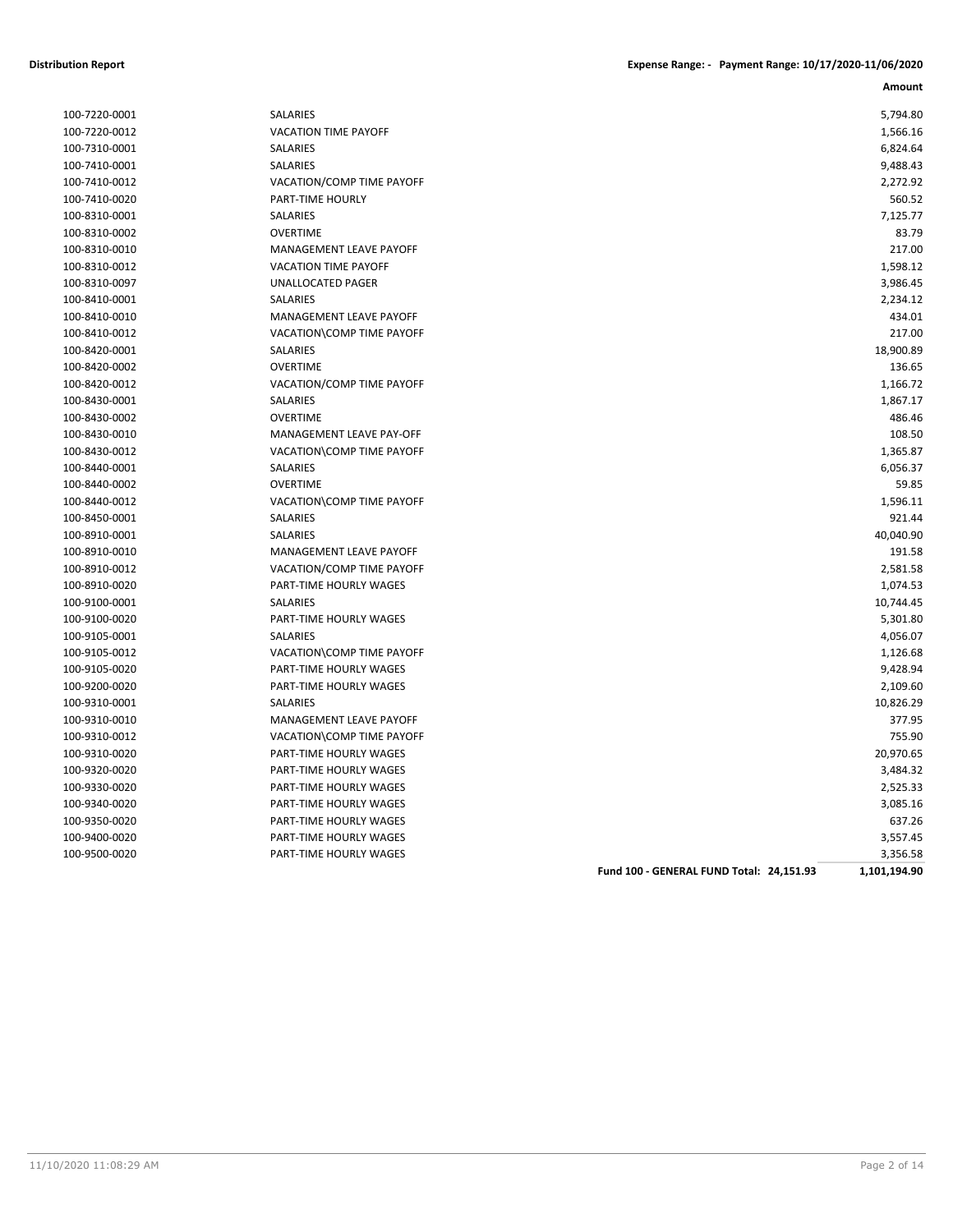#### **Fund: 103 - LAGUNA GRANDE PKG FUND**

| 103-8710-0001 |
|---------------|
| 103-8710-0002 |
| 103-8710-0020 |

| שווט ו שאויר שוואוס אוט בישר |                        |                                                 |       |        |
|------------------------------|------------------------|-------------------------------------------------|-------|--------|
| 103-8710-0001                | <b>SALARIES</b>        |                                                 |       | 631.45 |
| 103-8710-0002                | OVERTIME               |                                                 |       | 29.29  |
| 103-8710-0020                | PART-TIME HOURLY WAGES |                                                 |       | 319.54 |
|                              |                        | <b>Fund 103 - LAGUNA GRANDE PKG FUND Total:</b> | 20.50 | 980.28 |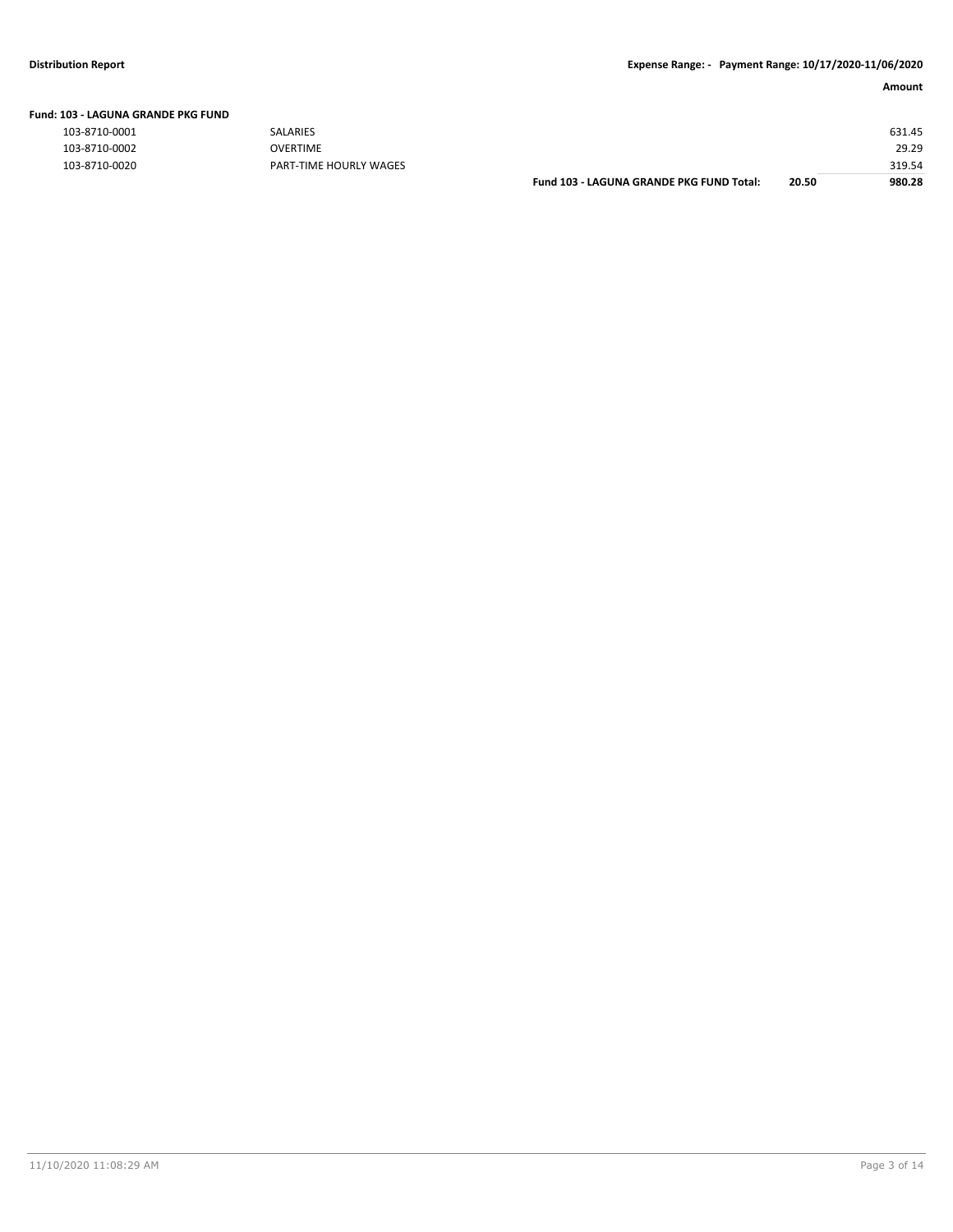| Fund: 113 - POMA & DMDC FUND |                           |                                    |        |           |
|------------------------------|---------------------------|------------------------------------|--------|-----------|
| 113-8730-0001                | <b>SALARIES</b>           |                                    |        | 23,092.40 |
| 113-8730-0010                | MANAGEMENT LEAVE PAYOFF   |                                    |        | 217.00    |
| 113-8730-0012                | VACATION\COMP TIME PAYOFF |                                    |        | 108.50    |
| 113-8730-0020                | PART-TIME HOURLY WAGES    |                                    |        | 2,724.38  |
| 113-8730-0041                | <b>MEDICAL INSURANCE</b>  |                                    |        | 92.30     |
| 113-8730-3095                | DEPARTMENT CONSUMABLES    |                                    |        | 46.04     |
|                              |                           | Fund 113 - POMA & DMDC FUND Total: | 729.51 | 26.280.62 |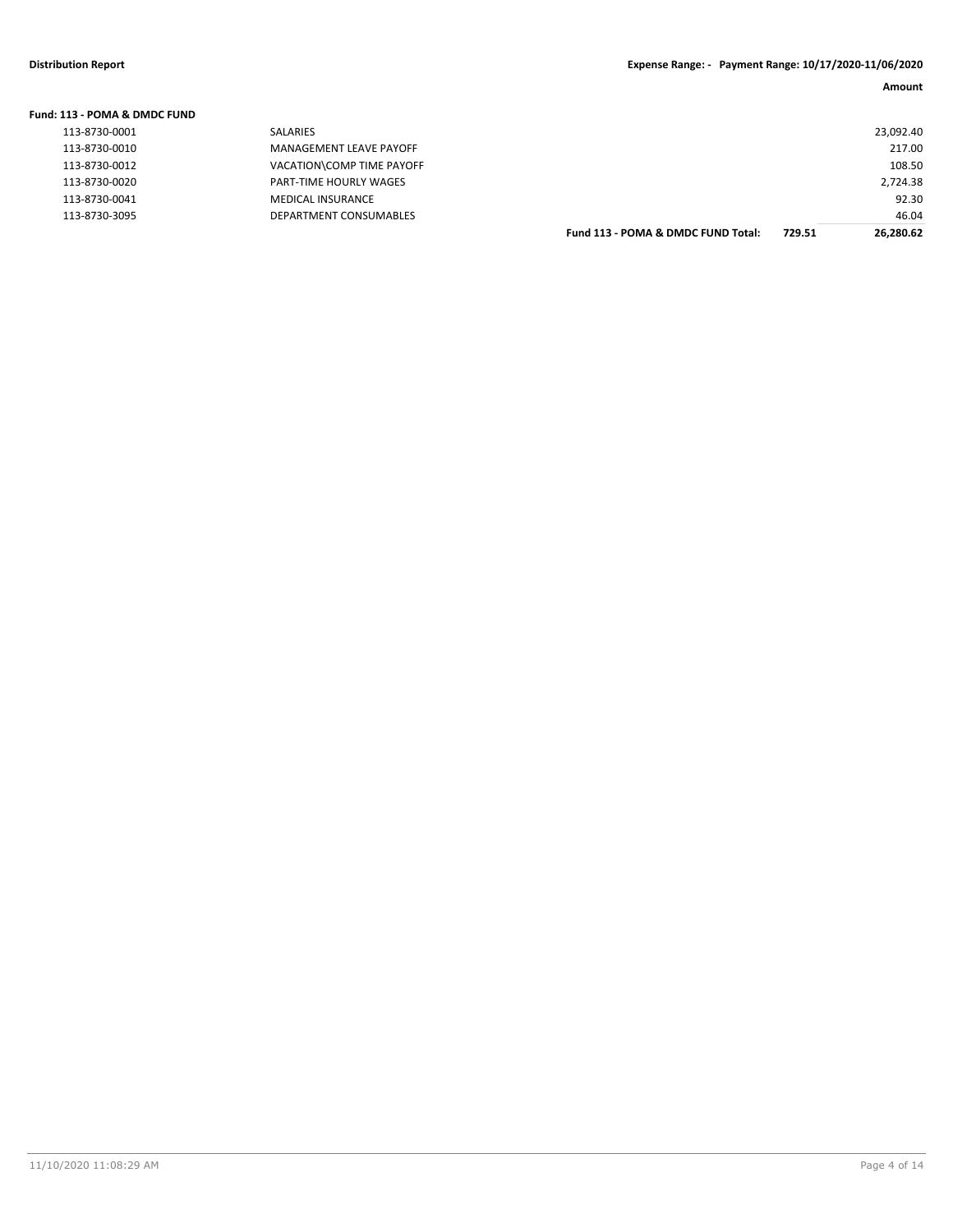#### **Distribution Report Expense Range: - Payment Range: 10/17/2020-11/06/2020**

**Amount**

### **Fund: 210 - STREETS FUND**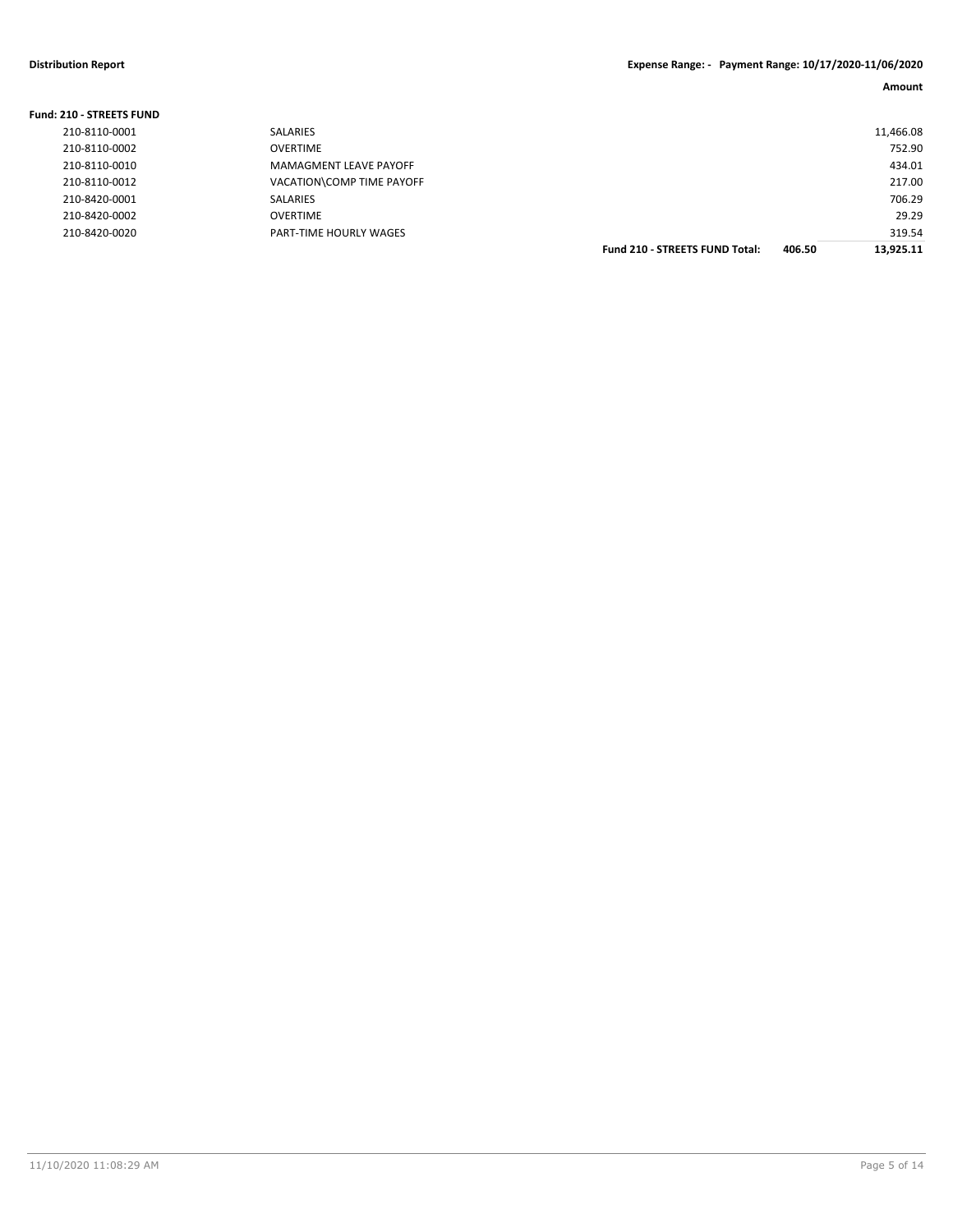|                       |                           | <b>Fund 271 - STORMWATER FUND Total:</b> | 474.35 | 17.251.28 |
|-----------------------|---------------------------|------------------------------------------|--------|-----------|
| 271-8110-0020         | PART-TIME HOURLY WAGES    |                                          |        | 1.222.42  |
| 271-8110-0012         | VACATION/COMP TIME PAYOFF |                                          |        | 108.50    |
| 271-8110-0010         | MANAGEMENT LEAVE PAYOFF   |                                          |        | 217.00    |
| 271-8110-0001         | SALARIES                  |                                          |        | 15,703.36 |
| !71 - STORMWATER FUND |                           |                                          |        |           |

#### **Fund: 271 - STORMWATER FUND**

| 271-8110-0001 | SALARIES                       |
|---------------|--------------------------------|
| 271-8110-0010 | MANAGEMENT LEAVE PAYO          |
| 271-8110-0012 | <b>VACATION/COMP TIME PAYO</b> |
| 271-8110-0020 | PART-TIME HOURLY WAGES         |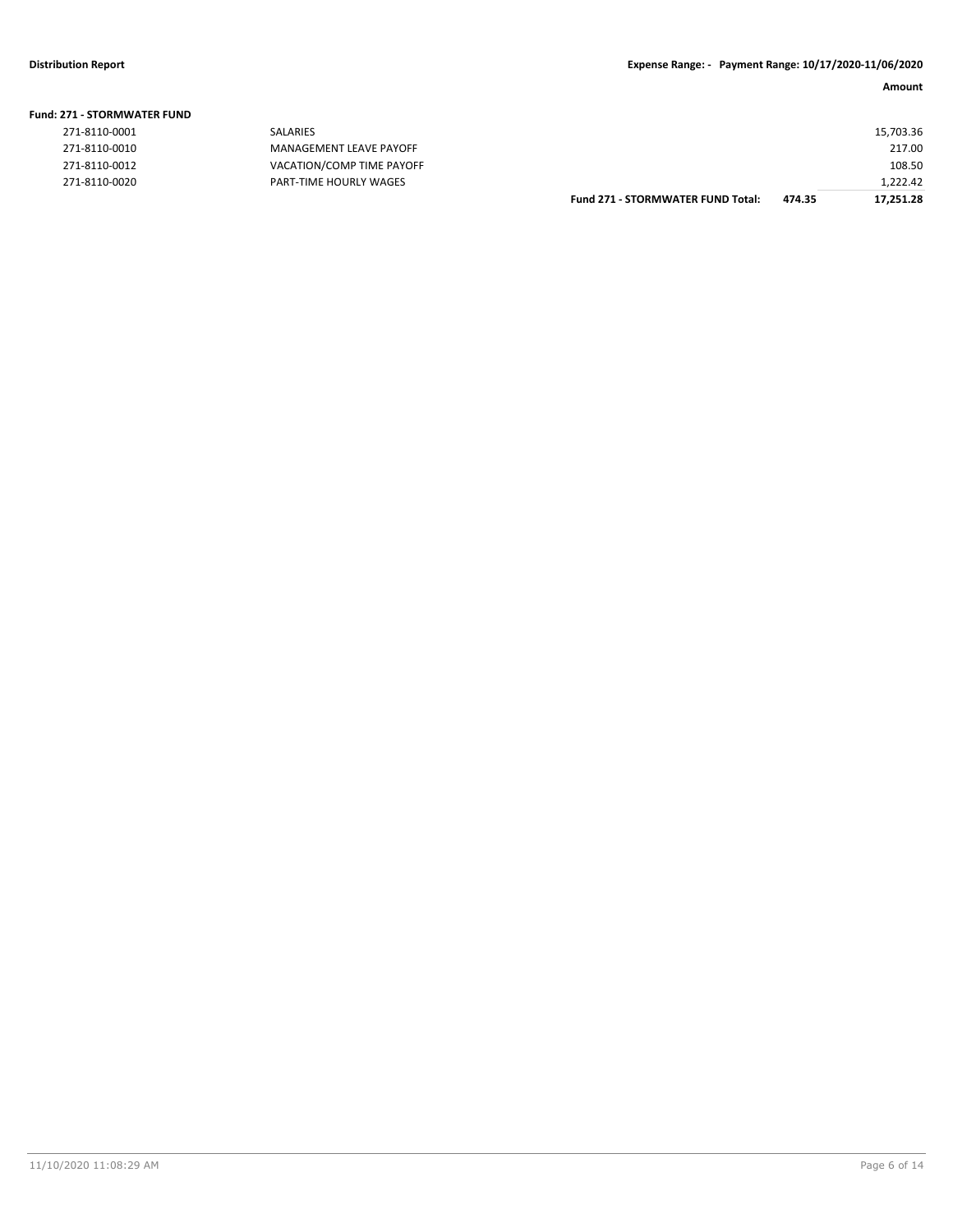|                   |                           | Fund 335 - ESCA (FORA) Total: | 374.56 | 23.677.04 |
|-------------------|---------------------------|-------------------------------|--------|-----------|
| 335-2010-0041     | <b>MEDICAL INSURANCE</b>  |                               |        | 92.30     |
| 335-2010-0012     | VACATION\COMP TIME PAYOFF |                               |        | 1,239.20  |
| 335-2010-0010     | MANAGEMENT LEAVE PAYOFF   |                               |        | 1,513.68  |
| 335-2010-0001     | SALARIES                  |                               |        | 20,831.86 |
| 335 - ESCA (FORA) |                           |                               |        |           |

#### **Fund: 335 - ESCA (FORA)**

| 335-2010-0001 |  |
|---------------|--|
| 335-2010-0010 |  |
| 335-2010-0012 |  |
| 335-2010-0041 |  |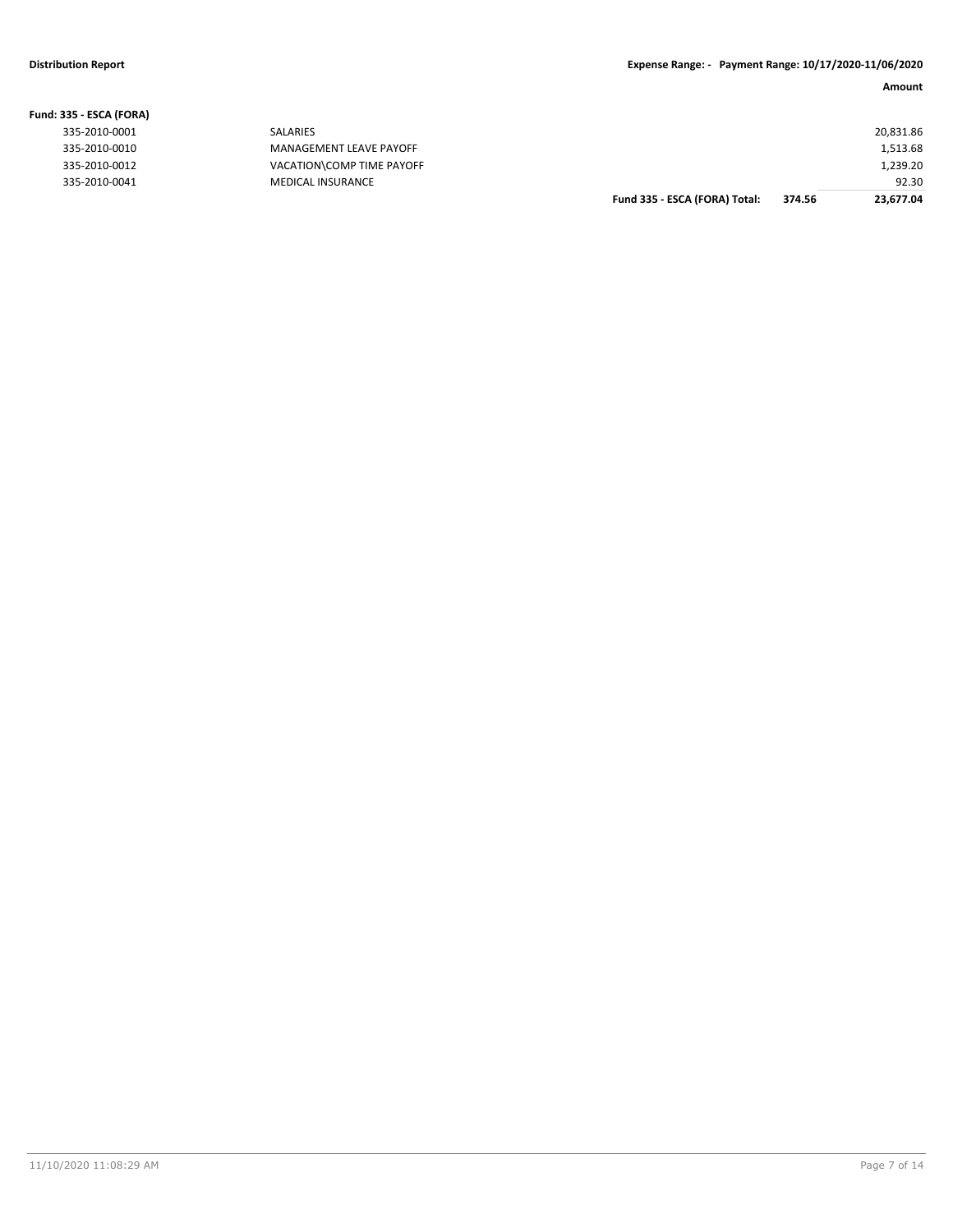| <b>Fund: 401 - WATER FUND</b> |                           |                                     |        |           |
|-------------------------------|---------------------------|-------------------------------------|--------|-----------|
| 401-8610-0001                 | <b>SALARIES</b>           |                                     |        | 434.00    |
| 401-8610-0010                 | MAMAGMENT LEAVE PAYOFF    |                                     |        | 108.50    |
| 401-8610-0012                 | VACATION/COMP TIME PAYOFF |                                     |        | 54.25     |
| 401-8620-0001                 | <b>SALARIES</b>           |                                     |        | 13,940.56 |
| 401-8620-0002                 | <b>OVERTIME</b>           |                                     |        | 93.67     |
|                               |                           | <b>Fund 401 - WATER FUND Total:</b> | 406.30 | 14,630.98 |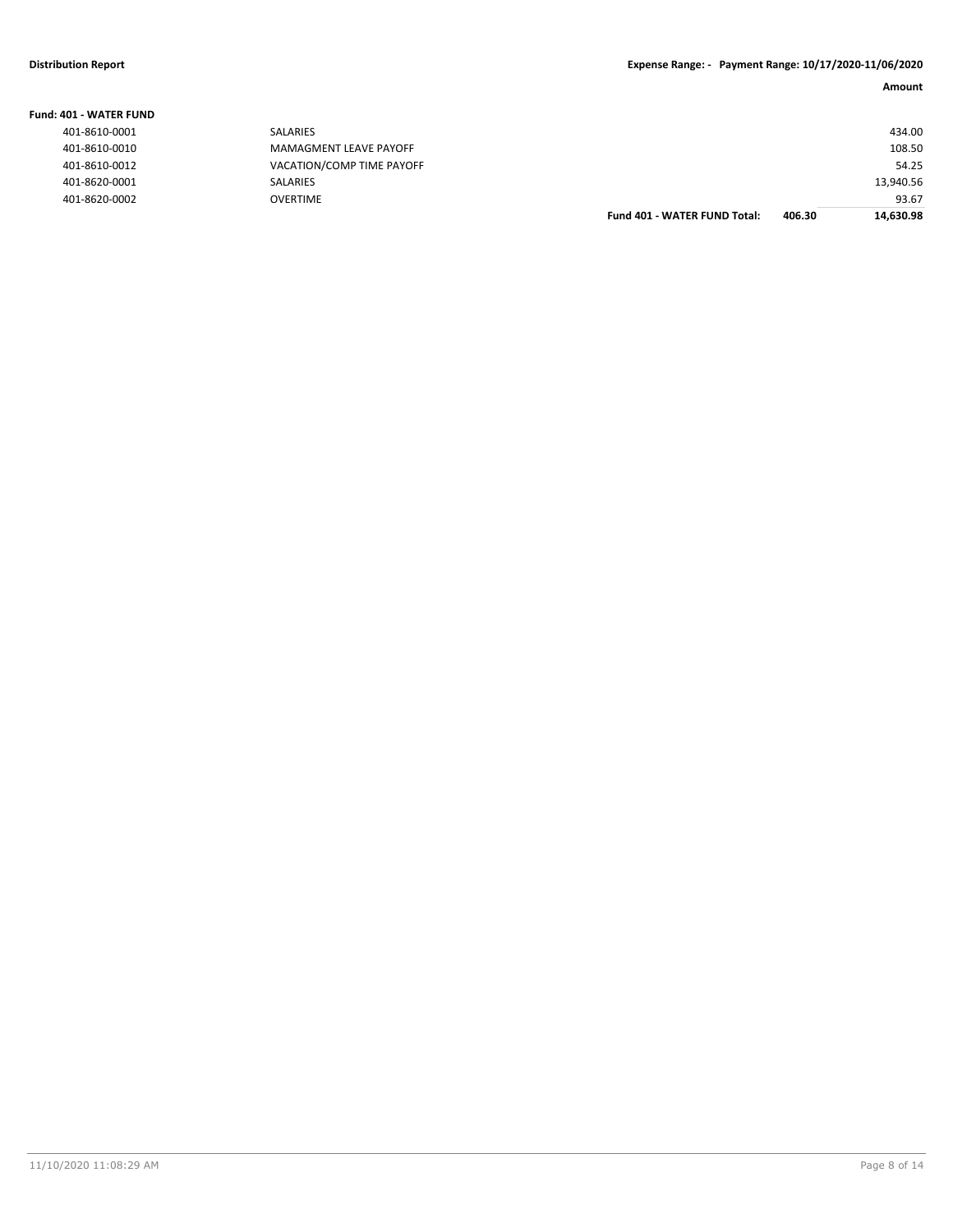| Fund: 501 - EQUIPMT MAINT FUND |                           |                                             |        |           |
|--------------------------------|---------------------------|---------------------------------------------|--------|-----------|
| 501-8510-0001                  | <b>SALARIES</b>           |                                             |        | 868.03    |
| 501-8510-0010                  | MAMAGMENT LEAVE PAYOFF    |                                             |        | 217.00    |
| 501-8510-0012                  | VACATION\COMP TIME PAYOFF |                                             |        | 108.50    |
| 501-8520-0001                  | SALARIES                  |                                             |        | 9,979.06  |
| 501-8520-0002                  | <b>OVERTIME</b>           |                                             |        | 23.46     |
| 501-8520-0012                  | VACATION/COMP TIME PAYOFF |                                             |        | 1,524.82  |
|                                |                           | <b>Fund 501 - EQUIPMT MAINT FUND Total:</b> | 350.06 | 12.720.87 |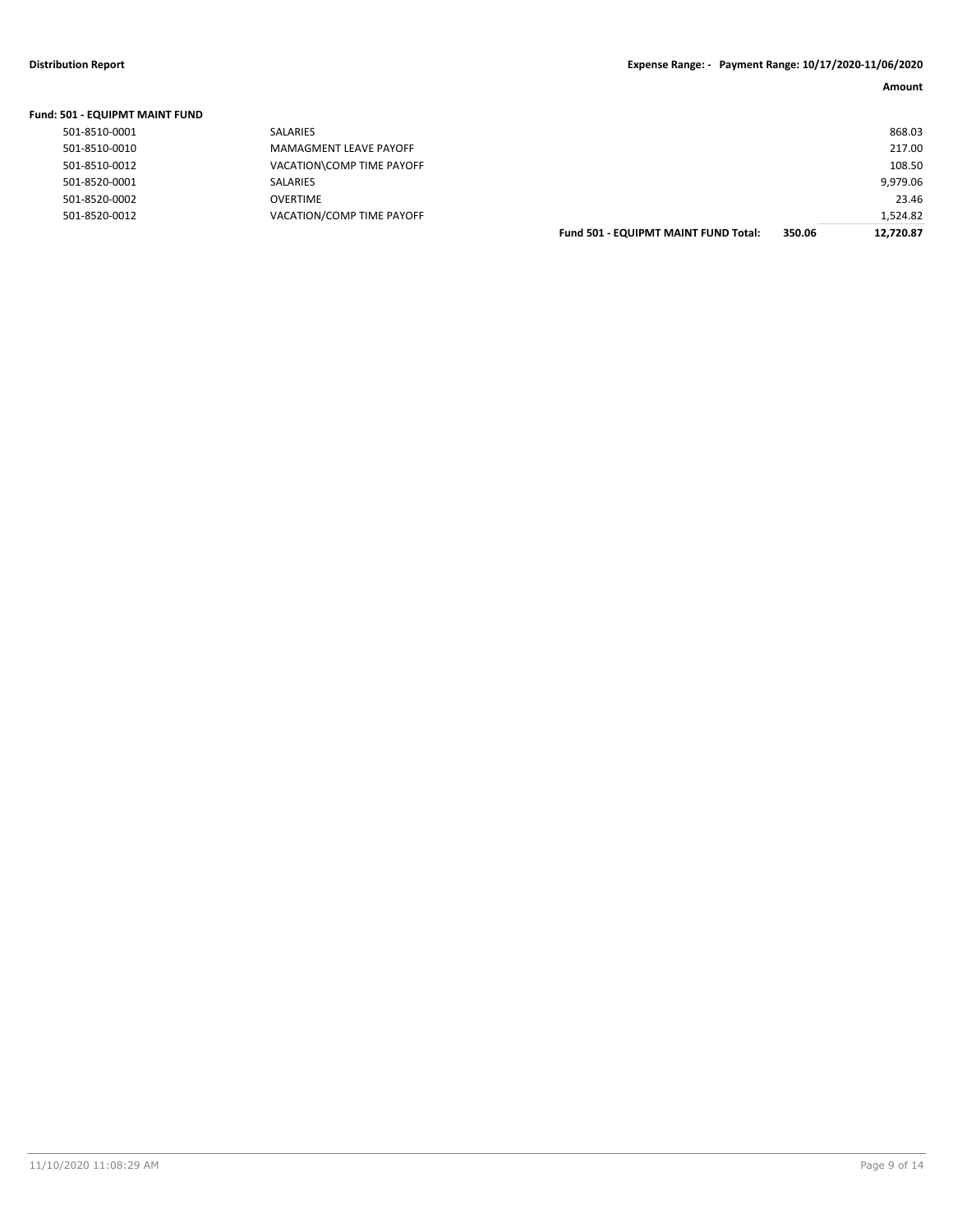**Fund: 503 - MIS FUND**

| Fund 503 - MIS FUND Total:                    | 306.00 | 14,157.41 |
|-----------------------------------------------|--------|-----------|
| 503-4010-0041<br>MEDICAL INSURANCE-BLUE CORSS |        | 92.30     |
| 503-4010-0001<br><b>SALARIES</b>              |        | 14,065.11 |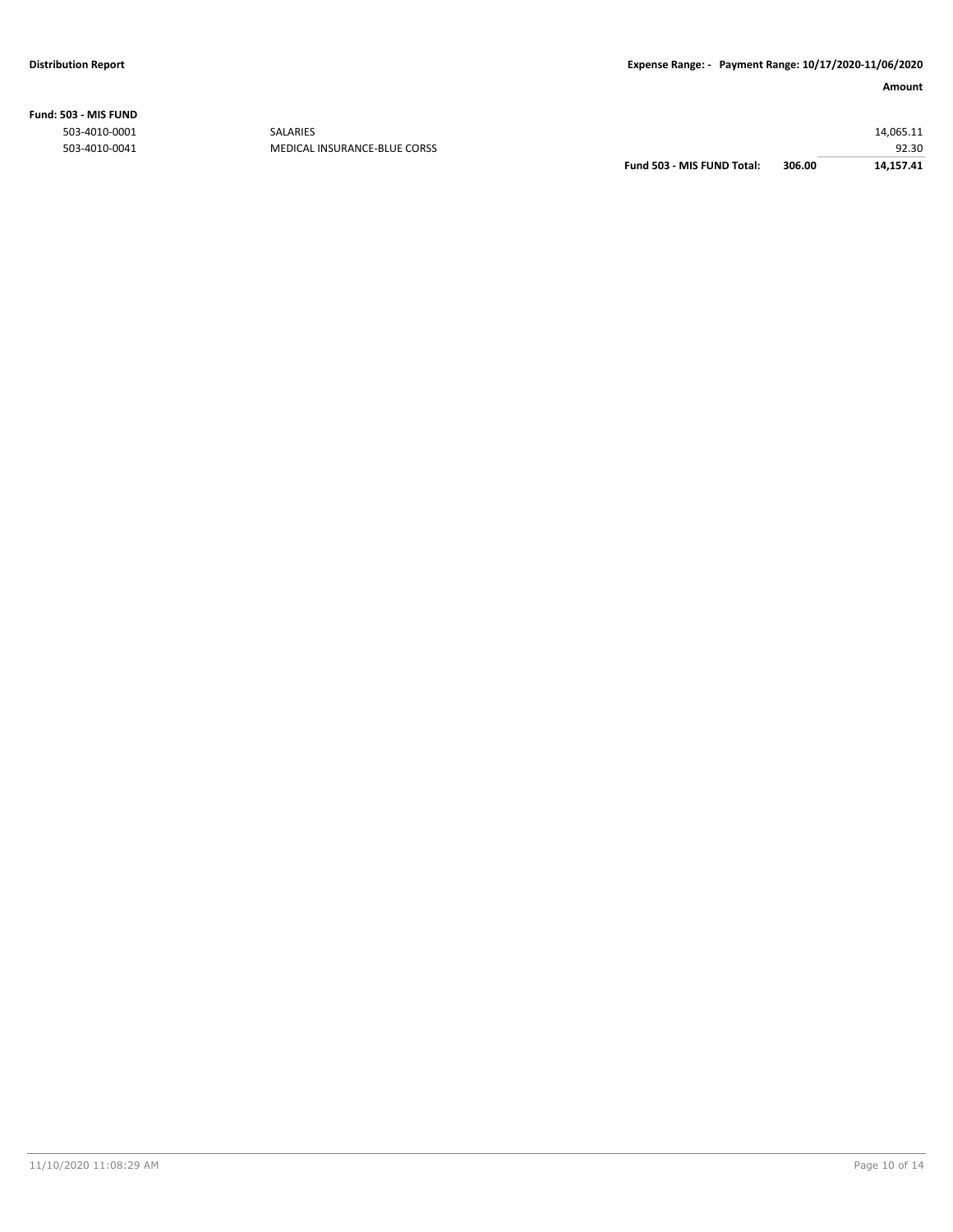| Fund: 951 - SAN. DISTRICT GEN. FUND |                           |                                           |        |           |
|-------------------------------------|---------------------------|-------------------------------------------|--------|-----------|
| 951-8810-0001                       | SALARIES                  |                                           |        | 868.00    |
| 951-8810-0010                       | MANAGEMENT LEAVE PAYOFF   |                                           |        | 217.02    |
| 951-8810-0012                       | VACATION\COMP TIME PAYOFF |                                           |        | 108.52    |
| 951-8820-0001                       | SALARIES                  |                                           |        | 22,042.18 |
| 951-8820-0002                       | <b>OVERTIME</b>           |                                           |        | 93.67     |
|                                     |                           | Fund 951 - SAN, DISTRICT GEN, FUND Total: | 647.35 | 23.329.39 |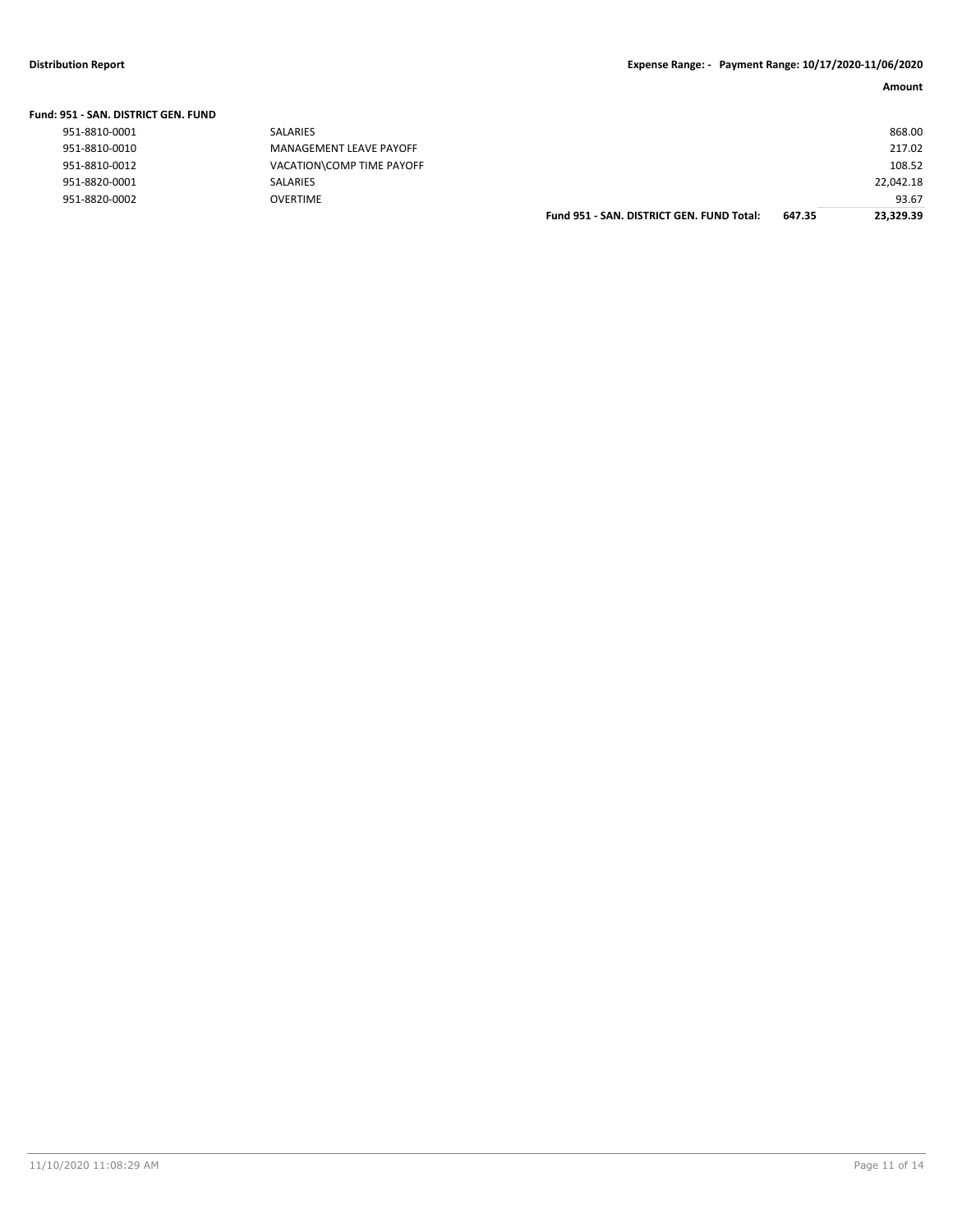#### **Fund: 953 - SAN. DISTRICT CAP. IMPROV**

| " טעטו וויווער ושט וויונדע ומח <i>ים - כככ</i> |                                |                                             |       |        |
|------------------------------------------------|--------------------------------|---------------------------------------------|-------|--------|
| 953-8820-9204                                  | LIFT STATION UPGRADES          |                                             |       | 160.21 |
| 953-8820-9208                                  | SEWER MAIN UPGRADE             |                                             |       | 53.40  |
| 953-8820-9214                                  | DEL MONTE SWR MAIN REPLACEMENT |                                             |       | 427.21 |
|                                                |                                | Fund 953 - SAN, DISTRICT CAP, IMPROV Total: | 12.00 | 640.82 |

| SAN. DISTRICT CAP. IMPROV Total: | 12.00 | 640.82 |
|----------------------------------|-------|--------|
|                                  |       | 427.21 |
|                                  |       | 53.40  |
|                                  |       | 160.21 |
|                                  |       |        |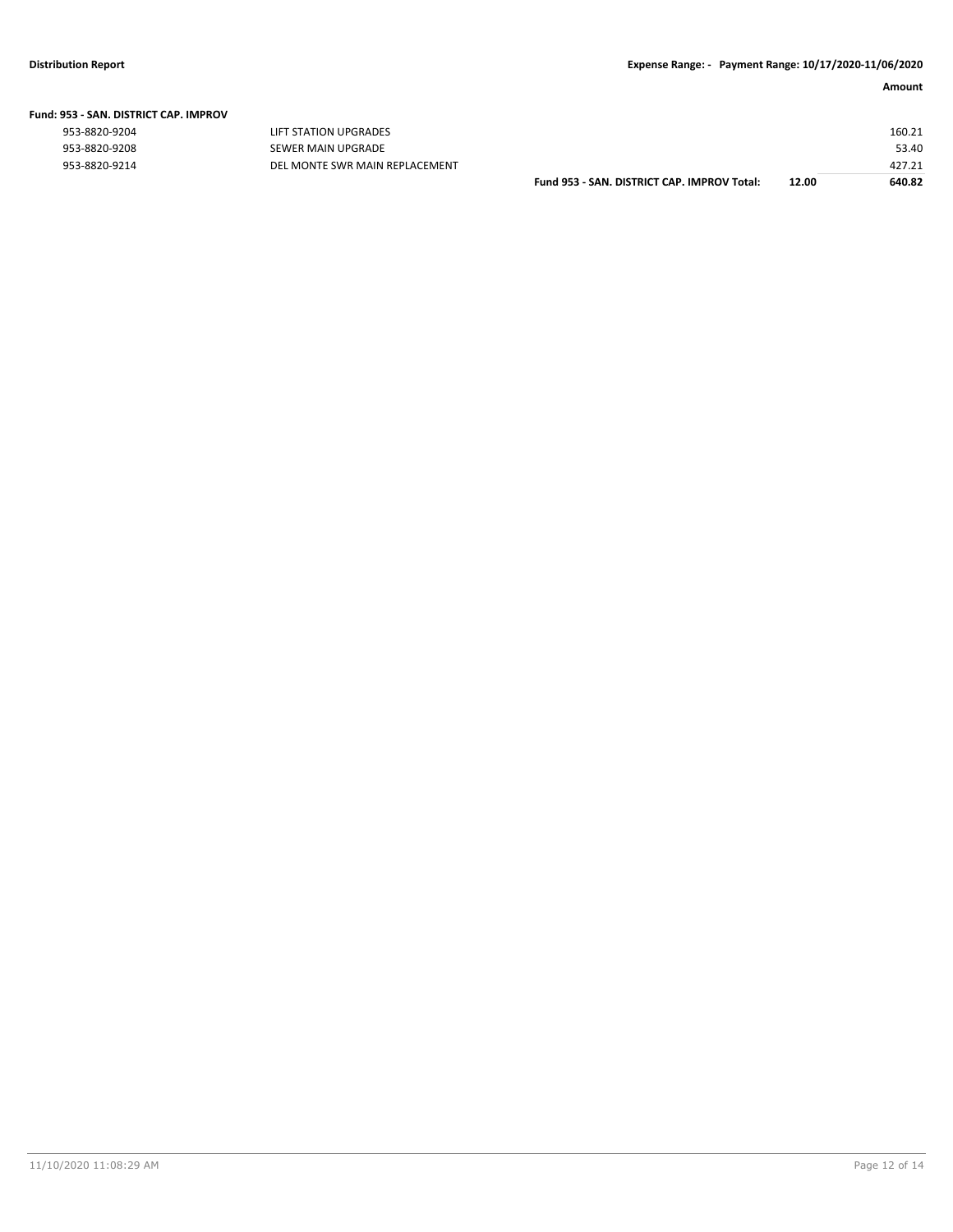**Fund: 973 - SA MERGED - LMIHF** 973-9710-9599 RENTAL PROPERTY EXP & MAINT 35.50

**Fund 973 - SA MERGED - LMIHF Total: 1.00 35.50**